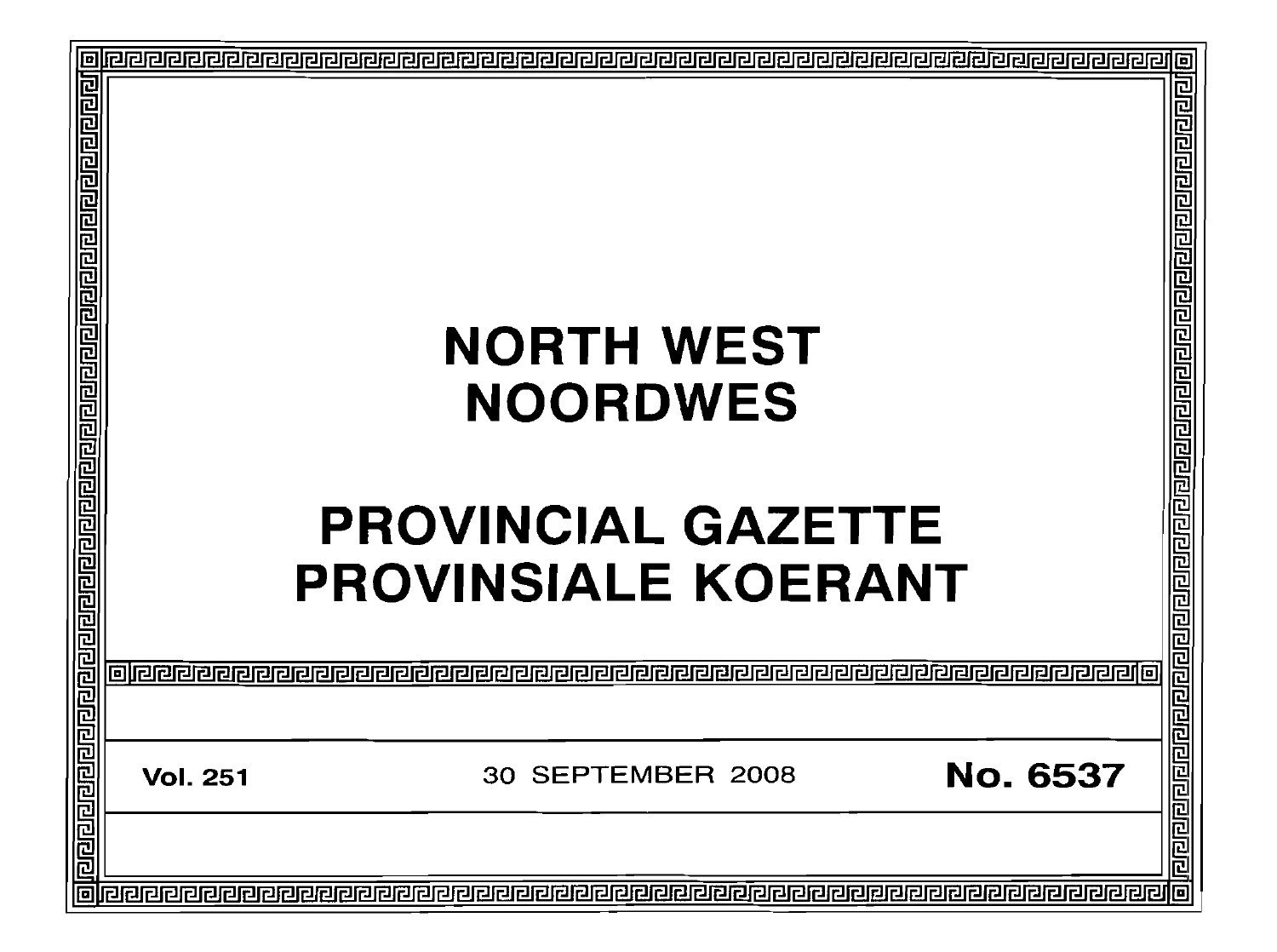# **CONTENTS INHOUD**

| No.        |                                                                                                                         | Page<br>No. | Gazette<br>No. | No.        |                                                                                                                 | No.      | Bladsy Koerani<br>No. |
|------------|-------------------------------------------------------------------------------------------------------------------------|-------------|----------------|------------|-----------------------------------------------------------------------------------------------------------------|----------|-----------------------|
|            | <b>GENERAL NOTICES</b>                                                                                                  |             |                |            | <b>ALGEMENE KENNISGEWINGS</b>                                                                                   |          |                       |
| 550        | Division of Land Ordinance (20/1986):<br>Division of land: Portions 213 and 585,<br>Town and Townlands of Potchefstroom |             |                | 550        | Ordonnansie op die Verdeling van Grond<br>(20/1986): Verdeling van<br>grond:<br>Gedeeltes 213 en 585, Town and  |          |                       |
| 551        | Town-planning<br>and<br>Townships<br>Ordinance<br>$(15/1986)$ :<br>Klerksdorp                                           | 8           | 6537           | 551        | Townlands of Potchefstroom 435 IQ<br>Ordonnansie op Dorpsbeplanning en<br>Dorpe (15/1986): Klerksdorp-wysiging- | 8        | 653                   |
| 552.       | Amendment Scheme 467<br>do.: Klerksdorp Amendment Scheme                                                                | 9           | 6537           | 552        | do.: Klerksdorp-wysigingskema 471                                                                               | 9<br>10  | 653<br>653            |
| 553        | do.: Rustenburg Amendment Scheme                                                                                        | 10          | 6537           | 553<br>554 | do.: Rustenburg-wysigingskema 482<br>do.: Rustenburg-wysigingskema 527                                          | 11<br>11 | 653<br>653            |
| 554        | do.: Rustenburg Amendment Scheme                                                                                        | 10          | 6537           | 555<br>556 | do.: Ditsobotla-wysigingskema 31<br>do.: Brits-wysigingskema                                                    | 12<br>13 | 653<br>653            |
|            |                                                                                                                         | 11          | 6537           | 557        | do.: Wysigingskema 524                                                                                          | 13       | 653                   |
| 555        | do.: Ditsobotla Amendment Scheme 31.                                                                                    | 12          | 6537           | 558        | Wet op Opheffing van Beperkings<br>(84/1967): Opheffing van voorwaarde:                                         |          |                       |
| 556.       | do.: Brits Amendment Scheme                                                                                             | 12          | 6537           |            | Gedeelte 58, plaas Goudvlakte West                                                                              |          |                       |
| 557<br>558 | do.: Amendment Scheme 524<br>Removal of Restrictions Act (84/1967):                                                     | 13          | 6537           |            |                                                                                                                 | 14       | 653                   |
|            | Removal of condition: Portion 58, farm                                                                                  |             |                | 560        | Ordonnansie op Dorpsbeplanning en                                                                               |          |                       |
|            | Goudvlakte West 102 IQ                                                                                                  | 14          | 6537           |            | Dorpe (15/1986): Brits-wysigingskema<br>562 Ordonnansie op Dorpsbeplanning en                                   | 15       | 653                   |
| 560        | Town-planning and Townships Ordi-<br>nance (15/1986): Brits Amendment                                                   |             |                |            | Dorpe (15/1986): Rustenburg-wysiging-                                                                           |          |                       |
|            |                                                                                                                         | 14          | 6537           |            |                                                                                                                 | 16       | 653                   |
| 562        | Town-planning<br>and<br>Townships                                                                                       |             |                | 563        | Wet op Opheffing van Beperkings                                                                                 |          |                       |
|            | Ordinance<br>(15/1986):<br>Rustenburg<br>Amendment Scheme 487                                                           | 15          | 6537           |            | (84/1967): Opheffing van titelvoor-<br>waardes: Restant van Gedeelte 837,                                       |          |                       |
| 563        | Removal of Restrictions Act (84/1967):                                                                                  |             |                |            | Restant van Gedeelte 912 en die                                                                                 |          |                       |
|            | Removal of conditions: Remainder of                                                                                     |             |                |            | Restant van Gedeelte 831, plaas                                                                                 |          |                       |
|            | Portion 837, Remainder of Portion 912                                                                                   |             |                |            |                                                                                                                 | 16       | 653                   |
|            | and the Remainder of Portion 831, farm                                                                                  | 16          | 6537           |            | 564 do.: do.: Erf 2681, Carletonville-uitbrei-                                                                  |          |                       |
| 564        | do.: do.: Erf 2681, Carletonville                                                                                       |             |                |            |                                                                                                                 | 17       | 653                   |
|            |                                                                                                                         | 17          | 6537           |            | <b>PLAASLIKE BESTUURSKENNISGEWINGS</b>                                                                          |          |                       |
|            | <b>LOCAL AUTHORITY NOTICES</b>                                                                                          |             |                |            | 397 Ordonnansie op Dorpsbeplanning en<br>Dorpe<br>(15/1986): Moses<br>Kotane                                    |          |                       |
| 397        | Town-planning<br>and<br>Townships                                                                                       |             |                |            | Plaaslike Munisipaliteit: Stigting van                                                                          |          |                       |
|            | Ordinance (15/1986): Moses Kotane<br>Local Municipality: Establishment of                                               |             |                |            | dorp: Moruleng-uitbreiding 3                                                                                    | 18       | 653                   |
|            | township: Moruleng Extension 3                                                                                          | 17          | 6537           |            | 422 Ordonnansie op Dorpsbeplanning en<br>Dorpe<br>(15/1986): Stadsraad<br>van                                   |          |                       |
| 422        | Town-planning<br>and<br>Townships                                                                                       |             |                |            | Ventersdorp: Stigting van dorp:                                                                                 |          |                       |
|            | Ordinance (15/1986): Ventersdorp Local                                                                                  |             |                |            |                                                                                                                 | 19       | 653                   |
|            | Municipality: Establishment of township:                                                                                |             |                | 423        |                                                                                                                 | 20       | 653                   |
| 423        |                                                                                                                         | 18<br>19    | 6537<br>6537   | 424<br>425 | do.: do.: do.: Welgevonden<br>do.: do.: do.: Goedgevonden                                                       | 21<br>21 | 653<br>653            |
| 424        | do.: do.: do.: Welgevonden                                                                                              | 20          | 6537           | 426        |                                                                                                                 | 22       | 653                   |
| 425        | do.: do.: do.: Goedgevonden                                                                                             | 21          | 6537           | 427        | do.: do.: do.: Ga-Mogopa                                                                                        | 23       | 653                   |
| 426        |                                                                                                                         | 22          | 6537           | 428        | do.: Rustenburg Plaaslike Munisipaliteit:                                                                       |          |                       |
| 427        | do.: do.: do.: Ga-Mogopa                                                                                                | 23          | 6537           |            | Verklaring tot goedgekeurde dorp:                                                                               |          |                       |
|            | 428 do.: Rustenburg Local Municipality:<br>Declaration as an approved township:                                         |             |                |            | Waterval East-uitbreiding 31                                                                                    | 25       | 653                   |
|            | Waterval East Extension 31                                                                                              | 23          | 6537           |            | 429 do.: do.: Rustenburg-wysigingskema                                                                          | 28       | 653                   |
| 429        | do: do.<br>Rustenburg<br>Amendment                                                                                      |             |                | 430        | Ordonnansie op Eiendomsbelasting van                                                                            |          |                       |
|            |                                                                                                                         | 27          | 6537           |            | Plaaslike<br>Besture<br>(11/1977): Stad                                                                         |          |                       |
| 430        | Local Authorities Rating Ordinance<br>(11/1977): City of Tshwane: Calling for                                           |             |                |            | Tshwane: Besware teen voorlopige aan-                                                                           |          |                       |
|            | objections to provisional supplementary                                                                                 |             |                |            | vullende waardasielys vir die 2006/2007                                                                         |          |                       |
|            | valuation roll for the 2006/2007 financial                                                                              |             |                |            |                                                                                                                 | 30       | 653                   |
|            |                                                                                                                         | 29          | 6537           | 431        | Ordonnansie op Plaaslike Bestuur<br>(17/1939): Tlokwe Stadsraad: Sluiting:                                      |          |                       |
| 431        | Local Government Ordinance (17/1939):                                                                                   |             |                |            | Gedeelte van Vierdelaan, Ikageng-                                                                               |          |                       |
|            | Tlokwe City Council: Closure: Portion of<br>Fourth Avenue, Ikageng Extension 7                                          | 31          | 6537           |            |                                                                                                                 | 31       | 653                   |
|            |                                                                                                                         |             |                |            |                                                                                                                 |          |                       |

|            | <b>ALGEMENE KENNISGEWINGS</b>                                                                                                                                                        |          |              |
|------------|--------------------------------------------------------------------------------------------------------------------------------------------------------------------------------------|----------|--------------|
| 550        | Ordonnansie op die Verdeling van Grond<br>(20/1986): Verdeling van<br>arond:<br>Gedeeltes 213 en 585, Town and                                                                       |          |              |
| 551        | Townlands of Potchefstroom 435 IQ<br>Ordonnansie op Dorpsbeplanning en<br>Dorpe (15/1986): Klerksdorp-wysiging-                                                                      | 8        | 6537         |
|            |                                                                                                                                                                                      | 9        | 6537         |
| 552        | do.: Klerksdorp-wysigingskema 471                                                                                                                                                    | 10       | 6537         |
| 553<br>554 | do.: Rustenburg-wysigingskema 482<br>do.: Rustenburg-wysigingskema 527                                                                                                               | 11<br>11 | 6537<br>6537 |
| 555        | do.: Ditsobotla-wysigingskema 31                                                                                                                                                     | 12       | 6537         |
| 556        | do.: Brits-wysigingskema                                                                                                                                                             | 13       | 6537         |
| 557        | do.: Wysigingskema 524                                                                                                                                                               | 13       | 6537         |
| 558        | Wet op Opheffing van Beperkings<br>(84/1967): Opheffing van voorwaarde:<br>Gedeelte 58, plaas Goudvlakte West                                                                        |          |              |
|            |                                                                                                                                                                                      | 14       | 6537         |
| 560        | Ordonnansie op Dorpsbeplanning en                                                                                                                                                    |          |              |
| 562        | Dorpe (15/1986): Brits-wysigingskema<br>Ordonnansie op Dorpsbeplanning en<br>Dorpe (15/1986): Rustenburg-wysiging-                                                                   | 15       | 6537         |
|            |                                                                                                                                                                                      | 16       | 6537         |
| 563        | Wet op Opheffing van Beperkings<br>(84/1967): Opheffing van titelvoor-<br>waardes: Restant van Gedeelte 837,                                                                         |          |              |
|            | Restant van Gedeelte 912 en<br>die<br>Restant van Gedeelte 831, plaas                                                                                                                |          |              |
| 564        | do.: do.: Erf 2681, Carletonville-uitbrei-                                                                                                                                           | 16       | 6537         |
|            |                                                                                                                                                                                      | 17       | 6537         |
|            | PLAASLIKE BESTUURSKENNISGEWINGS                                                                                                                                                      |          |              |
| 397        | Ordonnansie op Dorpsbeplanning en                                                                                                                                                    |          |              |
| 422        | (15/1986): Moses Kotane<br>Dorpe<br>Plaaslike Munisipaliteit: Stigting van<br>dorp: Moruleng-uitbreiding 3<br>Ordonnansie op Dorpsbeplanning en<br>(15/1986): Stadsraad van<br>Dorpe | 18       | 6537         |
|            | Ventersdorp: Stigting van<br>dorp:                                                                                                                                                   |          |              |
|            |                                                                                                                                                                                      | 19       | 6537         |
| 423        | do.: do.: do.: Boikhutsong                                                                                                                                                           | 20       | 6537         |
| 424        | do.: do.: do.: Welgevonden                                                                                                                                                           | 21       | 6537         |
| 425        | do.: do.: do.: Goedgevonden                                                                                                                                                          | 21       | 6537         |
| 426        | do.: do.: do.: Tsetse                                                                                                                                                                | 22       | 6537         |
| 427        | do.: do.: do.: Ga-Mogopa                                                                                                                                                             | 23       | 6537         |
| 428        | do.: Rustenburg Plaaslike Munisipaliteit:                                                                                                                                            |          |              |
|            | Verklaring tot goedgekeurde dorp:                                                                                                                                                    |          |              |
|            | Waterval East-uitbreiding 31                                                                                                                                                         | 25       | 6537         |
| 429        | do.: do.: Rustenburg-wysigingskema                                                                                                                                                   |          |              |
|            |                                                                                                                                                                                      | 28       | 6537         |
| 430        | Ordonnansie op Eiendomsbelasting van<br>Plaaslike<br>(11/1977): Stad                                                                                                                 |          |              |
|            | <b>Besture</b><br>Tshwane: Besware teen voorlopige aan-                                                                                                                              |          |              |
|            | vullende waardasielys vir die 2006/2007                                                                                                                                              |          |              |
|            |                                                                                                                                                                                      | 30       | 6537         |
| 431        | op Plaaslike<br>Ordonnansie<br>Bestuur                                                                                                                                               |          |              |
|            | (17/1939): Tlokwe Stadsraad: Sluiting:                                                                                                                                               |          |              |
|            | Gedeelte van Vierdelaan, Ikageng-                                                                                                                                                    |          |              |
|            |                                                                                                                                                                                      | 31       | 6537         |
|            |                                                                                                                                                                                      |          |              |

 $\cdot$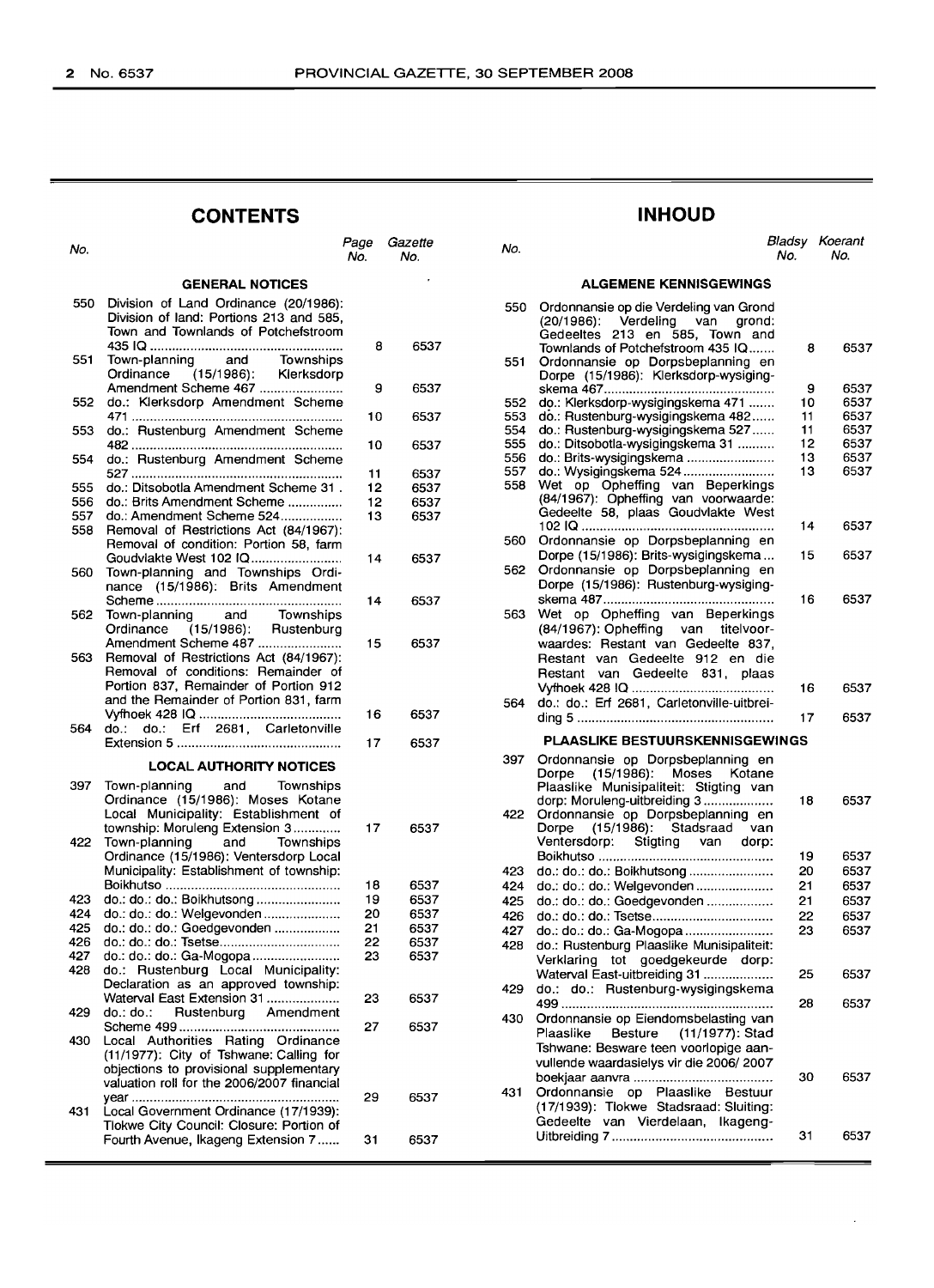**IMPORTANT NOTICE** The **North West Province Provincial Gazette** Function will be transferred to the **Government Printer** in Pretoria as from 1 February 2006 NEW PARTICULARS ARE AS FOLLOWS: Physical address: Postal address: Government Printing Works Private Bag X85 149 Bosman Street Pretoria Pretoria 0001 New contact persons: Louise Fourie Tel.: (012) 334-4686 Mrs H. Wolmarans Tel.: (012) 334-4591 Fax number: (012) 323-8805 **E-mail addresses:** hester.wolmarans@gpw.gov.za louis.fourie@gpw.gov.za Contact persons for subscribers: Mrs S. M. Milanzi Tel.: (012) 334-4734 Mrs J. Wehmeyer Tel.: (012) 334-4753 Fax.: (012) 323-9574

This phase-in period is to commence from 1 February 2006 (suggest date of advert) and notice comes into operation as from 1 February 2006.

Subscribers and all other stakeholders are advised to send their advertisements directly to the Government Printing Works, 7 days before publication date.

> In future, adverts have to be paid in advance before being published in the Gazette.

AWIE VAN ZVL Advertising Manager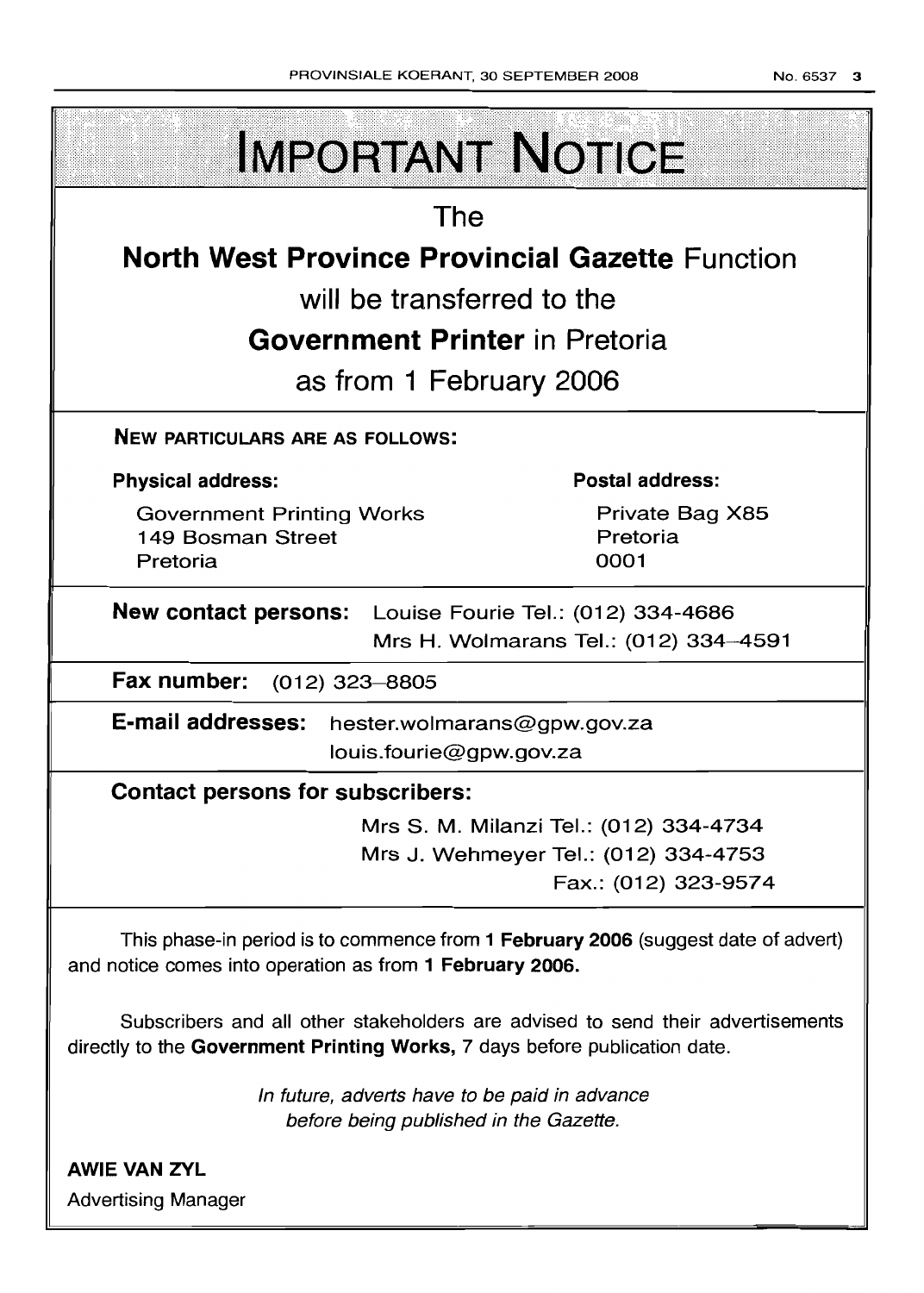IT IS THE CLIENTS RESPONSIBILITY TO ENSURE THAT THE CORRECT AMOUNT IS PAID AT THE CASHIER OR DEPOSITED INTO THE GOVERNMENT PRINTING WORKS BANK ACCOUNT AND ALSO THAT THE REQUISITION/COVERING LETTER TOGETHER WITH THE ADVERTISEMENTS AND THE PROOF OF DEPOSIT REACHES THE GOVERNMENT PRINTING WORKS IN TIME FOR INSERTION IN THE PROVINCIAL GAZETTE.

No ADVERTISEMENTS WILL BE PLACED WITHOUT PRIOR PROOF OF PRE-PAYMENT.

|                                                                                                                                              | $\frac{1}{4}$ page R 187.37<br>Letter Type: Arial<br>Size: 10<br>Line Spacing: At:<br>Exactly<br>11pt        |
|----------------------------------------------------------------------------------------------------------------------------------------------|--------------------------------------------------------------------------------------------------------------|
| <b>A PRICE</b><br><b>INCREASE OF</b><br><b>8,5% WILL BE</b><br><b>EFFECTIVE ON</b><br><b>ALL TARIFFS</b><br><b>FROM</b><br><b>1 MAY 2008</b> | $\frac{1}{4}$ page R 374.75<br>Letter Type: Arial<br>Size: 10<br>Line Spacing: At:<br>Exactly<br>11pt        |
|                                                                                                                                              | $\frac{1}{4}$ page R 562.13<br><b>Size: 10</b><br>Letter Type: Arial<br>Line Spacing: At:<br>Exactly<br>11pt |
|                                                                                                                                              | $\frac{1}{4}$ page R 749.50                                                                                  |
|                                                                                                                                              | Letter Type: Arial<br><b>Size: 10</b><br>Line Spacing: At:<br>Exactly<br>11pt                                |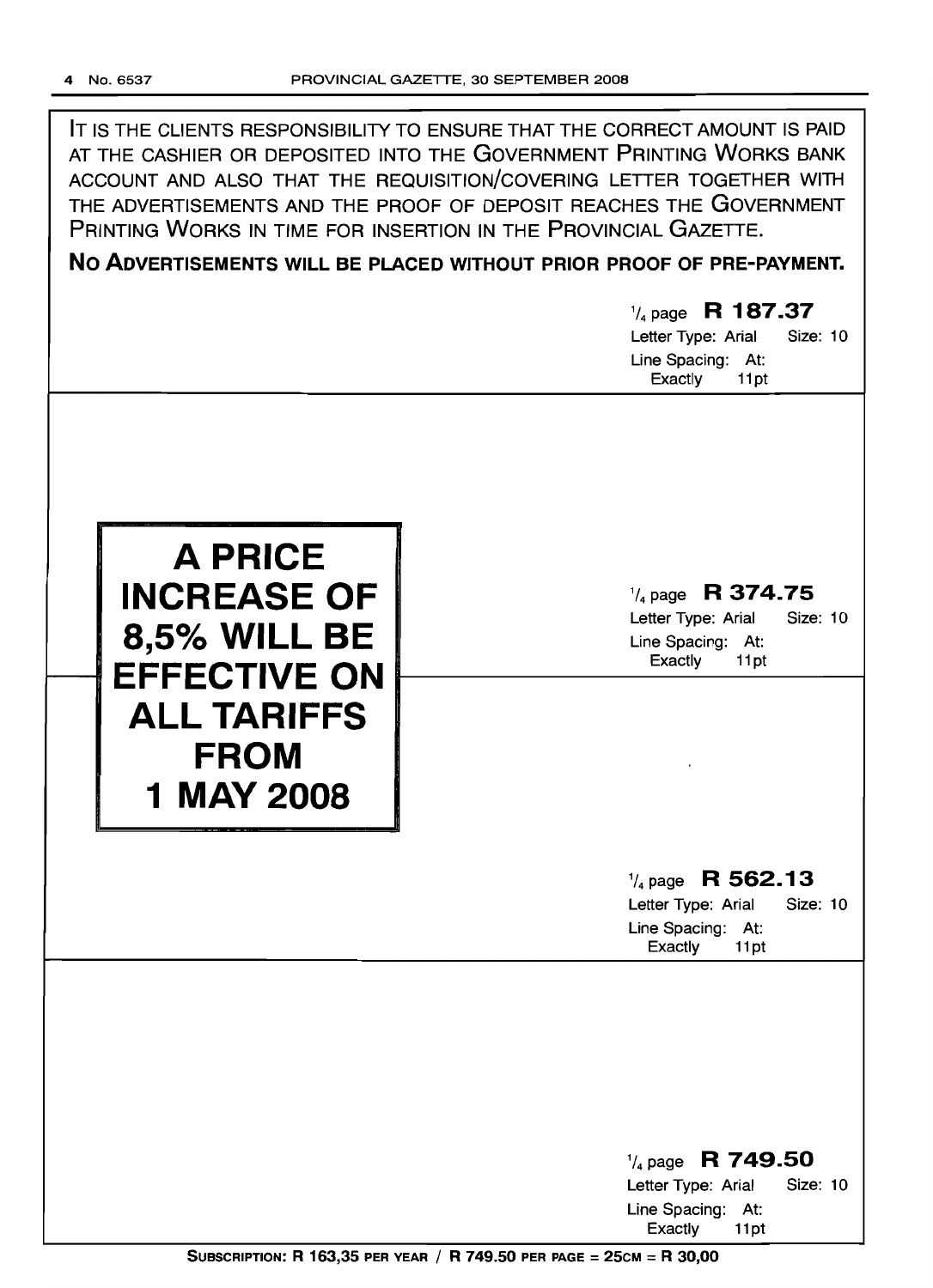

Tuesday coincide with a public holiday, the publication date remains unchanged. However, the closing date for acceptance of advertisements moves backwards accordingly, in order to allow for 7 working days prior to the publication date.

- (2) The date for the publication of a **separate** North West Province Provincial Gazette is negotiable.
- 2 (1) Copy of notices received **after closing time** will be held over for publication in the next North West Province Provincial Gazette.
	- (2) Amendment or changes in copy of notices cannot be undertaken unless instructions are received **before 14:00 on Fridays.**
	- (3) Copy of notices for publication or amendments of original copy can not be accepted over the telephone and must be brought about by letter, by fax or by hand. The Government Printer will not be liable for any amendments done erroneously.
	- (4) In the case of cancellations a refund of the cost of a notice will be considered only if the instruction to cancel has been received on or before the stipulated closing time as indicated in paragraph 2 (2)

# **ApPROVAL OF NOTICES**

3. In the event where a cheque, submitted by an advertiser to the Government Printer as payment, is dishonoured, then the Government Printer reserves the right to refuse such client further access to the North West Province Provincial Gazette untill any outstanding debts to the Government Printer is settled in full

# **THE GOVERNMENT PRINTER INDEMNIFIED AGAINST LIABILITY**

- 4. The Government Printer will assume no liability in respect of-
	- (1) any delay in the publication of a notice or publication of such notice on any date other than that stipulated by the advertiser;
	- (2) erroneous classification of a notice, or the placement of such notice in any section or under any heading other than the section or heading stipulated by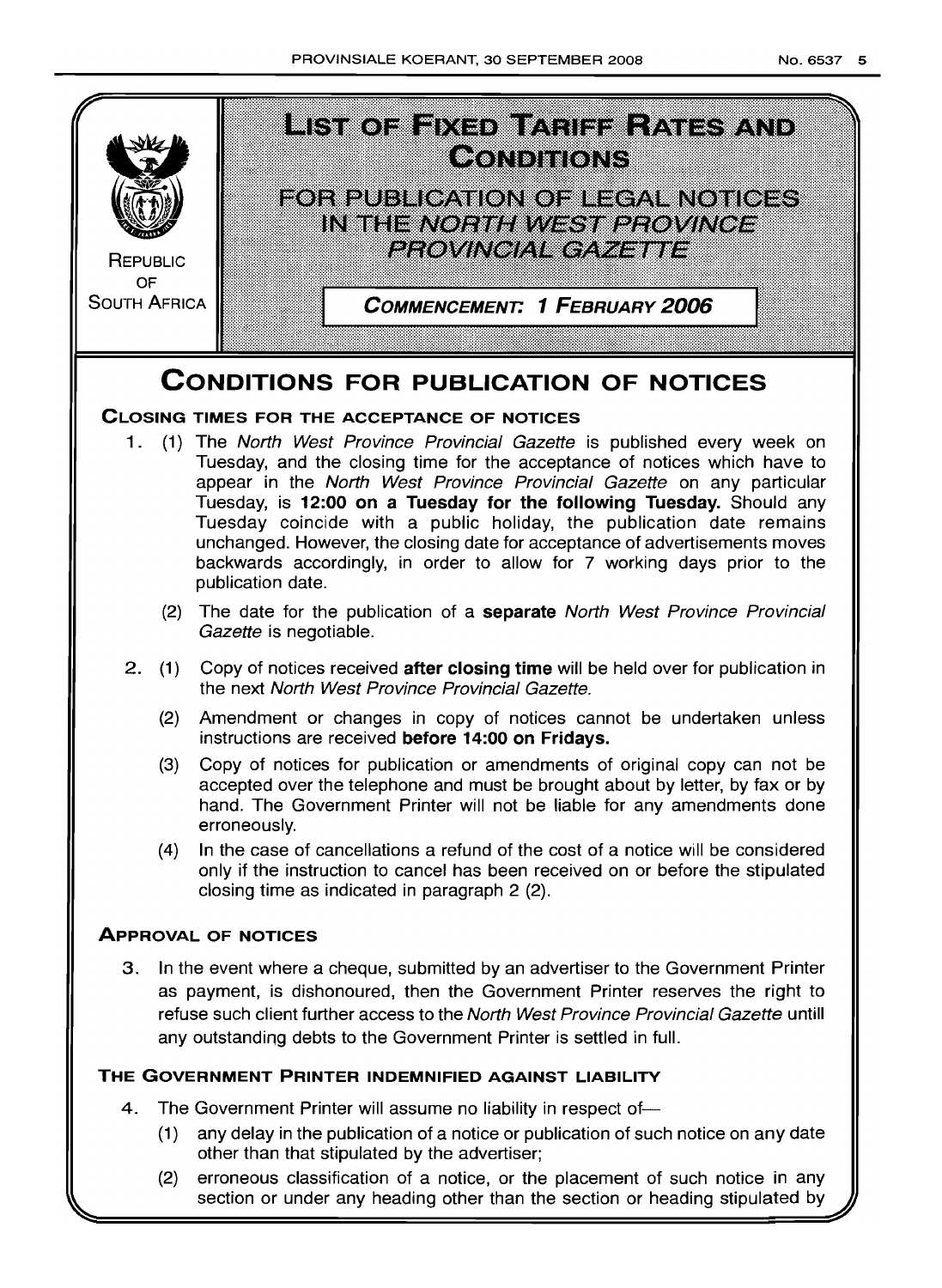- ?' (3) any editing, revision, omission, typographical errors or errors resulting from faint or indistinct copy.
- (4) The Government Printing Works is not responsible for any amendments.

### LIABILITY OF ADVERTISER

5. Advertisers will be held liable for any compensation and costs arising from any action which may be instituted against the Government Printer in consequence of the publication of any notice.

# **COPY**

- 6. Copy of notices must be typed on one side of the paper only and may not constitute part of any covering letter or document.
- 7. At the top of any copy, and set well apart from the notice, the following must be stated:

Where applicable

- (1) The heading under which the notice is to appear.
- (2) The cost of publication applicable to the notice, in accordance with the "Word Count Table".

# PAYMENT OF COST

- 9. With effect from 1 April 2005 no notice will be accepted for publication unless the cost of the insertion(s) is prepaid in CASH or by CHEQUE or POSTAL ORDERS. It can be arranged that money can be paid into the banking account of the Government Printer, in which case the deposit slip accompanies the advertisement before publication thereof.
- 10. (1) The cost of a notice must be calculated by the advertiser in accordance with the word count table.
	- (2) Where there is any doubt about the cost of publication of a notice, and in the case of copy, an enquiry, accompanied by the relevant copy, should be addressed to the Advertising Section, Government Printing Works, Private Bag X85, Pretoria, 0001 [Fax: (012) 323-8805], before publication.
- 11. Overpayment resulting from miscalculation on the part of the advertiser of the cost of publication of a notice will not be refunded, unless the advertiser furnishes adequate reasons why such miscalculation occurred. In the event of underpayments, the difference will be recovered from the advertiser, and the notice(s) will not be published until such time as the full cost of such publication has been duly paid in cash or by cheque or postal orders, or into the banking account.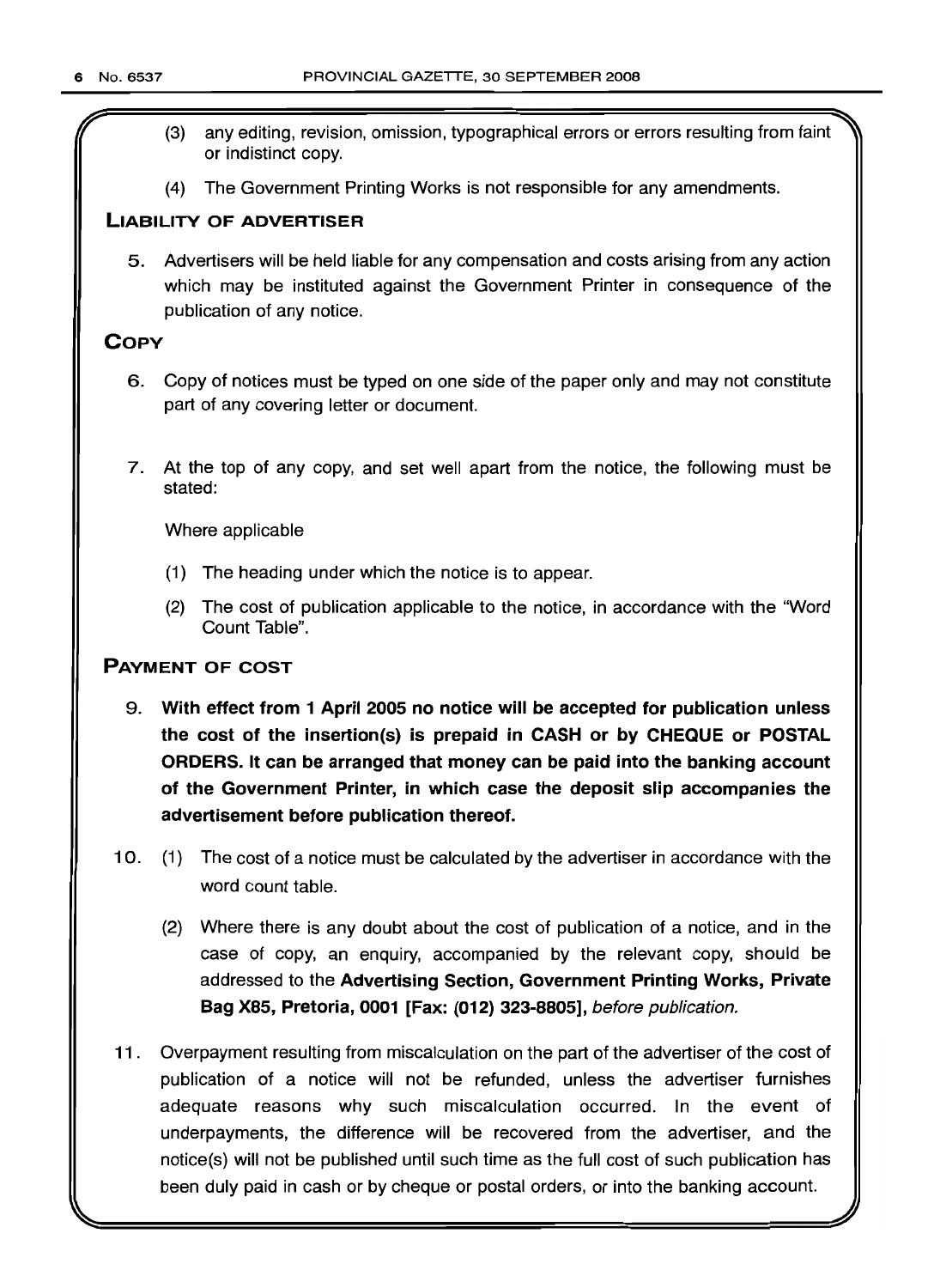- 12. In the event of a notice being cancelled, a refund will be made only if no cost regarding the placing of the notice has been incurred by the Government Printing Works.
- 13. The Government Printer reserves the right to levy an additional charge in cases where notices, the cost of which has been calculated in accordance with the Word Count Table, are subsequently found to be excessively lengthy or to contain overmuch or complicated tabulation.

# PROOF OF PUBLICATION

14. Copies of the North West Province Provincial Gazette which may be required as proof of publication, may be ordered from the Government Printer at the ruling price. The Government Printer will assume no liability for any failure to post such North West Province Provincial Gazette(s) or for any delay in despatching it/them.

# **GOVERNMENT PRINTERS BANK ACCOUNT PARTICULARS**

Bank:

ABSA

BOSMAN STREET

Account No.: 4057114016

Branch code: 632005

Reference No.: 00000050

Fax No.: (012) 323 8805 and (012) 323 0009

# Enquiries:

| Mrs. L. Fourie    | Tel.: (012) 334-4686 |
|-------------------|----------------------|
| Mrs. H. Wolmarans | Tel.: (012) 334-4591 |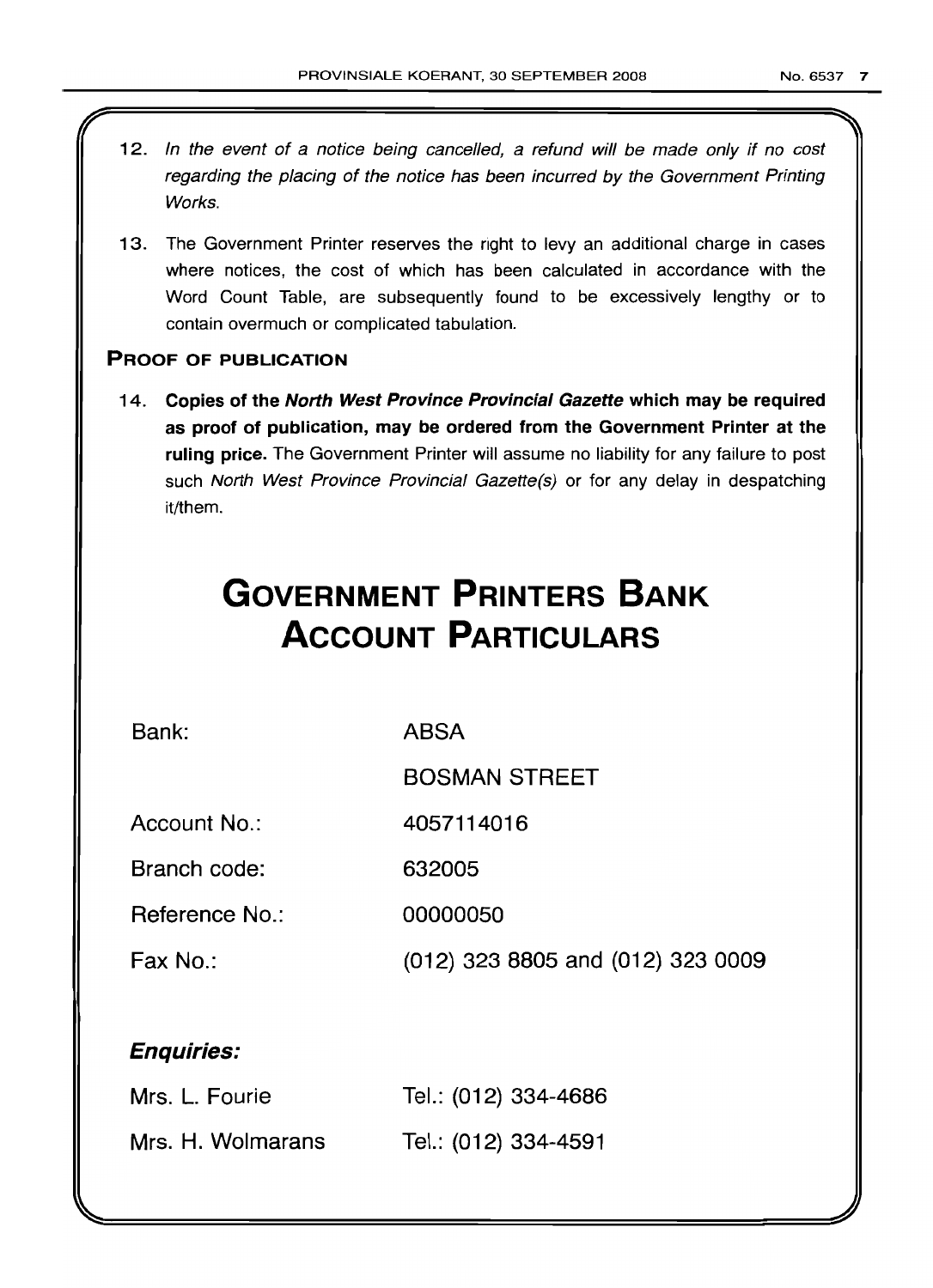# **GENERAL NOTICES • ALGEMENE KENNISGEWINGS**

### **NOTICE 550 OF 2008**

### NOTICE OF APPLICATION TO DIVIDE LAND OF 2008

The Tlokwe City Council hereby gives notice in terms of section 6 (7) (b) (ii) as well as section 6 (8) (a) of the Division of Land Ordinance, 1986 (Ordinance 20 of 1986), that an application to divide the land described hereunder has been received.

Further particulars of the application are open for inspection at the office of the Municipal Manager, Room 210, on the Second Floor of the Dan Tloome Complex, corner of Sol Plaatjie Avenue and Wolmarans Street, Potchefstroom, during normal office hours.

Any person who wishes to object to the granting of the application or who wishes to make representations in regard thereto and any holder, usufructuary or lessee of the rights to minerals in respect of the said land, or holders of rights in terms of the Precious Stones Act or in terms of the Mining Rights Act by virtue of a prospecting contract or notarial deed, who wishes to object to the granting of the application or who wishes to make representations in respect of such rights, shall submit his objections or representations in writing and in duplicate to the Municipal Manager at the above address or address it to him at PO Box 113, Potchefstroom, 2520, at any time within a period of 28 days from the date of the first publication of this notice.

#### R. **MOSIANE, Municipal Manager**

Date of first publication: 23 September 2008.

Description of land:

1. Portion 213 to be subdivided in:

(a) Portion  $657 - \pm 1198$  m<sup>2</sup>.

(b) Portion  $658 - 36$  m<sup>2</sup>.

(c) Remainder- $\pm$  4.671 m<sup>2</sup>.

2. Portion 585 to be subdivided in:

(a) Portion  $660 - 1570$  m<sup>2</sup>.

(b) Portion  $661 - 151$  m<sup>2</sup>.

(c) Remainder- $-2749$  m<sup>2</sup>.

Town and Townlands of Potchefstroom No. *435-/0.*

Situation of the land: South-Eastern corner of Meyer and Molen Streets, Potchefstroom.

Name of owner: Portion 213-Administrative Buro of the Reformed Churches in S.A.

Portion 585--Reformed Church Potchefstroom North.

Name and address of agent: Kroep & Rossouw Inc., P.O. Box 112, Potchefstroom, 2520.

### **KENNISGEWING 550 VAN 2008**

**• •**

### KENNISGEWING VAN AANSOEK OM GROND TE VERDEEL VAN 2008

Die Tlokwe Stadsraad gee hiermee ingevolge artikel 6 (7) (b) (ii) sowel as artikel 6 (8) (a) van die Ordonnansie op die Verdeling van Grond, 1986 (Ordonnansie 20 van 1986), kennis dat 'n aansoek ontvang is om die grond hieronder beskryt, te verdeel.

Verdere besonderhede van die aansoek lê ter insae by die kantoor van die Munisipale Bestuurder, Kamer 210, op die Tweede Vloer van die Dan Tloomekompleks, hoek van Sol Plaatjielaan en Womaransstraat, Potchefstroom, gedurende gewone kantoorure.

Enige persoon wat teen die toestaan van die aansoek beswaar wil maak of vertoë in verband daarmee wil rig en enige houer, vruggebruiker of huurder van regte op minerale ten opsigte van genoemde grond, of houers van regte kragtens die Wet op Edelgesteentes of kragtens die Wet op Mynregte ingevolge 'n prospekteerkontrak of notariele akte, wat teen die toestaan van die aansoek beswaar wil maak of vertoë ten opsigte van sodanige regte wil rig, moet sy besware of vertoë skriftelik en in tweevoud by die Munisipale Bestuurder by bogenoemde adres indien of aan hom rig te Posbus 113, Potchefstroom, 2520, te enige tyd binne 28 dae vanaf die datum van eerste publikasie van hierdie kennisgewing.

### R. **MOSIANE, Munisipale Bestuurder**

Datum van eerste publikasie: 23 September 2008.

Beskrywing van grond:

1. Gedeelte 213 word verdeel:

(a) Gedeelte  $657 - \pm 1198$  m<sup>2</sup>.

(b) Gedeelte  $658 - 36$  m<sup>2</sup>.

(c) Restant- $\pm$  4671 m<sup>2</sup>.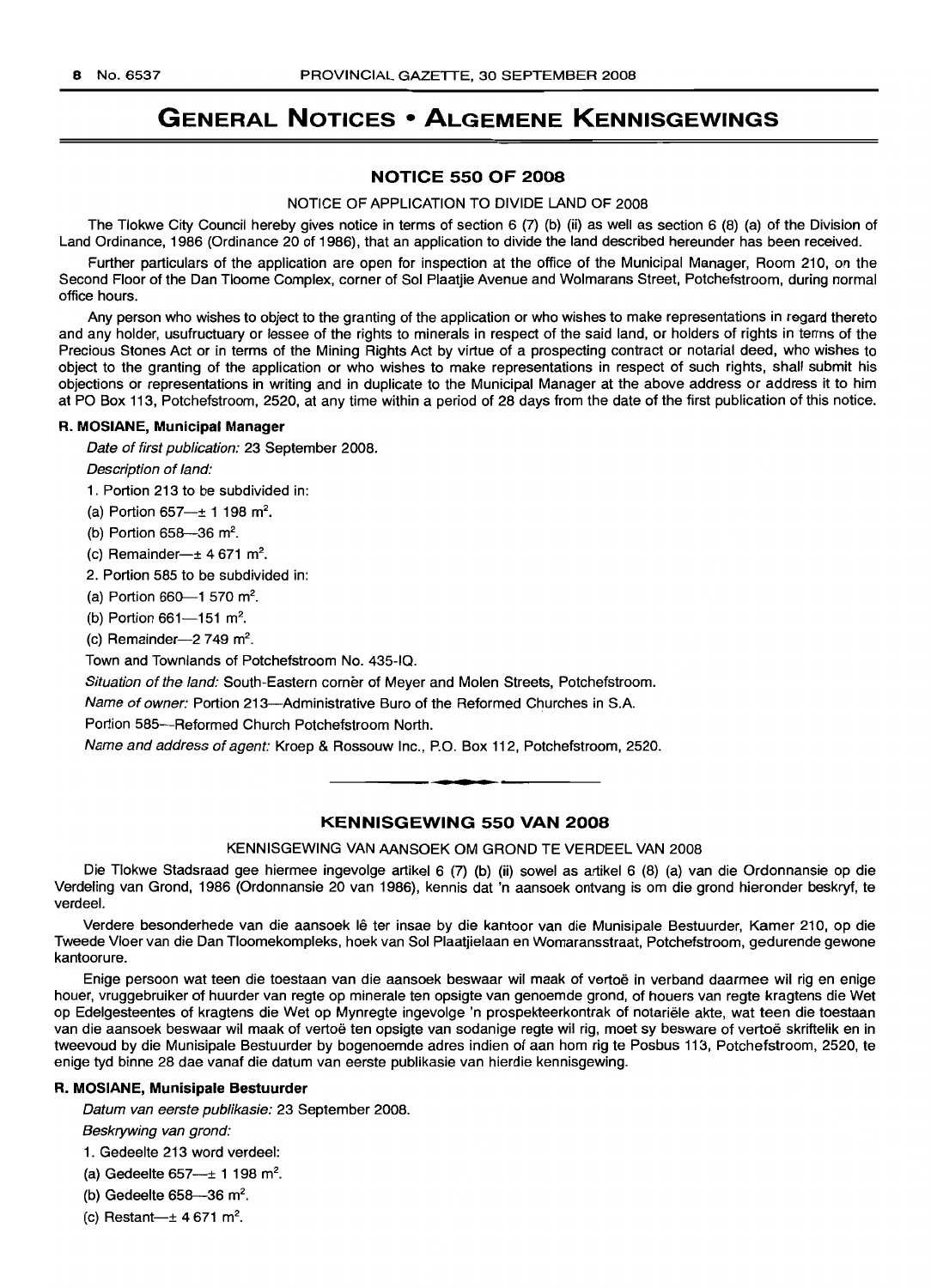2. Gedeelte 585 word verdeel:

(a) Gedeelte  $660-1570$  m<sup>2</sup>.

(b) Gedeelte 661—151 m².

(c) Restant $-2$  749 m<sup>2</sup>.

Town and Townlands of Potchefstroom No. 435-10.

Ligging van grond: Suid-Oostelike hoek van Meyerstraat en Molenstraat, Dorp Potchefstroom.

Naam van eienaar: Gedeelte 213--Administratiese Buro van die Gereformeerde Kerke in Suid-Afrika, Gedeelte 585, Gereformeerde Kerk, Potchefstroom-Noord.

Naam en adres van agent: Kroep & Rossouw Ing., Posbus 112, Potchefstroom, 2520.

23-30

### **NOTICE 551 OF 2008**

NOTICE OF APPLICATION FOR AMENDMENT OF TOWN-PLANNING SCHEME, IN TERMS OF SECTION 56 (1) (b) (i) OF THE TOWN-PLANNING AND TOWNSHIPS ORDINANCE, 1986 (ORDINANCE 15 OF 1986)

#### **KLERKSDORP LAND USE MANAGEMENT SCHEME, 2005: AMENDMENT SCHEME 467**

I, Warrick Leslie Visser Heppell, authorized agent of the owners of the Remainder of Erf 157, Wilkoppies Township, Klerksdorp, hereby give notice in terms of section 56 (1) (b) (i) of the Town-planning and Townships Ordinance, 1986, that I have applied to the City Council of Matlosana for the amendment of the town-planning scheme known as Klerksdorp Land Use Management Scheme, 2005, by the rezoning of the properties described above, situated at Hertzenberg Street 5B from "Residential 1" to "Business 2".

Particulars of the application will lie for inspection during normal office hours at the office of the Municipal Manager, Room 128, Municipal Building, Braam Fisher Street, Klerksdorp, for the period of 28 days from 23 September 2008.

Objections to or representations in respect of the application must be lodged with or made in writing to the Municipal Manager, at the above address or at PO Box 99, Klerksdorp, 2571, or at PO Box 14436, Flamwoodwalk, 2535, within a period of 28 days from 23 September 2008.

Address of owners agent: Mr WLV Heppell, PO Box 14436, Flamwoodwalk, Klerksdorp, 2535. Tel: (018) 468-5560. Fax: (018) 468-5560.

### **KENNISGEWING 551 VAN 2008**

**• •**

KENNISGEWING VAN AANSOEK OM WYSIGING VAN DORPSBEPLANNINGSKEMA INGEVOLGE ARTIKEL 56 (1) (b) (i) VAN DIE ORDONNANSIE OP DORPSBEPLANNING EN DORPE, 1986 (ORDONNANSIE 15 VAN 1986)

# **KLERKSDORP-GRONDGEBRUIKBESTUURSKEMA, 2005: WYSIGINGSKEMA 467**

Ek, Warrick Leslie Visser Heppeil, gemagtigde agent van die eienaars van die Restant van Erf 157, Wilkoppies Dorpsgebied, Klerksdorp, gee hiermee ingevolge artikel 56 (1) (b) (i) van die Ordonnansie op Dorpsbeplanning en Dorpe, 1986, van die dorpsbeplanningskema bekend as die Klerksdorp-Grondgebruikbestuurskema, 2005, soos gewysig, deur die hersonering van die eiendomme hierbo beskryf, geleë te Hertzenberdstraat 5B van "Residensieel 1" tot "Besigheid 2".

Besonderhede van die aansoek lê ter insae gedurende gewone kantoorure by die kantoor van die Munisipale Bestuurder, Braam Fisherstraat, Burgersentrum, Kamer 128, Klerksdorp, vir 'n tydperk van 28 dae vanaf 23 September 2008.

Besware teen of vertoe ten opsigte van die aansoek moet binne 'n tydperk van 28 dae vanaf 23 September 2008, skriftelik by of op die Munisipale Bestuurder, by bovermelde adres of by Posbus 99, Klerksdorp, 2570, of by Posbus 14436, Flamwoodwalk, Klerksdorp, 3535, ingedien of gerig word.

Adres van eienaar se agent: Mnr WLV Heppell, Posbus 14436, Flamwoodwalk, Klerksdorp, 2535. Tel: (018) 468-5560. Faks: (018) 468-5560.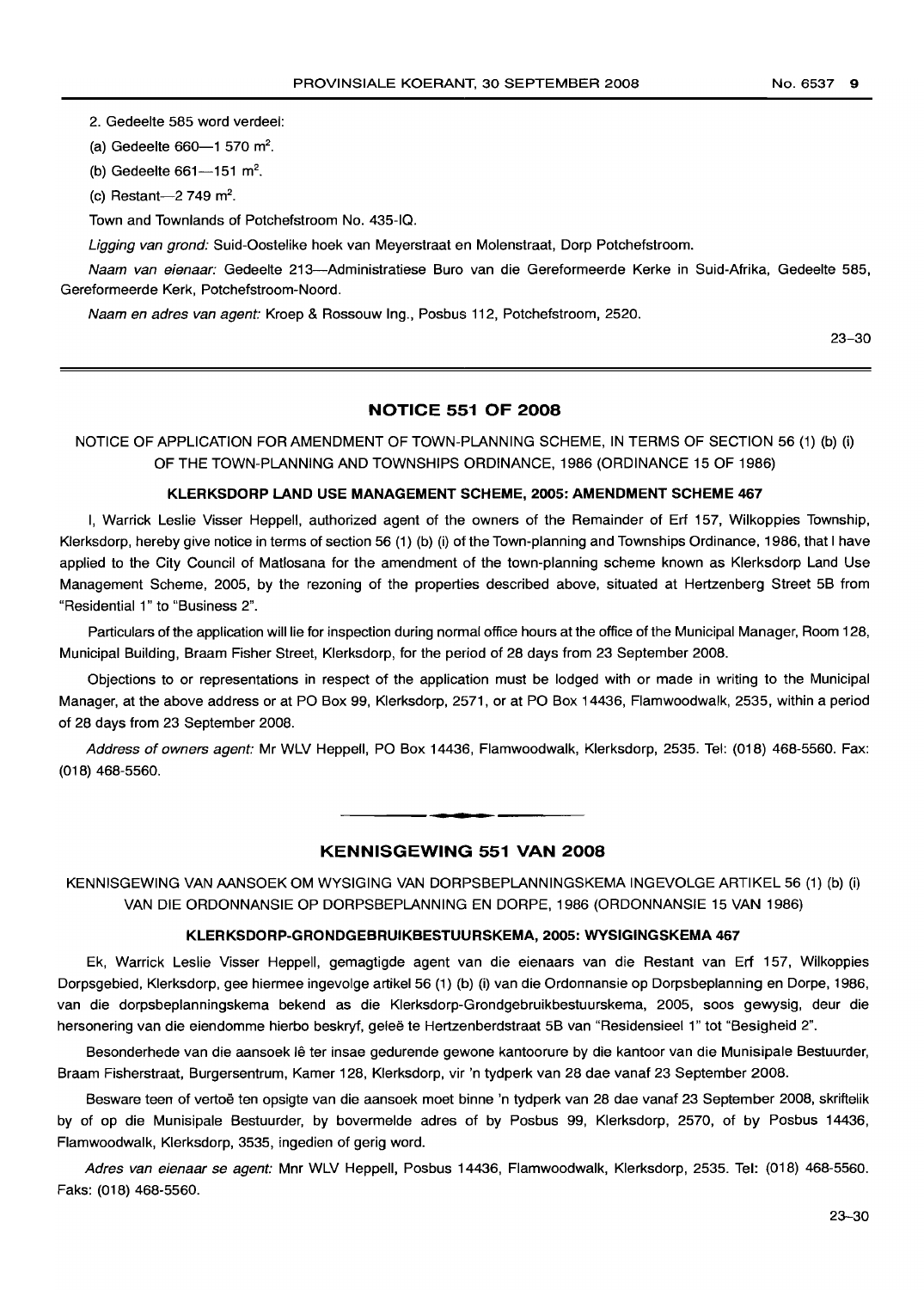### **NOTICE 552 OF 2008**

NOTICE OF APPLICATION FOR AMENDMENT OF TOWN-PLANNING SCHEME IN TERMS OF SECTION 56 (1) (b) (i) OF THE TOWN-PLANNING AND TOWNSHIPS ORDINANCE, 1986 (ORDINANCE 15 OF 1986)

#### **KLERKSDORP LAND USE MANAGEMENT SCHEME, 200S-AMENDMENT SCHEME 471**

Maxim Planning Solutions being the authorised agent of the owner of Erf 183, Roosheuwel Extension 2, hereby gives notice in terms of section 56 (1) (b) (i) of the Town-planning and Townships Ordinance, 1986, that we have applied to the City of Matlosana for the amendment of the town-planning scheme known as Klerksdorp Land Use Management Scheme, 2005, as amended, by the rezoning of Erf 183, Roosheuwel Extension 2, situated at 11 Jersey Street, Roosheuwel Extension 2, from "Residential 1" to "Special" for the purposes of an accommodation enterprise.

Particulars of the application will lie for inspection during normal office hours at the office of the Municipal Manager, Room 128, Klerksdorp Civic Centre, for the period of 28 days from 26 September 2008.

Objections to or representations in respect of the application must be lodged with or made in writing to the Municipal Manager, City of Matlosana, at the above address or posted to P.O. Box 99, Klerksdorp, 2570, within a period of 28 days from 26 September 2008.

Address of authorised agent: Maxim Planning Solutions, 56 Archbishop Desmond Tutu Street, Klerksdorp, 2570; P.O. Box 10681, Klerksdorp, 2570. Tel: (018) 462-1756. (2/1156.)

### **KENNISGEWING 552 VAN 2008**

I **\_ I**

KENNISGEWING VAN AANSOEK OM WYSIGING VAN DORPSBEPLANNINGSKEMA INGEVOLGE ARTIKEL 56 (1) (b) (i) VAN DIE ORDONNANSIE OP DORPSBEPLANNING EN DORPE, 1986 (ORDONNANSIE 15 VAN 1986)

#### **KLERKSDORP LAND USE MANAGEMENT SCHEME, 200S-WYSIGINGSKEMA 471**

Maxim Planning Solutions synde die gemagtigde agent van die eienaar van Erf 183, Roosheuwel Uitbreiding 2, gee hiermee ingevolge artikel 56 (1) (b) (i) van die Ordonnansie op Dorpsbeplanning en Dorpe, 1986, kennis dat ons by die Stad van Matlosana aansoek gedoen het om die wysiging van die Klerksdorp Land Use Management Scheme, 2005, soos gewysig, deur die hersonering van Erf 183, Roosheuwel Uitbreiding 2, geleë te Jerseystraat 11, Roosheuwel Uitbreiding 2, vanaf "Residensieel 1" na "Spesiaal" vir die doeleindes van 'n verblyfonderneming.

Besonderhede van die aansoek lê ter insae gedurende gewone kantoorure by die kantoor van die Munisipale Bestuurder, Kamer 128, Klerksdorp Burgersentrum, vir 'n tydperk van 28 dae vanaf 26 September 2008.

Besware teen of vertoë ten opsigte van die aansoek moet binne 'n tydperk van 28 dae vanaf 26 September 2008 skriftelik by of tot die Munisipale Bestuurder, Stad van Matlosana, by bovermelde adres of by Posbus 99, Klerksdorp, 2570, ingedien of gerig word.

Adres van gemagtigde agent: Maxim Planning Solutions, Archbishop Desmond Tutustraat 56, Klerksdorp, 2570; Posbus 10681, Klerksdorp, 2570. Tel: (018) 462-1756. (2/1156.)

23-30

### **NOTICE 553 OF 2008**

NOTICE OF APPLICATION FOR AMENDMENT OF TOWN-PLANNING SCHEME IN TERMS OF SECTION 56 (1) (b) (i) OF THE TOWN-PLANNING AND TOWNSHIPS ORDINANCE, 1986 (ORDINANCE 15 OF 1986)

#### **RUSTENBURG LAND USE MANAGEMENT SCHEME, 200S-AMENDMENT SCHEME 482**

Maxim Planning Solutions being the authorised agent of the owner of Portion 82 (a portion of Portion 2) of the farm Waterval No. 306-JQ, hereby gives notice in terms of section 56 (1) (b) (i) of the Town-planning and Townships Ordinance, 1986, that we have applied to the Rustenburg Local Municipality for the amendment of the town-planning scheme known as Rustenburg Land Use Management Scheme, 2005, by the rezoning of the property described above, situated South East of the P16-1 and 0108 crossing, from "Agricultural" to "Special" for mining purposes, including inter alia but not restricted to offices and training facilities associated with mining activities.

Particulars of the application will lie for inspection during normal office hours at the office of the Director: Planning and Development, Room 313, Missionary Mpheni House, c/o Beyers Naude and Nelson Mandela Drive, Rustenburg, for the period of 28 days from 23 September 2008.

Objections to or representations in respect of the application must be lodged with or made in writing to the Municipal Manager, at the above address or at P.O. Box 16, Rustenburg, 0300, within a period of 28 days from 23 September 2008.

Address of authorised agent: Maxim Planning Solutions, 37 Von Weilligh Street, Rustenburg, P.O. Box 21114, Proteapark, 0305. Tel: (014) 592-9489. (2/1124.)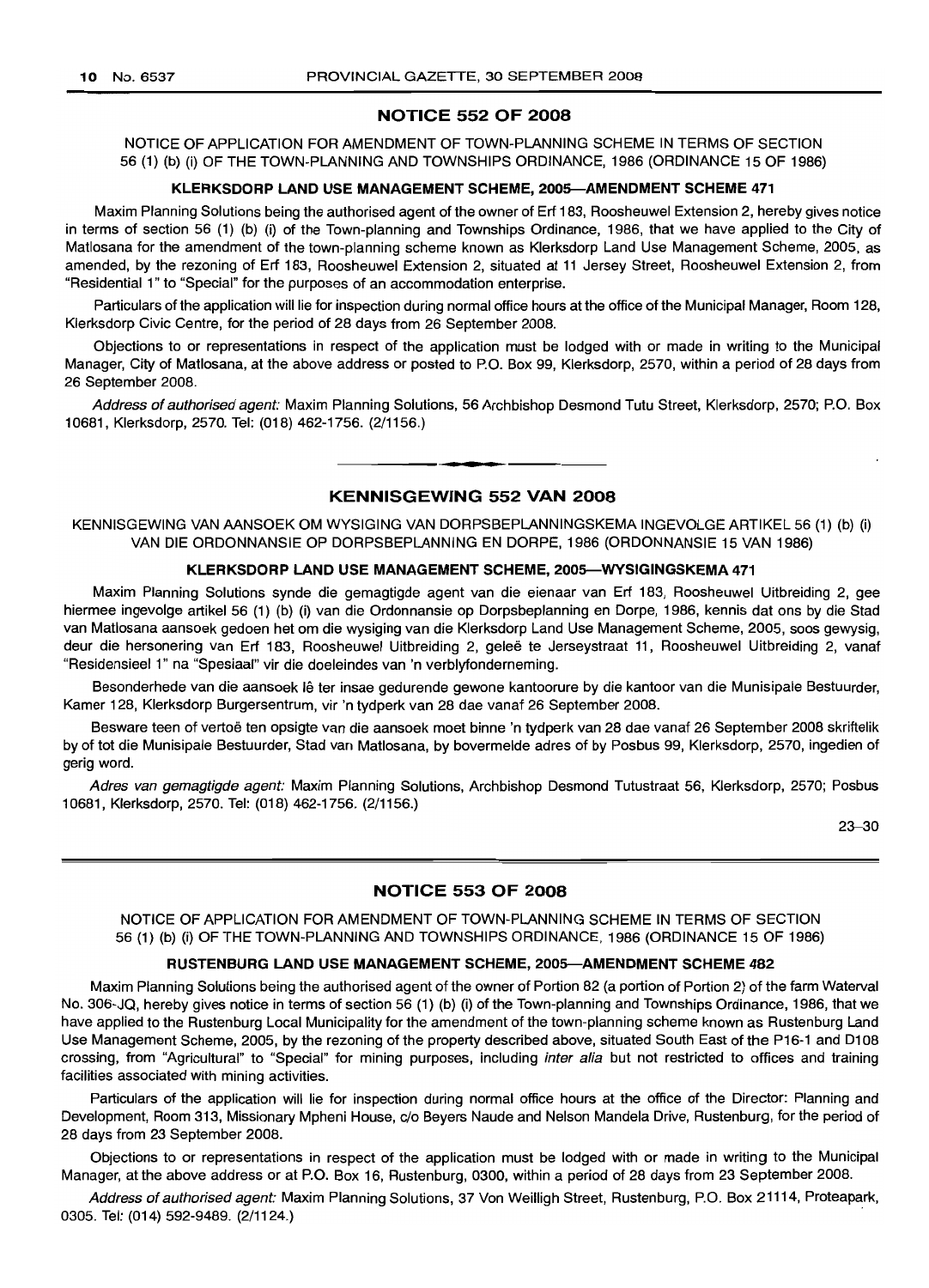### **KENNISGEWING 553 VAN 2008**

KENNISGEWING VAN AANSOEK OM WYSIGING VAN DORPSBEPLANNINGSKEMA INGEVOLGE ARTIKEL 56 (1) (b) (i) VAN DIE ORDONNANSIE OP DORPSBEPLANNING EN DORPE, 1986 (ORDONNANSIE 15 VAN 1986)

#### **RUSTENBURG LAND USE MANAGEMENT SCHEME, 2005-WYSIGINGSKEMA 482**

Maxim Planning Solutions synde die gemagtigde agent van die eienaar van Gedeelte 82 ('n gedeelte van Gedeelte 2) van die plaas Waterval No. 306-JQ, gee hiermee ingevolge artikel 56 (1) (b) (i) van die Ordonnansie op Dorpsbeplanning en Dorpe, 1986, kennis dat ons by die Rustenburg Plaaslike Munisipaliteit aansoek gedoen het om die wysiging van die dorpsbeplanningskema bekend as Rustenburg Land Use Management Scheme, 2005, deur die hersonering van die eiendom hierbo beskryf, gelee Suid-Oos van die P16-1 en Dl08 kruising, vanaf "Landbou" na "Spesiaal" vir mynbou doeleindes, ingesluit onder andere maar nie beperk tot kantore en opleidingsfasiliteite geassosieer met mynbou bedrywighede.

Besonderhede van die aansoek Ie ter insae gedurende gewone kantoorure by die kantoor van die Direkteur: Beplanning en Ontwikkeling, Kamer 313, Missionary Mpheni House, h/v Beyers Naude en Nelson Mandelarylaan, Rustenburg, vir 'n tydperk van 28 dae vanaf 23 September 2008.

Besware teen of vertoe ten opsigte van die aansoek moet binne 'n tydperk van 28 dae vanaf 23 September 2008 skriftelik by of tot die Munisipale Bestuurder, by bovermelde adres of by Posbus 16, Rustenburg, 0300, ingedien of gerig word.

Adres van gemagtigde agent: Maxim Planning Solutions, Von Wiellighstraat 37, Rustenburg; Posbus 21114, Proteapark, 0305. Tel: (014) 592-9489. (2/1124.)

23-30

### **NOTICE 554 OF 2008**

NOTICE OF APPLICATION FOR AMENDMENT OF TOWN-PLANNING SCHEME IN TERMS OF SECTION 56 (1) (b) (i) OF THE TOWN-PLANNING AND TOWNSHIPS ORDINANCE, 1986 (ORDINANCE 15 OF 1986)

### **RUSTENBURG LAND USE MANAGEMENT SCHEME, 2005-AMENDMENT SCHEME 527**

Maxim Planning Solutions being the authorised agent of the owner of the Remaining Extent of Erf 1320, Rustenburg, hereby gives notice in terms of section 56 (1) (b) (i) of the Town-planning and Townships Ordinance, 1986, that we have applied to the Rustenburg Local Municipality for the amendment of the town-planning scheme known as Rustenburg Land Use Management Scheme, 2005, by the rezoning of the property described above, situated at 236 Beyers Naude Drive from "Residential 1" to "Special" for the purpose of offices and "Residential 2" with a density of 40 units per hectare.

Particulars of the application will lie for inspection during normal office hours at the office of the Director: Planning and Development, Room 313, Missionary Mpheni House, c/o Beyers Naude and Nelson Mandela Drive, Rustenburg, for the period of 28 days from 23 September 2008.

Objections to or representations in respect of the application must be lodged with or made in writing to the Municipal Manager, at the above address or at P.O. Box 16, Rustenburg, 0300, within a period of 28 days from 23 September 2008.

Address of authorised agent: Maxim Planning Solutions, 37 Von Weilligh Street, Rustenburg, P.O. Box 21114, Proteapark, 0305. Tel: (014) 592-9489. (2/1155.)

### **KENNISGEWING 554 VAN 2008**

.**- .**

KENNISGEWING VAN AANSOEK OM WYSIGING VAN DORPSBEPLANNINGSKEMA INGEVOLGE ARTIKEL 56 (1) (b) (i) VAN DIE ORDONNANSIE OP DORPSBEPLANNING EN DORPE, 1986 (ORDONNANSIE 15 VAN 1986)

#### **RUSTENBURG LAND USE MANAGEMENT SCHEME, 2005-WYSIGINGSKEMA 527**

Maxim Planning Solutions synde die gemagtigde agent van die eienaar van die Resterende Gedeelte van Erf 1320, Rustenburg, gee hiermee ingevolge artikel 56 (1) (b) (i) van die Ordonnansie op Dorpsbeplanning en Dorpe, 1986, kennis dat ons by die Rustenburg Plaaslike Munisipaliteit aansoek gedoen het om die wysiging van die dorpsbeplanningskema bekend as Rustenburg Land Use Management Scheme, 2005, deur die hersonering van die eiendom hierbo beskryf, geleë te Beyers Nauderylaan 236 vanaf "Residensieel 1" na "Spesiaal" vir die doeleindes van kantore en "Residensieel 2" met 'n digtheid van 40 eenhede per hektaar.

Besonderhede van die aansoek lê ter insae gedurende gewone kantoorure by die kantoor van die Direkteur: Beplanning en Ontwikkeling, Kamer 313, Missionary Mpheni House, h/v Beyers Naude en Nelson Mandelarylaan, Rustenburg, vir 'n tydperk van 28 dae vanaf 23 September 2008.

Besware teen of vertoe ten opsigte van die aansoek moet binne 'n tydperk van 28 dae vanaf 23 September 2008 skriftelik by of tot die Munisipale Bestuurder, by bovermelde adres of by Posbus 16, Rustenburg, 0300, ingedien of gerig word.

Adres van gemagtigde agent: Maxim Planning Solutions, Von Wiellighstraat 37, Rustenburg; Posbus 21114, Proteapark, 0305. Tel: (014) 592-9489. (2/1155)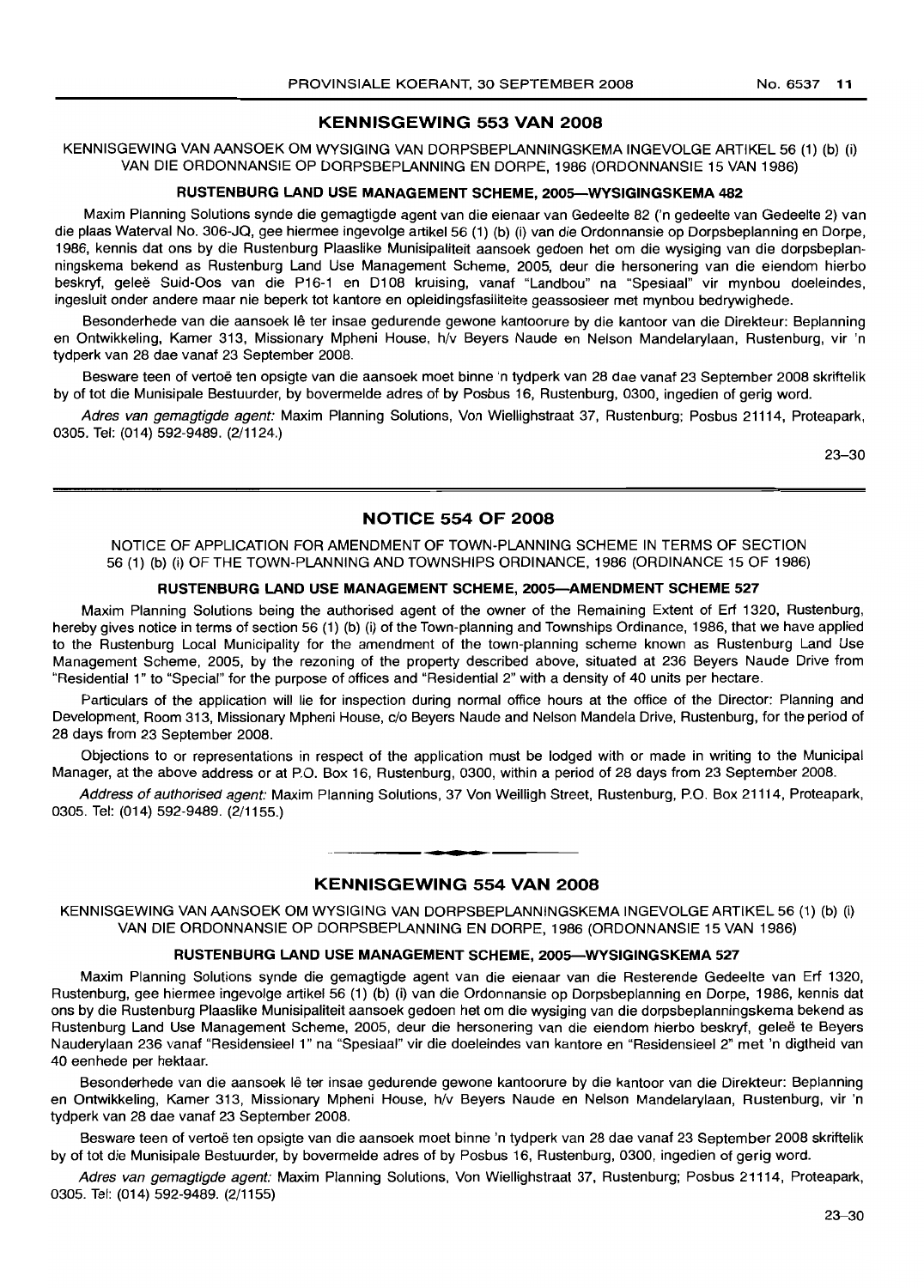### **NOTICE 555 OF 2008**

NOTICE OF APPLICATION FOR THE AMENDMENT OF THE TOWN-PLANNING SCHEME IN TERMS OF SECTION 56 (1) (b) (i) OF THE TOWN-PLANNING AND TOWNSHIPS ORDINANCE, 1986 (ORDINANCE 15 OF 1986)

### **DITSOBOTLA AMENDMENT SCHEME** 31

I, J.C. Nel, the owner of Portion 1 of Erf 52 and Portion 2 of Erf 1949, Lichtenburg, hereby give notice in terms of section 56 (1) (b) (i) of the Town-planning and Townships Ordinance, 1986, that I have applied to the Ditsobotla Local Municipality for the amendment of the town-planning scheme known as Ditsobotla Town-planning Scheme, 2007, by the rezoning of the property described above, in Kerk Street, Lichtenburg, from "Residential 1" and "Business 2" respectively to "Business 1".

Particulars of the application will lie for inspection during normal office hours at the office of the Municipal Manager, Room 4, from 23 September 2008.

Objections to or representations in respect of the application must be lodged with or made in writing to the Municipal Manager at the above address or at P.O. Box 7, Lichtenburg, 2740, within a period of 28 days from 23 September 2008.

Address of applicant: P.O. Box 1476, Lichtenburg, 2740.

### **KENNISGEWING 555 VAN 2008**

**•**

KENNISGEWING VAN AANSOEK OM WYSIGING VAN DORPSBEPLANNINGSKEMA INGEVOLGE ARTIKEL 56 (1) (b) (i) VAN DIE ORDONNANSIE OP DORPSBEPLANNING EN DORPE, 1986 (ORDONNANSIE 15 VAN 1986)

#### **DITSOBOTLA-WYSIGINGSKEMA 31**

Ek, J.C. Nel, die eienaar van Gedeelte 1 van Erf 52 en Gedeelte 2 van Erf 1949, Lichtenburg, gee hiermee ingevolge artikel 56 (1) (b) (i) van die Ordonnansie op Dorpsbeplanning en Dorpe, 1986, kennis dat ek by die Ditsobotla Plaaslike Munisipaliteit aansoek gedoen het om die wysiging van die dorpsbeplanningskema bekend as Ditsobotla-dorpsbeplanningskema, 2007, deur die hersonering van die eiendomme hierbo beskryf, gelee in Kerkstraat, Lichtenburg, van "Residensieel 1" en "Besigheid 2" onderskeidelik na "Besigheid 1",

Besonderhede van die aansoek lê ter insae gedurende gewone kantoorure by die kantoor van die Munisipale Bestuurder, Kamer 4, Eerste Vloer, Burgersentrum, h/v Dr. Nelson Mandelaweg en Transvaalstraat, Lichtenburg, Tel No. (018) 632-5051, vir 'n tydperk van 28 dae vanaf 23 September 2008.

Besware teen of vertoe ten opsigte van die aansoek moet binne 'n tydperk van 28 dae vanaf 23 September 2008 skriftelik by of tot die Munisipale Bestuurder by bovermelde adres of by Posbus 7, Lichtenburg, 2740, ingedien of gerig word.

Adres van applikant: Posbus 1476, Lichtenburg, 2740.

23-30

### **NOTICE 556 OF 2008**

NOTICE OF APPLICATION FOR AMENDMENT OF TOWN-PLANNING SCHEME IN TERMS OF SECTION 56 (1) (b) (i) OF THE TOWN-PLANNING AND TOWNSHIPS ORDINANCE, 1986 (ORDINANCE 15 OF 1986)

#### **BRITS AMENDMENT SCHEME** 1/-

I, Andries Albertus Petrus Greeff, being the authorised agent of the owners of Erven 3476 and 3477, Brits Extension 72, hereby give notice in terms of section 56 (1) (b) (i) of the Town-planning and Townships Ordinance, 1986 (Ordinance 15 of 1986), that I have applied to the Madibeng Local Municipality for the amendment of the town-planning scheme in operation known as Brits Town-planning Scheme, 1 of 1958, by the rezoning of the properties described above, situated at Stoffberg Street, Brits, from "Special" for dwelling units with a density of 60 dwelling units per hectare to "Special" for dwelling units with number of units, floor area ratio and height restriction as per the attached Annexure to this application.

Particulars of the application will lie for inspection at the office of the Municipal Manager, Madibeng Local Municipality, 53 Van Velden Street, Brits, for a period of 28 days from 23 September 2008.

Objections to or representations in respect of the application must be lodged with or made in writing to the Municipal Manager, at the above address or at PO Box 106, Brits, 0250, within a period of 28 days from 23 September 2008.

Address of authorised agent: PO Box 38287, Faerie Glen, 0043; 421 Glenwood Road, Faerie Glen, 0081. Tel: (012) 365-1916.

Date of first publication: 23 September 2008.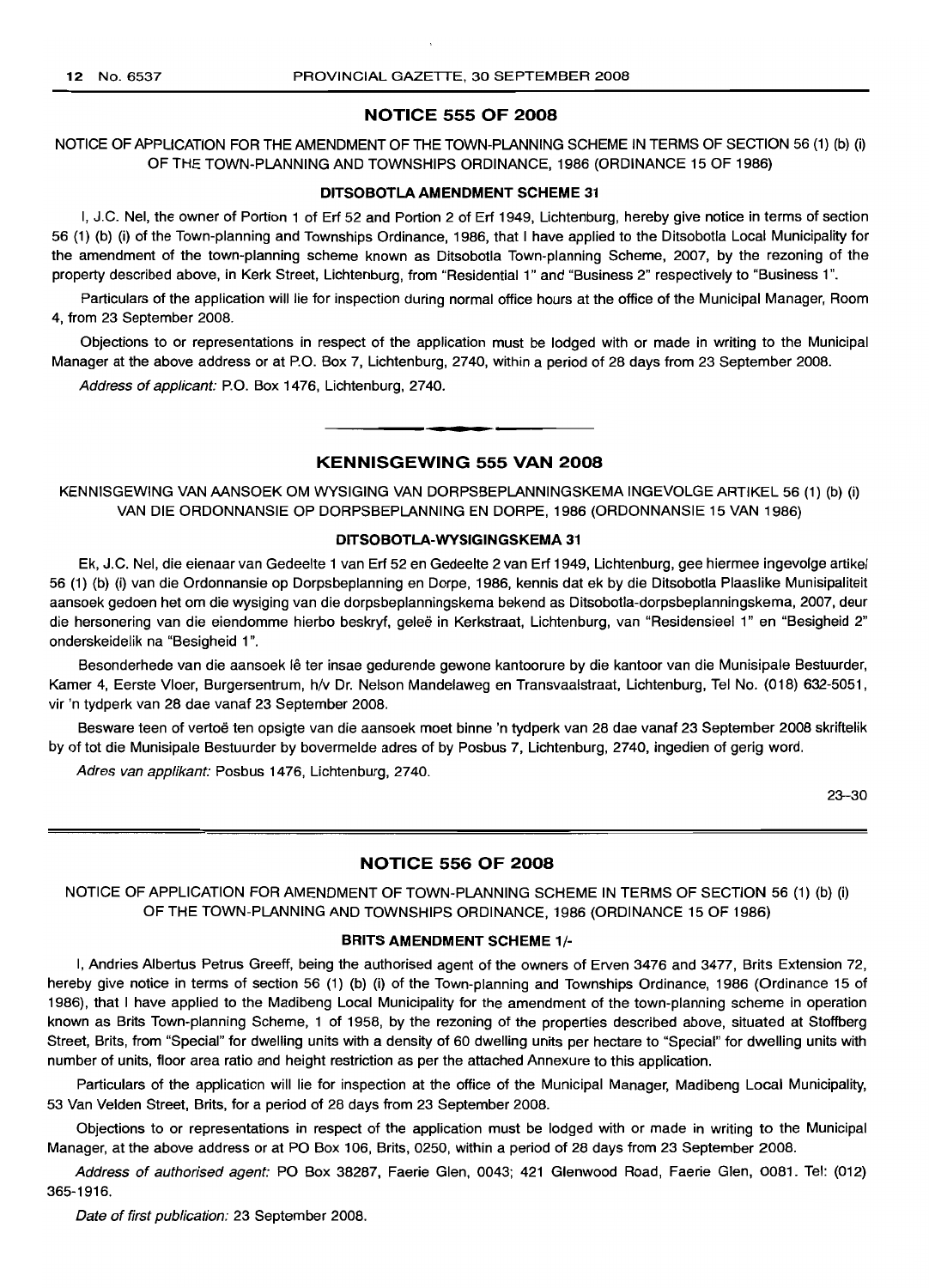### **KENNISGEWING 556 VAN 2008**

KENNISGEWING VAN AANSOEK OM WYSIGING VAN DORPSBEPLANNINGSKEMA INGEVOLGE ARTIKEL 56 (1) (b) (i) VAN DIE ORDONNANSIE OP DORPSBEPLANNING EN DORPE, 1986 (ORDONNANSIE 15 VAN 1986)

### **BRITS-WYSIGINGSKEMA** 1/-

Ek, Andries Albertus Petrus Greeff, synde die gemagtigde agent van die eienaars van Erwe 3476 en 3477, Brits Uitbreiding 72, gee hiermee ingevolge artikel 56 (1) (b) (i) van die Ordonnansie op Dorpsbeplanning en Dorpe, 1986, kennis dat ek by die Madibeng Plaaslike Munisipaliteit aansoek gedoen het om die wysiging van die dorpsbeplanningskema in werking bekend as Brits-dorpsbeplanningskema, 1 van 1958, deur die hersonering van die eiendomme hierbo beskryf, geleë te Stoffbergstraat, Brits, vanaf "Spesiaal" vir Wooneenhede met 'n digtheid van 60 Wooneenhede per hektaar tot "Spesiaal" vir Wooneenhede met aantal eenhede, vloerruimteverhouding en hoogte beperking soos vervat in die Bylae tot hierdie aansoek.

Besonderhede van die aansoek lê ter insae gedurende gewone kantoorure by die kantoor van die Munisipale Bestuurder, Van Veldenstraat 53, Brits, vir 'n tydperk van 28 dae vanaf 23 September 2008.

Besware teen of vertoë ten opsigte van die aansoek moet binne 'n tydperk van 28 dae vanaf 23 September 2008, skriftelik by of tot die Munisipale Bestuurder by bovermelde adres of by Posbus 106, Brits, 0250, ingedien of gerig word.

Adres van gemagtigde agent: Posbus 38287, Faerie Glen, 0043; Glenwoodweg 421, Faerie Glen, 0081. Tel: (012) 365-1916.

Datum van eerste publikasie: 23 September 2008.

23-30

### **NOTICE 557 OF 2008**

### NOTICE OF APPLICATION FOR AMENDMENT OF TOWN-PLANNING SCHEME IN TERMS OF SECTION 56 (1) (b) (i) OF THE TOWN-PLANNING AND TOWNSHIPS ORDINANCE, 1986 (ORDINANCE 15 OF 1986)

### **AMENDMENT SCHEME No. 524**

I, Kgomotso Rapetswa, being the authorized agent of Erf 2091, Rustenburg-Noord-J.Q., hereby give notice in terms of section 56 (1) (b) (i) of the Town-planning and Townships Ordinance, 1986, that we have applied to the Rustenburg Local Municipality for the amendment of the land use management scheme (town-planning scheme) known as Rustenburg Land Use Management Scheme, 2005, by the rezoning of the described above, situated at Rustenburg-Noord, from "Residential 1" to "Business 1".

Particulars of the application will lie for inspection during normal office hours at the office of the Municipal Manager, Rustenburg Local Municipality, corner of Beyers Naude and Nelson Mandela Drive, within a period of 28 days from 23 September 2008.

Objections to or representations in respect of the application must be lodged with or made in writing to the Municipal Manager at the above address or at P.O. Box 16, Rustenburg, 0300, within a period of 28 days from 23 September 2008.

Address of the authorized agent: 24 Bushrock, Waterfall East, Rustenburg.

### **KENNISGEWING 557 VAN 2008**

.**- .**

KENNISGEWING VAN MNSOEK OM WYSIGING VAN DORPSBEPLANNINGSKEMA INGEVOLGE ARTIKEL 56 (1) (b) (ii) VAN DIE ORDONNANSIE OP DORPSBEPLANNING EN DORPE, 1986 (ORDONNANSIE 15 VAN 1986)

#### **WYSIGINGSKEMA 524**

Ek, Kgomotso Rapetswa, synde die gemagtigde agent van Erf 2091, Rustenburg-Noord-J.Q., gee hiermee ingevolge artikel 56 (1) (b) (ii) van die Ordonnansie op Dorpsbeplanning en Dorpe, 1986, kennis dat ons by die Rustenburg Plaaslike Munisipaliteit aansoek gedoen het om die wysiging van die grondgebruikbestuurskema (dorpsbeplanningskema) bekend as Rustenburg-Grondgebruikskema, 2005, deur die hersonering van die eiendom hierbo beskryf, gelee te Rustenburg-Noord, vanaf "Residensieel 1" na "Besigheid 1".

Besonderhede van die aansoek lê ter insae gedurende gewone kantoorure by die kantoor van die Munisipale Bestuurder, Rustenburg Plaaslike Munisipaliteit, h/v Beyers Naude en Nelson Mandelastraat vir 'n tydperk van 28 dae vanaf 23 September 2008.

Besware teen of vertoë ten opsigte van die aansoek moet binne 'n tydperk van 28 dae vanaf 23 September 2008 skriftelik by of tot die Munisipale Bestuurder by bovermelde adres of by Posbus 16, Rustenburg, 0300, ingedien of gerig word.

Adres van die gemagtigde agent: 24 Bushrock, Waterfall East, Rustenburg.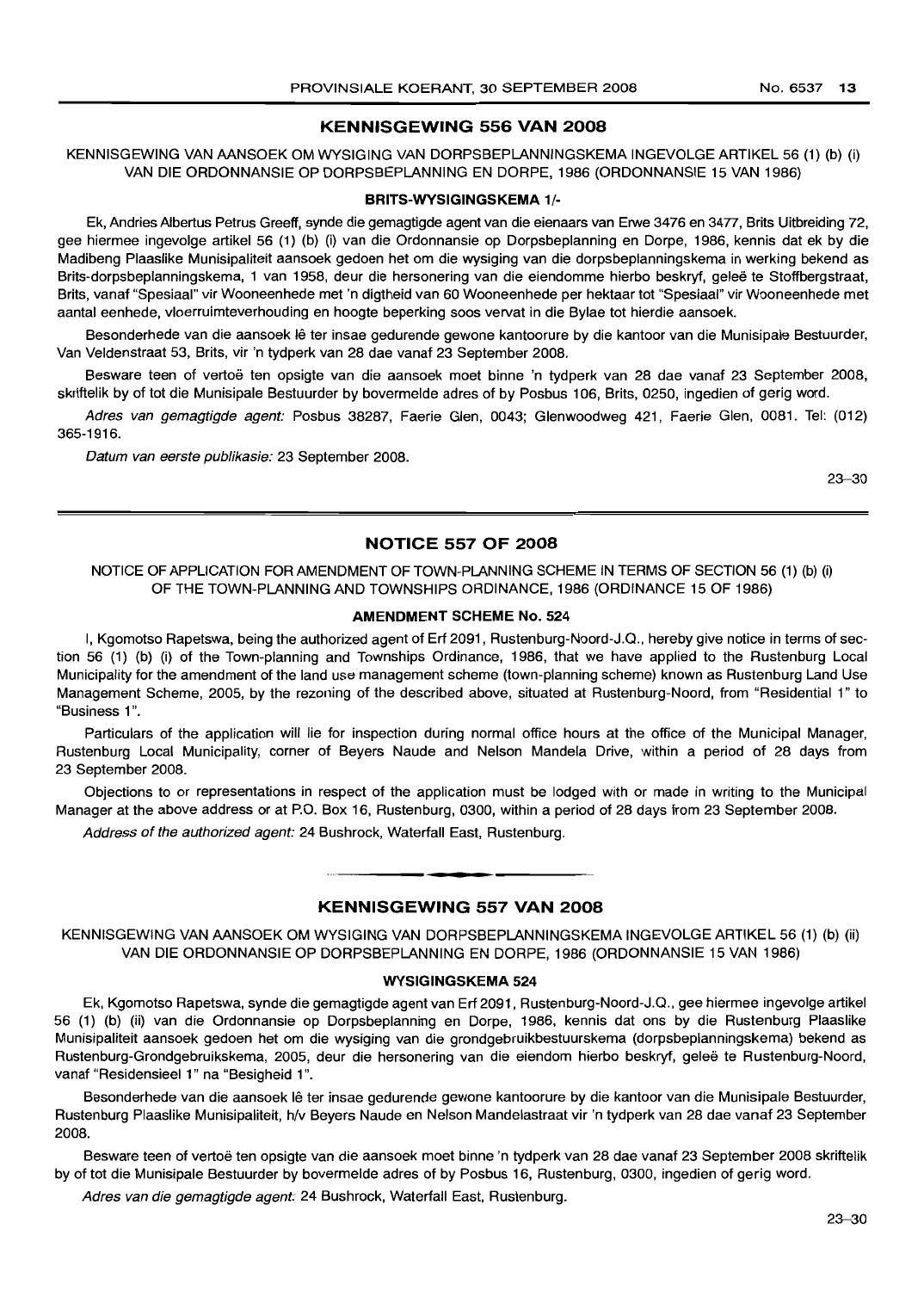### **NOTICE 558 OF 2008**

### REMOVALOF RESTRICTIONSACT, 1967

### **REMOVAL OF RESTRICTIONS ON PORTION 58 (A PORTION OF PORTION 4) OF THE FARM GOUDVLAKTE WEST 102-10 (MERAFONG CITY LOCAL MUNICIPALITY)**

It is hereby notified that application has been made in terms of section 3 (1) of the Removal of Restrictions Act, 1967 (Act No. 84 of 1967), by Futurescope Town and Regional Planners CC, for-

- $\cdot$  the removal of condition C.(a) and (b) from Deed of Transfer T17776/2004; and
- in terms of section 2 (1) (a) (dd) (bbb), the simultaneous amendment of the Peri Urban Areas Town-planning Scheme, 1975, to amend the present zoning from "Undetermined" to "Special" with the annexure in order to allow for a dwelling, agricultural ativities, retail activities as well as a restaurant and related activities as may be approved in writing by the local municipality.

The application and relative documents are open for inspection at the offices of the Acting Manager, Department Developmental Local Government and Housing, c/o Dr Albert Luthuli and Gerrit Maritz Streets, and the office of the Municipal Manager, Merafong City Local Municipality for a period of 28 days from 23 September 2008.

Objections to the application may be lodged in writing with the Acting Manager, Department of Developmental Local Government and Housing at the above address or to Private Bag X1213, Potchefstroom, 2520, on or before 21 October 2008 and shall reach this office not later than 14:00 on the said date.

GO 15/4/2/1/146/34.

### **KENNISGEWING 558 VAN 2008**

**•**

WET OP OPHEFFING VAN BEPERKINGS, 1967

### **OPHEFFING VAN TITELVOORWAARDES VAN GEDEELTE 58 (GEDEELTE VAN GEDEELTE 4) VAN DIE PLAAS GOUDVLAKTE WES (MERAFONG STAD PLAASLIKE MUNISIPALITEIT)**

Hierby word bekend gemaak dat ingevolge die bepalings van artikel 3 (1) van die Wet op Opheffing van Beperkings, 1967 (Wet No. 84 van 1967), aansoek gedoen is deur Futurescope Stads en Streekbeplanners, vir-

- die opheffing van voorwaarde C.(a) en (b) in Akte van Transport T17776/2004; en
- kragtens die bepalings van artikel 2 (i) (a) (dd) (bbb), die gelyktydige wysiging van die Raad op Buitestedelike Gebiede Dorpsbeplanningskema, 1975, vir die wysiging van die huidige sonering vanaf "Onbepaald" na "Spesiaal" met 'n bylae ten einde toe te laat dat die eiendom gebruik kan word vir 'n woonhuis, landbou-aktiwiteite, kleinhandelaktiwiteite, sowel as 'n restaurant en verwante aktiwiteite soos wat dit skriftelik deur die plaaslike munisipaliteit goedgekeur mag word.

Die aansoek en die betrokke dokumentasie is ter insae by die kantoor van die Waarnemende Bestuurder, Departement Ontwikkellende Plaaslike Regering en Behuising, h/v Dr. Albert Luthuli- en Gerrit Maritzstraat, Potchefstroom, en in die kantoor van die Munisipale Bestuurder, Merafong Stad Plaaslike Munisipaliteit vir 'n tydperk van 28 dae vanaf 23 September 2008.

Besware teen die aansoek kan skriftelik by die Waarnemende Bestuurder, Departement Ontwikkellende Plaaslike Regering en Behuising by bovermelde adres of Privaatsak X1213, Potchefstroom, 2520, voor of op 21 Oktober 2008 ingedien word en moet die kantoor nie later as 14:00 op genoemde datum bereik nie.

GO 15/4/2/1/146/34.

23-30

### **NOTICE 560 OF 2008**

### **BRITS AMENDMENT SCHEME**

NOTICE OF APPLICATION FOR AMENDMENT OF TOWN-PLANNING SCHEME IN TERMS OF SECTION 56 (1) (b) (i) OF THE TOWN-PLANNING AND TOWNSHIPS ORDINANCE, 1986 (ORDINANCE 15 OF 1986)

I, Soekie Jooste, from the firm Origin Town Planning, being the authorised agent of the owner of Erf 3394, Brits Extension 72, hereby gives notice in terms of section 56 (1) (b) (i) of the Town-planning and Townships Ordinance, 1986 (Ordinance 15 of 1986), that I have applied to the Madibeng Local Municipality for the amendment of the town-planning scheme in operation known as Brits Town-planning Scheme, 1/1958, by the rezoning of the property described above, situated at 3394 Stoffberg Street, in the Township of Brits Extension 72, in order to rezone Erf 3394, Brits Extension 72, with zoning "Special Residential", with one dwelling house per erf to "Special" for the purposes of three dwelling units, subject to certain conditions.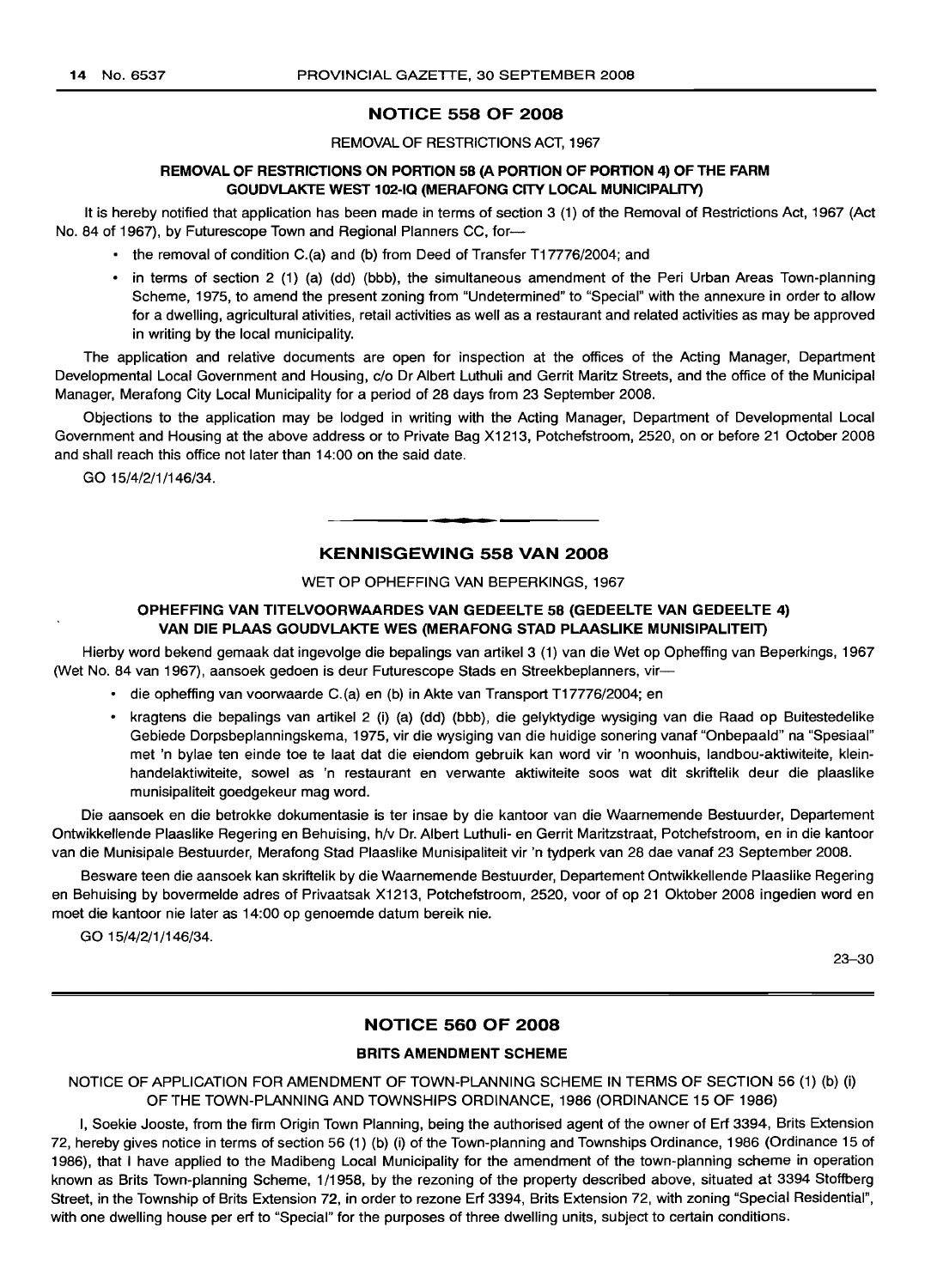Particulars of the application will lie for inspection during normal office hours at the office of the Municipal Manager: Madibeng Local Municipality, 53 Van Velden Street, Brits, within a period of 28 days from 30 September 2008.

Objections to or representations in respect of the application must be lodged with or made in writing to the Municipal Manager, at the above address or at PO Box 106, Brits, 0250, within a period of 28 days from 30 September 2008.

Address of authorised agent: Origin Town Planning, 461 Fehrsen Street, Brooklyn; P.O. Box 2162, Brooklyn Square, 0075. Tel: (012) 346-3735. Fax: (012) 346-4217.

Date of first publication: 30 September 2008.

### **KENNISGEWING 560 VAN 2008**

**•**

#### **BRITS·WYSIGINGSKEMA**

KENNISGEWING VAN AANSOEK OM WYSIGING VAN DORPSBEPLANNINGSKEMA INGEVOLGE ARTIKEL 56 (1) (b) (i) VAN DIE ORDONNANSIE OP DORPSBEPLANNING EN DORPE, 1986 (ORDONNANSIE 15 VAN 1986)

Ek, Soekie Jooste, van die firma Origin Stadsbeplanning, synde die gemagtigde agent van die geregistreerde eienaar van Erf 3394, Brits Uitbreiding 72, gee hiermee ingevolge artikel 56 (1) (b) (i) van die Ordonnansie op Dorpsbeplanning en Dorpe, 1986 (Ordonnansie 15 van 1986), kennis dat ek by die Madibeng Plaaslike Munisipaliteit aansoek gedoen het om die wysiging van die dorpsbeplanningskema in werking bekend as Brits-dorpsbeplanningskema, 1/1958, deur die hersonering van die eiendom hierbo beskryf, geleë te Stoffbergstraat 3394, in die dorpsgebied van Brits Uitbreiding 72, ten einde Erf 3394, Brits Uitbreiding 72, met sonering "Spesiale Woon", digtheid 1 woonhuis per erf te hersoneer na "Spesiaal" vir die doeleindes van drie wooneenhede, onderworpe aan sekere voorwaardes.

Besonderhede van die aansoek lê ter insae gedurende gewone kantoorure by die kantoor van die Munisipale Bestuurder, Madibeng Plaaslike Munisipaliteit, Van Veldenstraat 53, Brits, vir 'n tydperk van 28 dae vanaf 30 September 2008.

Besware teen of vertoe ten opsigte van die aansoek moet binne 'n tydperk van 28 dae vanaf 30 September 2008, skriftelik by of tot die Munisipale Bestuurder: Madibeng Plaaslike Munisipaliteit by bovermelde adres of by Posbus 106, Brits, 0250, ingedien of gerig word.

Adres van gemagtigde agent: Origin Stadsbeplanning, Fehrsenstraat 461, Brooklyn; Posbus 2162, Brooklyn Square, 0075. Tel: (012) 346-3735. Fax: (012) 346-4217.

Datum van eerste publikasie: 30 September 2008.

30-7

### **NOTICE 562 OF 2008**

NOTICE OF APPLICATION FOR AMENDMENT OF TOWN-PLANNING SCHEME IN TERMS OF SECTION 56 (1) (b) (i) OF THE TOWN-PLANNING AND TOWNSHIPS ORDINANCE, 1986 (ORDINANCE 15 OF 1986)

### **RUSTENBURG AMENDMENT SCHEME 487**

I, Petrus Christiaan Cornelius de Jager, of the firm Towncomp, BK 1995/024157/23, being the authorised agent of the owner of Portion 2 of Erf 997, Rustenburg, hereby give notice in terms of section 56 (1) (b) (i) of the Town-planning and Townships Ordinance, 1986, that I have applied to the Rustenburg Local Municipality for the amendment of the town-planning scheme known as Rustenburg Land Use Management Scheme, 2005, by the rezoning of the property described above, situated at 81 Tuin Street, Rustenburg, from "Residential 1" to "Business 1" subject to conditions as per Annexure 768.

Particulars of the application will lie for inspection during normal office hours at the office of the Director: Planning and Development, Room 319, Missionary Mpheni House, cnr. of Beyers Naude and Nelson Mandela Drives, Rustenburg, for a period of 28 days from 30 September 2008.

Objections to or representations in respect of the application must be lodged with or made in writing to the Director: Planning and Development, at the above address or at PO Box 16, Rustenburg, 0300, within a period of 28 days from 30 September 2008.

Address of owner: P/a Towncomp CC, PO Box 20145, Proteapark, 0305. Tel: (014) 533-2950. Fax: (014) 533-3733.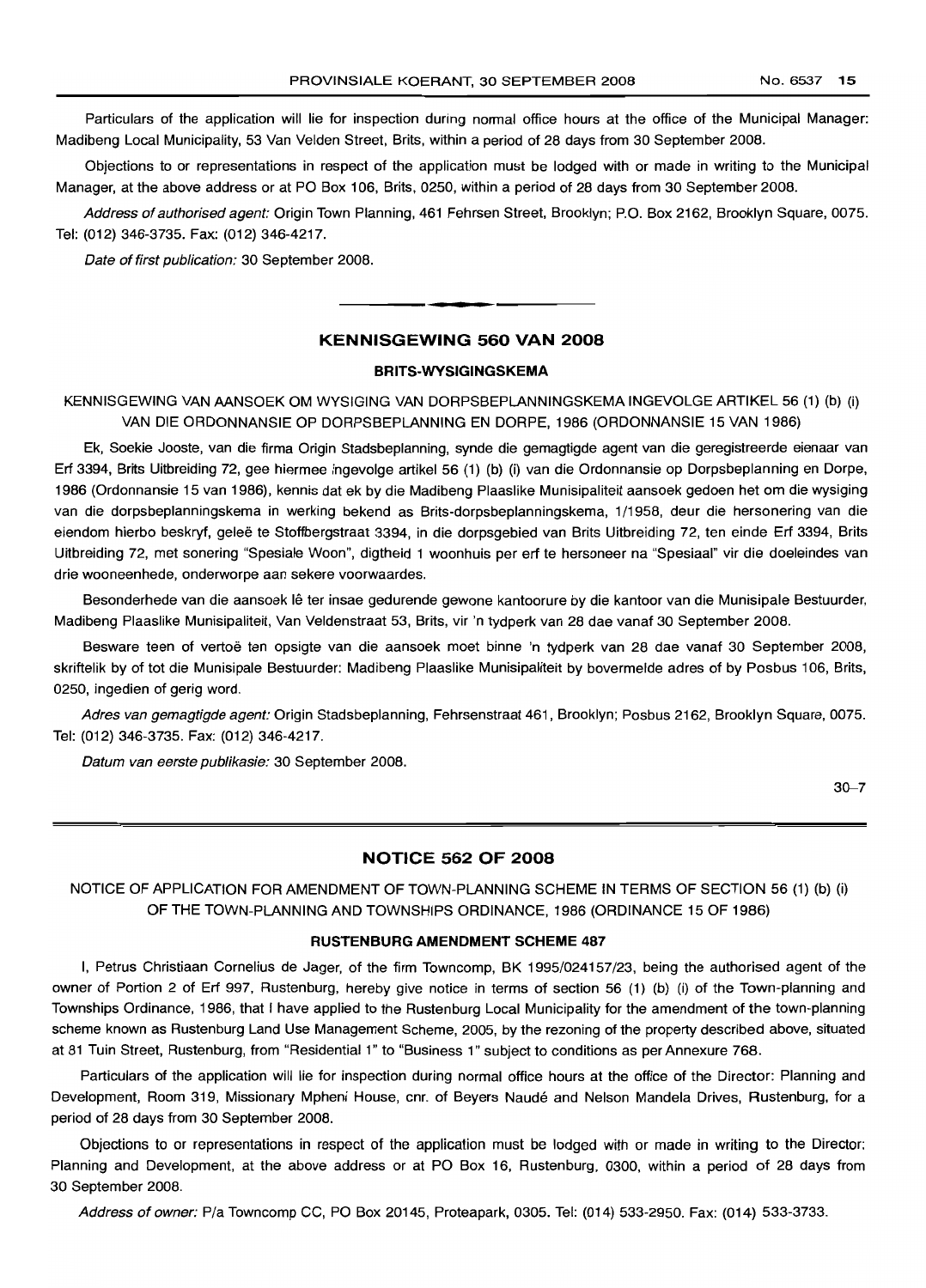### KENNISGEWING 562 VAN 2008

KENNISGEWING VAN AANSOEK OM WYSIGING VAN DORPSBEPLANNINGSKEMA INGEVOLGE ARTIKEL 56 (1) (b) (i) VAN DIE ORDONNANSIE OP DORPSBEPLANNING EN DORPE, 1986 (ORDONNANSIE 15 VAN 1986)

#### RUSTENBURG-WYSIGINGSKEMA 487

Ek, Petrus Christiaan Cornelius de Jager, van die firma Towncomp, BK 1995/024157/23, synde die gemagtigde agent van die eienaar van Gedeelte 2 van Erf 997, Rustenburg, gee hiermee ingevolge artikel 56 (1) (b) (i) van die Ordonnansie op Dorpsbeplanning en Dorpe, 1986, kennis dat ek by Rustenburg Plaaslike Munisipaliteit aansoek gedoen het om die wysiging van die dorpsbeplanningskema bekend as Rustenburg-Land Use Management Scheme, 2005, deur die hersonering van die eiendom hierbo beskryf, gelee te Tuinstraat 81, Rustenburg, vanaf "Residensieel 1" na "Besigheid 1", onderhewig aan voorwaardes soos per Bylae 768.

Besonderhede van die aansoek Ie ter insae gedurende gewone kantoorure by die kantoor van die Direkteur: Beplanning en Ontwikkeling, Kamer 319, Missionary Mpheni House, h/v Beyers Naude- en Nelson Mandelarylaan, Rustenburg, vir 'n tydperk van 28 dae vanaf 30 September 2008.

Besware teen of vertoë ten opsigte van die aansoek moet binne 'n tydperk van 28 dae vanaf 30 September 2008 skriftelik by of tot die Direkteur: Beplanning en Ontwikkeling by bovermelde adres of by Posbus 16, Rustenburg, 0300, ingedien of gerig word.

Adres van eienaar: Pia Towncomp CC, Posbus 20145, Proteapark, 0305. Tel: (014) 533-2950. Faks: (014) 533-3733.

30-7

### NOTICE 563 OF 2008

#### REMOVAL OF RESTRICTIONS ACT, 1967

### REMOVAL OF RESTRICTIONS ON PORTION 1109, THE REMAINDER OF PORTION 837, THE REMAINDER OF PORTION 912 AND THE REMAINDER OF PORTION 831 OF THE FARM VYFHOEK 428 I.Q.: PROPOSED TOWNSHIP FERDINAND POSTMA PARK EXTENSION 11

It is hereby notified that application has been made in terms of section 3 (1) of the Removal of Restrictions Act, 1967 (Act No. 84 of 1967) by Welwyn, Potchefstroom, for-

 $\cdot$  the removal of condition(s), Paragraph F (i) to F (iv) p.20-21 and Paragraph G p.21 in Deed of Transfer T160586/2005, Paragraph E (i) to E (iv) p.12-13 and Paragraph F p.13, in Deed of Transfer T92465/1998, Paragraph D (i) to D (iv) p.18-19 and Paragraph E p. 19, in Deed of Transfer T86751/2002, Paragraph D (i) to D (iv) p.14, and Paragraph E p.14 in Deed of Transfer T173582/2004, with the purpose to establish a township.

The application and relative documents are open for inspection at the offices of the Acting Manager, Department Developmental Local Government and Housing, c/o Dr Albert Luthuli and Gerrit Maritz Streets, and the office of the Municipal Manager, Potchefstroom Local Municipality for a period a 28 days from 30 September 2008.

Objections to the application may be lodged in writing with the Acting Manager, Department of Developmental Local Government and Housing at the above address or to Private Bag X1213, Potchefstroom, 2520, on or before 28 October 2008 and shall reach this office not later than 14:00 on the said date.

GO 15/4/2/1/26/113.

### KENNISGEWING 563 VAN 2008

.**- .**

WET OP OPHEFFING VAN BEPERKINGS, 1967

DIE OPHEFFING VAN TITELVOORWAARDES VAN GEDEELTE 1109, DIE RESTANT VAN GEDEELTE 837, DIE RESTANT VAN GEDEELTE 912 EN DIE RESTANT VAN GEDEELTE 831 VAN DIE PLAAS VYFHOEK 428 IQ; VOORGESTELDE DORP FERDINAND POSTMAPARK UITBREIDING 11

Hierby word bekend gemaak dat ingevolge die bepalings van artikel 3 (1) van die Wet op Opheffing van Beperkings, 1967 (Wet No. 84 van 1967) aansoek gedoen is deur Welwyn, Potchefstroom, vir-

Die opheffing van voorwaardes, Paragraaf F (i) tot F (iv) p.20–21 en Paragraaf G p.21 in Akte van Transport T160586/2005, Paragraaf E (i) tot E (iv) p. 12-13 en Paragraaf F p.13, in Akte van Transport T92465/1998, Paragraaf D (i) tot 0 (iv) p. 18-19 en Paragraaf E p.19, in Akte van Transport T86751/2002, Paragraaf D (i) tot D (iv) p.14 en Paragraaf E p.14 in Akte van Transport T173582/2004, met die doel om dorp te stig.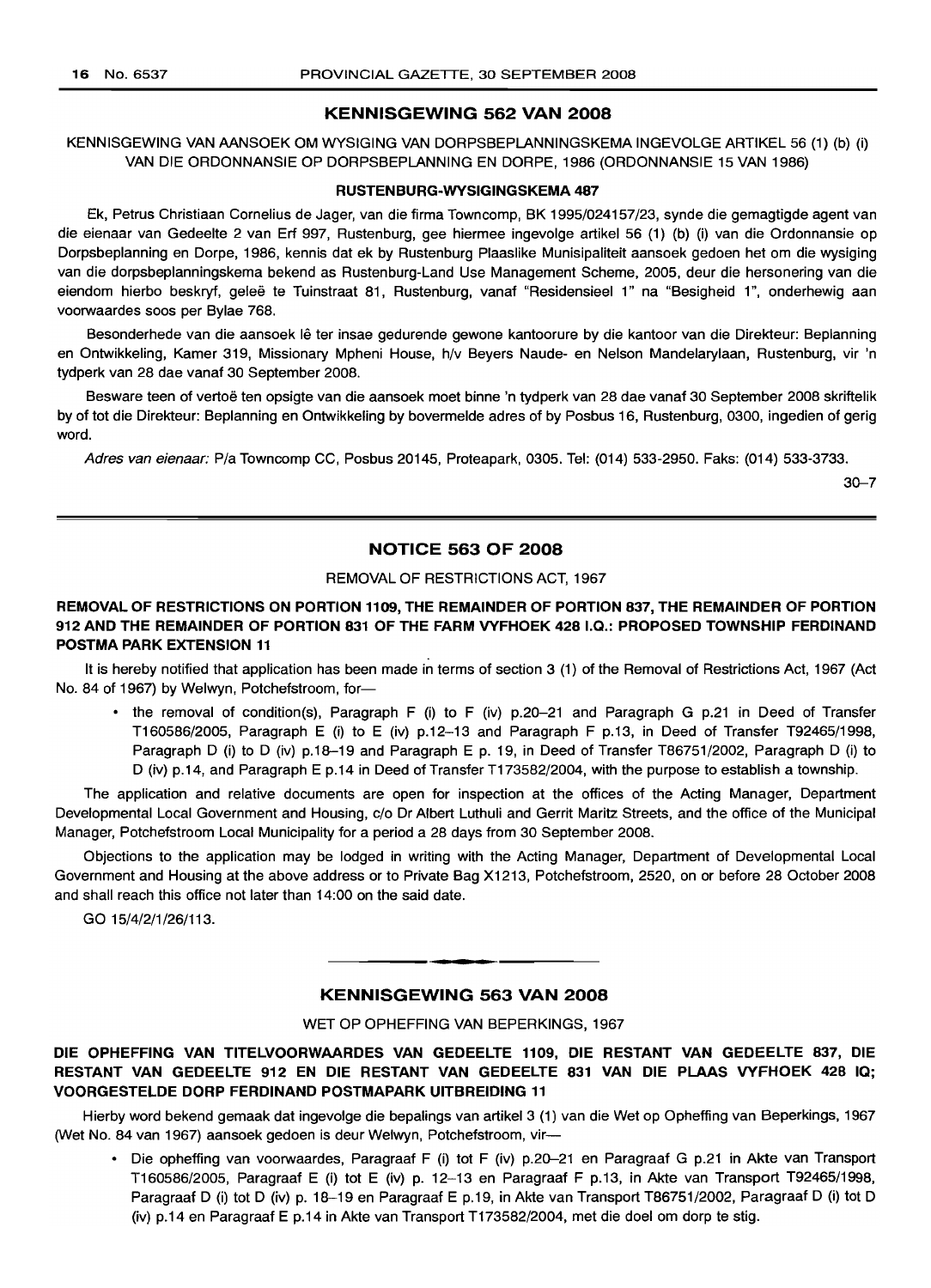Die aansoek en die betrokke dokumentasie is ter insae by die kantoor van die Waarnemende Bestuurder, Departement Ontwikkellende Plaaslike Regering en Behuising, h/v Dr Albert Luthuli Wielligh- en Gerrit Maritzstraat, Potchefstroom, en in die kantoor van die Munisipale Bestuurder, Potchefstroom Plaaslike Munisipaliteit vir 'n tydperk van 28 dae vanaf 30 September 2008.

Besware teen die aansoek kan skriftelik by die Waarnemende Bestuurder, Departement Ontwikkellende Plaaslike Regering en Behuising by bovermelde adres of Privaatsak X1213, Potchefstroom, 2520, voor of op 28 Oktober 2008 ingedien word en moet die kantoor nie later as 14:00 op genoemde datum bereik nie.

GO 15/4/2/1/26/113.

### **NOTICE 564 OF 2008**

REMOVAL OF RESTRICTIONS ACT, 1967

### **REMOVAL OF RESTRICTIONS OF ERF 2681, CARLETONVILLE EXTENSION** 5 **(MERAFONG CITY LOCAL MUNICIPALITY)**

It is hereby notified in terms of section 2 (1) of the Removal of Restrictions Act, 1967 (Act No. 84 of 1967) that the Premier has approved the following:

• The removal of conditions B (b), B (c), B (d), B (e), B (f), B (g), B (j), B (k), B (l), B (m) and B (n) in Deed of Transfer T134066/2000; and

• The simultaneous amendment of the Carletonville Town-planning Scheme, 1993, to amend the present zoning from "Residential 1" to "Special" for the purposes of a guest house, subject to conditions laid down by the Merafong City Local Municipality.

GO 15/4/2/1/146/23.

### **KENNISGEWING 564 VAN 2008**

**•**

WET OP OPHEFFING VAN BEPERKINGS, 1967

### **DIE OPHEFFING VAN TITELVOORWAARDES VAN ERF 2681, CARLETONVILLE UITBREIDING 5 (MERAFONG STAD PLAASLIKE MUNISIPALITEIT)**

Hierby word ooreenkomstig die bepalings van artikel 2 (1) van die Wet op Opheffing van Beperkings, 1967 (Wet No. 84 van 1967) bekend gemaak dat die Premier die volgende goedgekeur het:

• Die opheffing van voorwaardes B (b), B (c), B (d), B (e), B (t), B (g), B 0), B (k). B (I), B (m) en B (n) in Akte van Transport T134066/2000; asook

• Die gelyktydige wysiging van die Carletonville-dorpsbeplanningskema, 1993, am die huidige sonering vanaf "Residensieel 1" na "Spesiaal" vir die doeleindes van 'n gastehuis onderhewig aan voorwaardes gestel deur Merafong Stad Plaaslike Munisipaliteit.

GO 15/4/2/1/146/23.

# **LOCAL AUTHORITY NOTICES PLAASLIKE BESTUURSKENNISGEWINGS**

### **LOCAL AUTHORITY NOTICE 397**

**MOSES KOTANE LOCAL MUNICIPALITY**

SCHEDULE 11

(Regulation 21)

NOTICE OF APPLICATION FOR ESTABLISHMENT OF TOWNSHIP: MORULENG EXTENSION 3

The Moses Kotane Local Municipality hereby gives notice in terms of section 69 (6) (a) of the Town-planning and Townships Ordinance, 1986 (Ordinance 15 of 1986), that an application to establish the township referred to in the Annexure hereto, has been received by it.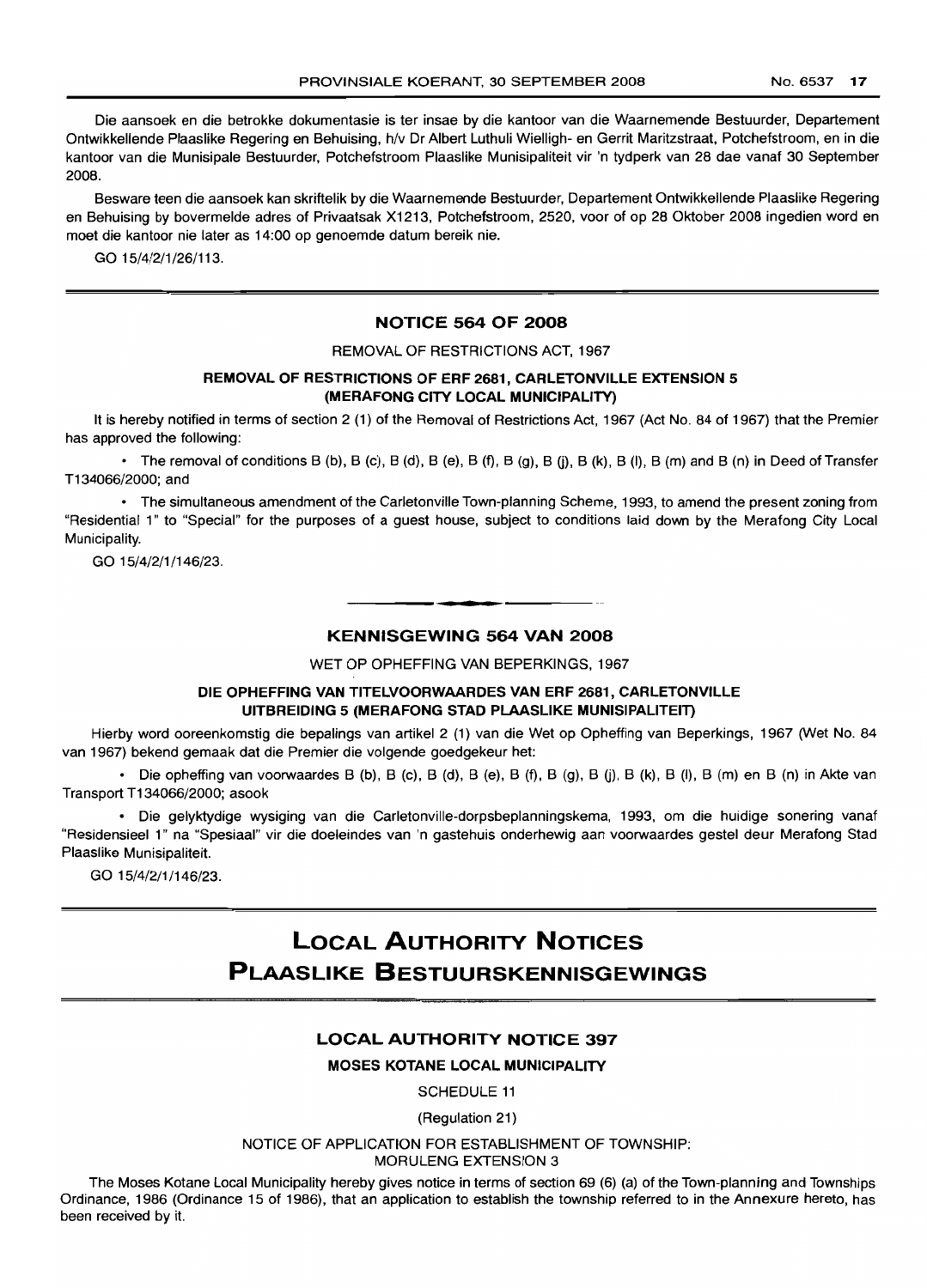Particulars of the application are open to inspection during normal office hours at the office of the Town Planning Desk, Office E1/20, First Floor, East Wing, Mogwase Civic Centre, Mogwase, Tel: (014) 555-1357 for a period of 28 days from 23 September 2008.

Objections to or representations in respect of the application must be lodged in writing and in duplicate with the Municipal Manager, Private Bag X1011, Mogwase, 0314, within a period of 28 days from 23 September 2008.

#### **ANNEXURE**

#### Name of township: **Moruleng Extension 3.**

Full name of applicant: The Town Planning Hub CC on behalf of Bakgatla Ba Kgafela.

Number of erven and proposed zoning:

2 erven zoned "Special" for sports and recreational clubs and ancillary uses, places of amusement, places of instruction, canteen.

Coverage: As per side development plan.

FSR: As per side development plan.

Height: As per side development plan.

Description of land on which township is to be established: A portion of Portion 1 of the farm Saulspoort 38 JQ.

Locality of proposed township: The site is situated on Road P510 (Pilansberg-Northam Road). The existing middle school is situated to the south-west of the application site. There is a sport field with a special school on the site. .**-.**

**PLAASLIKE BESTUURSKENNISGEWING 397**

### **MOSES KOTANE PLAASLIKE MUNISIPALITEIT**

SKEDULE 11

(Regulasie 21)

KENNISGEWING VAN AANSOEK OM STIGTING VAN DORP: MORULENG UITBREIDING 3

Die Moses Kotane Plaaslike Munisipaliteit gee hiermee ingevolge artikel 69 (6) (a) van die Ordonnansie op Dorpsbeplanning en Dorpe, 1986 (Ordonnansie No. 15 van 1986), kennis dat 'n aansoek deur hom ontvang is om die dorp in die Bylae hierby genoem, te stig.

Besonderhede van die aansoek lê gedurende gewone kantoorure ter insae by die kantoor van die Stadsbeplanningstoonbank, Kantoor E1/20, Eerste Vloer, Oos Blok, Mogwase Civic Centre, Mogwase, Tel: (014) 555-1357, vir 'n tydperk van 28 dae vanaf 23 September 2008.

Besware teen of vertoe ten opsigte van die aansoek moet binne 'n tydperk van 28 dae vanaf 23 September 2008 skriftelik in tweevoud by die Munisipale Bestuurder, Privaatsak X1011, Mogwase, 0314, gepos word.

### **BYLAE**

Naam van die dorp: **Moruleng Uitbreiding 3.**

Volle naam van aansoeker: The Town Planning Hub CC namens Bakgatla Ba Kgafela.

Aantal erwe en voorgestelde sonering: 2 erwe gesoneer "Spesiaal" vir sport en rekreasie klubs en aanverwante gebruike, vermaaklikheidsplekke, onderrigplekke, kantiens.

Dekking: Soos per terreinontwikkelingsplan.

VOV: Soos per terreinontwikkelingsplan.

Hoogte: Soos per terreinontwikkelingsplan.

Beskrywing van grond waarop dorp gestig staan te word: 'n Gedeelte van Gedeelte 1 van die plaas Saulspoort 38 JQ.

Ligging van voorgestelde dorp: Die aansoekperseel is geleë op die Pad P510 (Pilansberg-Northam Road). Die bestaande middelskool is gelee suid-wes van die aansoekperseel. Daar is 'n sportveld met 'n spesiale skool op die terrein.

23-30

### **LOCAL AUTHORITY NOTICE 422**

# **VENTERSDORP LOCAL MUNICIPALITY**

### NOTICE OF APPLICATION FOR ESTABLISHMENT OF A TOWNSHIP

The Ventersdorp Local Municipality hereby gives notice in terms of section 69 (6) (a) read with section 96 (3) of the Town-planning and Townships Ordinance, 1986 (Ordinance 15 of 1986), that an application to establish the township referred to in the Annexure hereto, has been received by it.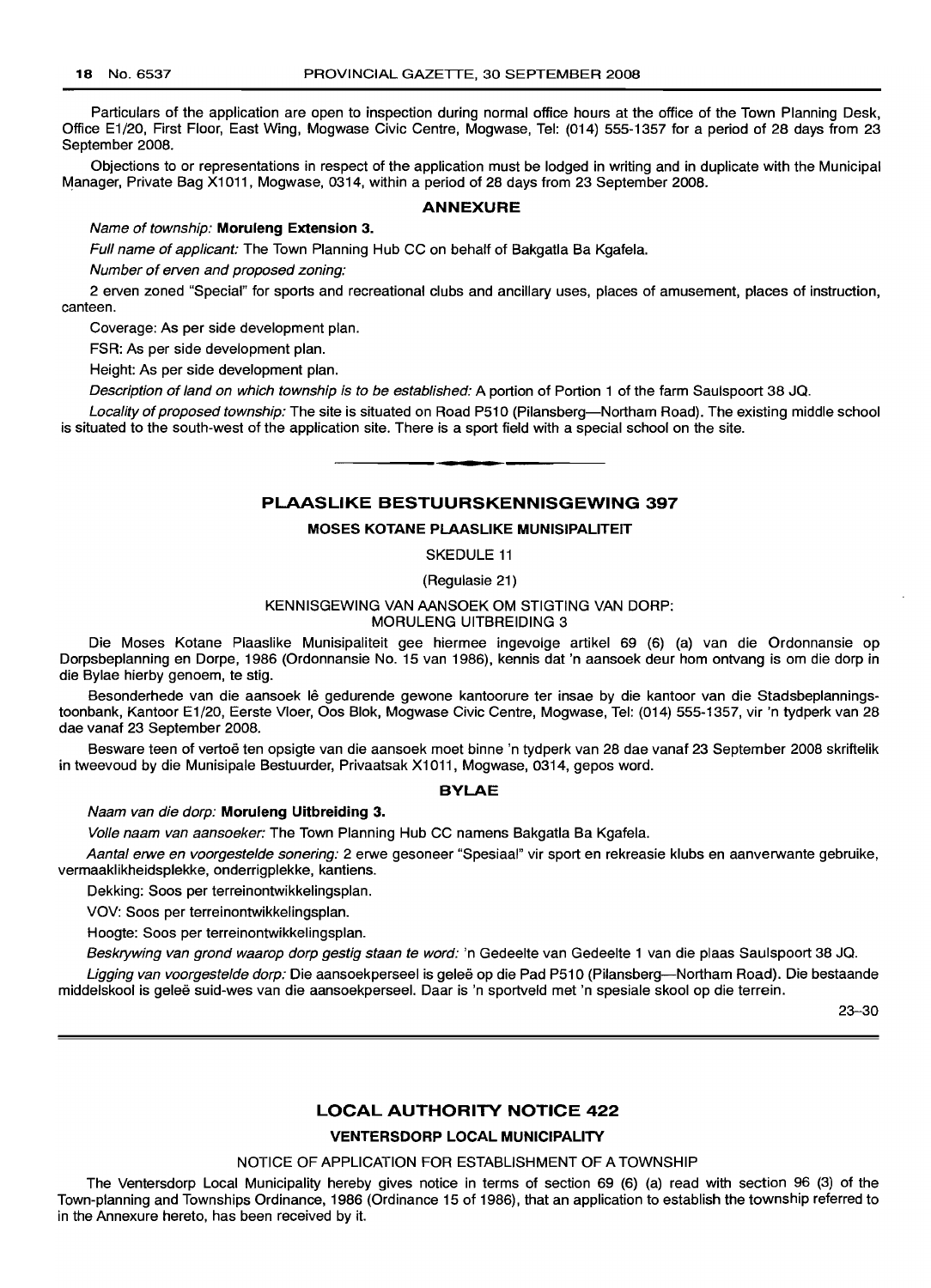Particulars of the application will lie for inspection during normal office hours at the office of the Municipal Manager, Ventersdorp Local Municipality, 1 Van Tonder Crescent, as well as at NEP Consulting Engineers, Siddle Street 41, Klerksdorp, for a period of 28 days from 30 September 2008.

Objections to or representations in respect of the application must be lodged with or made in writing to the Municipal Manager at the above address or posted to him at PO Box X1010, Ventersdorp, 2710, within a period of 28 days from 30 September 2008.

#### **ANNEXURE**

### Name of township: **Boikhutso.**

Agent (applicant): NEP Consulting Engineers on behalf of Dr Kenneth Kaunda District Municipality.

Number of erven: 322 Residential, 3 Business, 159 Informal stands, 4 Institutions, 4 Public spaces and 2 Churches.

Description of land: Portion 9 (portion of Portion 2) of the farm Ventersdraai No. 183-IP, Remainder of Portion 5 (Portion of Portion 1) of farm Appeldraai 182-IP, Portion 1 of the farm Vlieger No. 185-IP, Portion 7 of the farm Appeldraai No. 182-IP and Portion 13 of the farm Appeldraai No. 182-1P.

Locality of proposed township: North of Ventersdorp.

Address of authorised agent: Malepa, PO Box 14512, Flamwood Walk, 2535. Tel: 082 093 2056. Ref: T08/SDM/1.

# **PLAASLIKE BESTUURSKENNISGEWING 422**

**•**

### **STADSRAAD** VAN **VENTERSDORP**

### KENNISGEWING VAN AANSOEK OM STIGTING VAN DORP

Die Stadsraad van Ventersdorp gee hiermee ingevolge artikel 69 (6) (a) saamgelees met artikel 96 (3) van die Ordonnansie op Dorpsbeplanning en Dorpe, 1986 (Ordonnansie 15 van 1986), kennis dat 'n aansoek om dorp te stig, soos in die Bylae hierby genoem, ontvang is.

Besonderhede van die aansoek lê ter insae gedurende gewone kantoorure by die kantoor van die Munisipale Bestuurder, Ventersdorp Stadsraad, Van Tondersingel 1, asook by NEP Consulting Ingenieurs, Siddlestraat 41, Klerksdorp, vir 'n tydperk van 28 dae vanaf 30 September 2008.

Besware teen of vertoë ten opsigte van die dorp moet skriftelik by of tot die Munisipale Bestuurder by bovermelde adres of by Posbus X1010, Ventersdorp, 2710, binne 'n tydperk van 28 dae vanaf 30 September 2008 ingedien of gerig word.

### **BYLAE**

#### Naam van dorp: **Boikhutso.**

Agent (aansoeker): NEP Consulting Ingenieurs namens Dr Kenneth Kauna, distrik Munisipaliteit.

Aantal erwe in voorgestelde dorp: 322 Residensieel, 3 Besigheid, 159 Informele erwe, 4 Inrigtings, 4 Openbare ruimtes en 2 Kerke.

Beskrywing van grond: Gedeelte 9 (gedeelte van Gedeelte 2) van die plaas Ventersdraai No. 183-IP, Restant van Gedeelte 5 (Gedeelte van Gedeelte 1) van die plaas Appeldraai 182-IP, Gedeelte 1 van die plaas Vlieger No. 185-IP, Gedeelte 7 van die plaas Appeldraai No. 182-IP en Gedeelte 13 van die plaas Appeldraai No. 182-IP.

Ligging van voorgestelde dorp: Noord van Ventersdorp.

Adres van gemagtigde agent: Malepa, Posbus 14512, Flamwood Walk, 2535. Tel: 082 093 2056. Verwysing: T08/SDM/1.

3D-07

### **LOCAL AUTHORITY NOTICE 423**

### **VENTERSDORP LOCAL MUNICIPALITY**

### NOTICE OF APPLICATION FOR ESTABLISHMENT OF A TOWNSHIP

The Ventersdorp Local Municipality hereby gives notice in terms of section 69 (6) (a) read with section 96 (3) of the Town-planning and Townships Ordinance, 1986 (Ordinance 15 of 1986), that an application to establish the township referred to in the Annexure hereto, has been received by it.

Particulars of the application will lie for inspection during normal office hours at the office of the Municipal Manager, Ventersdorp Local Municipality, 1 Van Tonder Crescent, as well as at NEP Consulting Engineers, Siddle Street 41, Klerksdorp, for a period of 28 days from 30 September 2008.

Objections to or representations in respect of the application must be lodged with or made in writing to the Municipal Manager at the above address or posted to him at PO Box X1010, Ventersdorp, 2710, within a period of 28 days from 30 September 2008.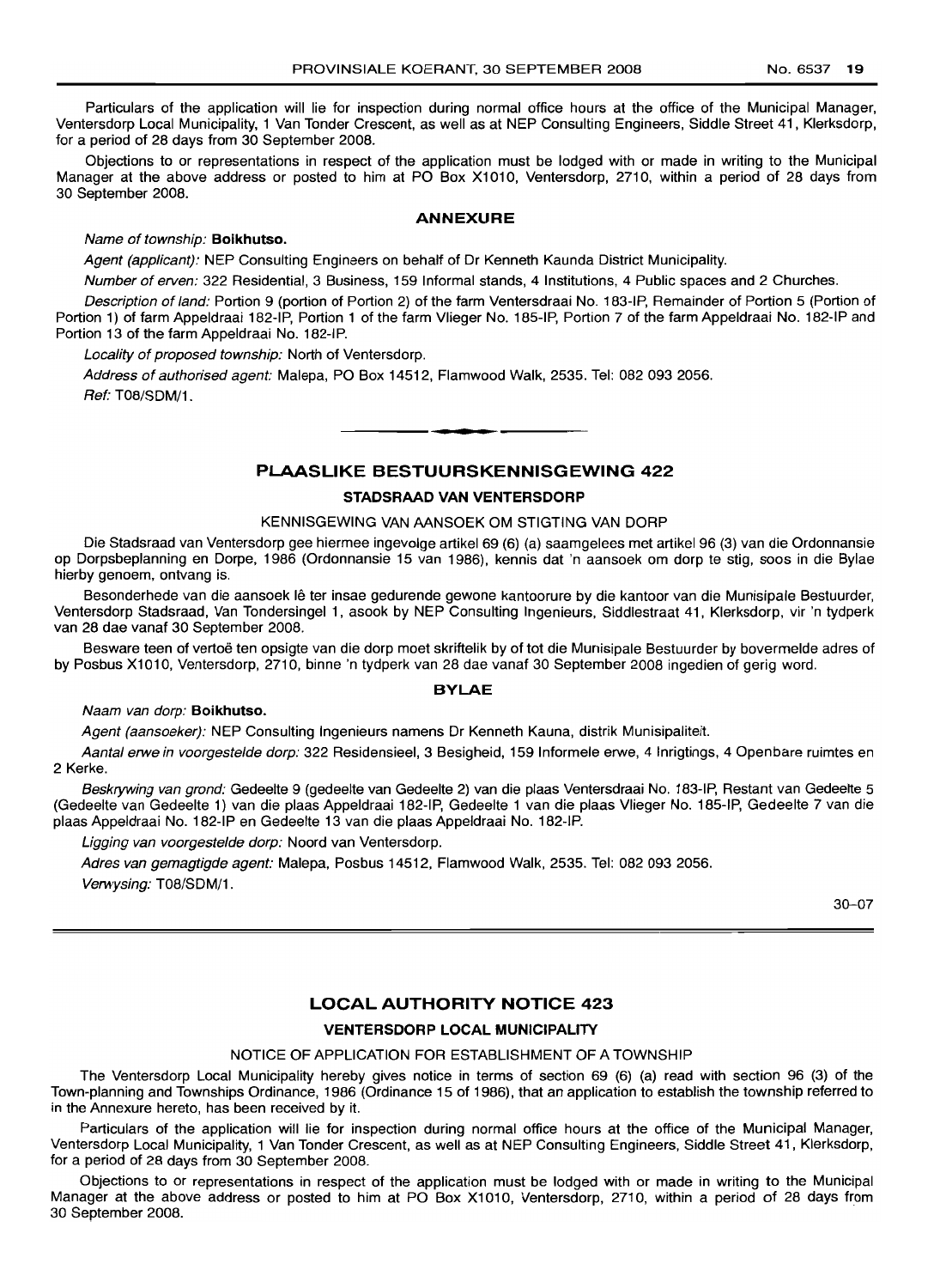### **ANNEXURE**

### Name of township: **Boikhutsong.**

Agent (applicant): NEP Consulting Engineers on behalf of Dr Kenneth Kaunda District Municipality.

Number of erven: 152 Residential, 3 Business, 4 Community Facilities, 1 Institution, 3 Public Spaces and 1 Agricultural Centre.

Description of land: Portion 12, 13 and 14 of the farm Bruidegomskraal No. 179-1P, and the Remaining Extent of the farm Bruidegomskraal No. 179-IP, North West Province.

Locality of proposed township: North of Ventersdorp.

Address of authorised agent: Malepa, PO Box 14512, Flamwood Walk, 2535. Tel: 082 093 2056. Ref: T08/SDM/2.

### **PLAASLIKE BESTUURSKENNISGEWING 423**

• **••**

### **STADSRAAD VAN VENTERSDORP**

#### KENNISGEWING VAN AANSOEK OM STIGTING VAN DORP

Die Stadsraad van Ventersdorp gee hiermee ingevolge artikel 69 (6) (a) saamgelees met artikel 96 (3) van die Ordonnansie op Dorpsbeplanning en Dorpe, 1986 (Ordonnansie 15 van 1986), kennis dat 'n aansoek om dorp te stig, soos in die Bylae hierby genoem, ontvang is.

Besonderhede van die aansoek lê ter insae gedurende gewone kantoorure by die kantoor van die Munisipale Bestuurder, Ventersdorp Stadsraad, Van Tondersingel 1, asook by NEP Consulting Ingenieurs, Siddlestraat 41, Klerksdorp, vir 'n tydperk van 28 dae vanaf 30 September 2008.

Besware teen of vertoë ten opsigte van die dorp moet skriftelik by of tot die Munisipale Bestuurder by bovermelde adres of by Posbus X1010, Ventersdorp, 2710, binne 'n tydperk van 28 dae vanaf 30 September 2008 ingedien of gerig word.

#### **BYLAE**

#### Naam van dorp: **Boikhutsong.**

Agent (aansoeker): NEP Consulting Ingenieurs namens Dr Kenneth Kauna Distrik Munisipaliteit.

Aantal erwe in voorgestelde dorp: 152 Residensieel, 3 Besigheid, 4 Gemeenskap Fasiliteite, 1 Inrigting, 3 Openbare Ruimtes en 1 Landbou Sentrum.

Beskrywing van grond: Gedeeltes 12, 13 en 14 van die plaas Bruidegomskraal No. 179-IP, en die restant van die plaas Bruidegomskraal No. 179-IP, Noordwes Provinsie.

Ligging van voorgestelde dorp: Noord van Ventersdorp.

Adres van gemagtigde agent: Malepa, Posbus 14512, Flamwood Walk, 2535. Tel: 082 093 2056. Verwysing: T08/SDM/2.

3D-07

### **LOCAL AUTHORITY NOTICE 424**

### **VENTERSDORP LOCAL MUNICIPALITY**

#### NOTICE OF APPLICATION FOR ESTABLISHMENT OF A TOWNSHIP

The Ventersdorp Local Municipality hereby gives notice in terms of section 69 (6) (a), read with section 96 (3), of the Town-planning and Townships Ordinance, 1986 (Ordinance 15 of 1986), that an application to establish the township referred to in the Annexure hereto, has been received by it.

Particulars of the application will lie for inspection during normal office hours at the office of the Municipal Manager: Ventersdorp Local Municipality, 1 Van Tonder Crescent, as well as NEP Consulting Engineers, Siddle Street 41, Klerksdorp, for the period of 28 days from 30 September 2008.

Objections to or representations in respect of the application must be lodged with or made in writing to the Municipal Manager at the above address or posted to him at P.O. Box X1010, Ventersdorp, 2710, within a period of 28 days from 30 September 2008.

#### **ANNEXURE**

#### Name of township: **Welgevonden.**

Agent (Applicant): NEP Consulting Engineers, on behalf of Dr Kenneth Kaunda, District Municipality.

Number of erven: 322 Residential, 5 Business, 1 Community Facility, 2 Institution, 6 Public Spaces and 1 Agricultural Centre.

Description of land: Portion 1 and Portion 2 of the farm Welgevonden No. 167-IP, North West Province. Locality of proposed township: North of Ventersdorp.

Address of authorised agent: Malepa, P.O. Box 14512, Flamwood Walk, 2535. Tel: 082 093 2056. Ref: T08/SDM/3.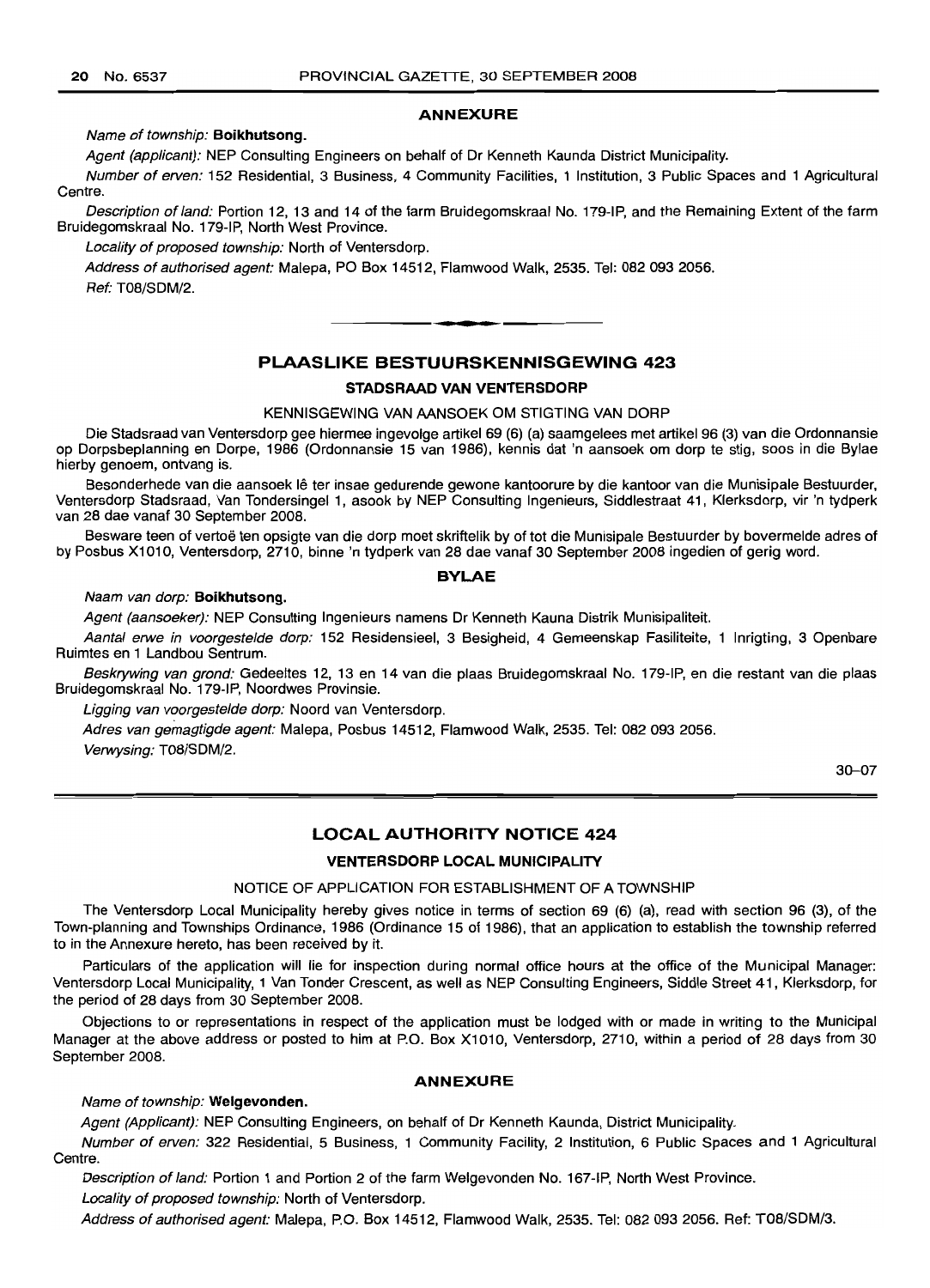### **PLAASLIKE BESTUURSKENNISGEWING 424**

### **STADSRAAD VAN VENTERSDORP**

### KENNISGEWING VAN AANSOEK OM STIGTING VAN DORP

Die Stadsraad van Ventersdorp gee hiermee ingevolge artikel 69 (6) (a), saamgelees met artikel 96 (3), van die Ordonnansie op Dorpsbeplanning en Dorpe, 1986 (Ordonnansie 15 van 1986), kennis dat 'n aansoek om die dorp te stig, soos in die Bylae hierby genoem, ontvang is.

Besonderhede van die aansoek lê ter insae gedurende gewone kantoorure by die kantoor van die Munisipale Bestuurder: Ventersdorp Stadsraand, Van Tondersingel 1, asook by NEP Consulting Ingenieurs, Siddlestraat 41, Klerksdorp, vir 'n tydperk van 28 dae vanaf 30 September 2008.

Besware teen of vertoë ten opsigte van die dorp moet skriftelik by of tot die Munisipale Bestuurder by bovermelde adres of by Posbus X1010, Ventersdorp, 2710, binne 'n tydperk van 28 dae vanaf 30 September 2008 ingedien of gerig word.

### **BYLAE**

Naam van dorp: **Welgevonden.**

Agent (Aansoeker): NEP Consulting Ingenieurs, namens Dr. Kenneth Kauna, distrik Munisipaliteit.

Aantal erwe in voorgestelde dorp: 322 Residensieel, 5 Besigheid, 1 Gemeenskap Fasiliteit, 2 Inrigtings, 6 Openbare Ruimtes en 1 Landbou Sentrum.

Beskrywing van grond: Gedeelte 1 en Gedeelte 2 van die plaas Welgevonden No. 167-P, Noordwes Provinsie. Ligging van voorgestelde dorp: Noord van Ventersdorp.

Adres van gemagtigde agent: Malepa, P.O. Box 14512, Flamwood Walk, 2535. Tel: 082 2093 2056. Verw: T08/SDM/3.

*3D-07*

# **LOCAL AUTHORITY NOTICE 425**

### **VENTERSDORP LOCAL MUNICIPALITY**

### NOTICE OF APPLICATION FOR ESTABLISHMENT OF A TOWNSHIP

The Ventersdorp Local Municipality hereby gives notice in terms of section 69 (6) (a), read with section 69 (3), of the Town-planning and Townships Ordinance, 1986 (Ordinance 15 of 1986), that an application to establish the township referred to in the Annexure hereto, has been received by it.

Particulars of the application will lie for inspection during normal office hours at the office of the Municipal Manager: Ventersdorp Local Municipality, 1 Van Tonder Crescent, as well as NEP Consulting Engineers, Siddle Street 41, Klerksdorp, for the period of 28 days from 30 September 2008.

Objections to or representations in respect of the application must be lodged with or made in writing to the Municipal Manager at the above address or posted to him at P.O. Box X1010, Ventersdorp, 2710, within a period of 28 days from 30 September 2008.

#### **ANNEXURE**

Name of township: **Goedgevonden.**

Agent (Applicant): NEP Consulting Engineers, on behalf of Dr Kenneth Kaunda, District Municipality.

Number of erven: 364 Residential, 21 Business, 2 Municipal, 3 institution, 7 Public Spaces, 1 Clinic and 1 Poultry Farm. Description of land: Remainder of Portion 2 and Portion 3 of the farm Goedgevonden No. 167-IP, North West Province. Locality of proposed township: North of Ventersdorp.

Address of authorised agent: Malepa, P.O. Box 14512, Flamwood Walk, 2535. Tel: 082 093 2056. Ref: T08/SDM/4.

**I •**

### **PLAASLIKE BESTUURSKENNISGEWING 425**

### **STADSRAAD VAN VENTERSDORP**

#### KENNISGEWING VAN AANSOEK OM STIGTING VAN DORP

Die Stadsraad van Klerksdorp gee hiermee ingevolge artikel 69 (6) (a), saamgelees met artikel 96 (3), van die Ordonnansie op Dorpsbeplanning en Dorpe, 1986 (Ordonnansie 15 van 1986), kennis dat 'n aansoek om dorp te stig, soos in die Bylae hierby genoem, ontvang is.

Besonderhede van die aansoek lê ter insae gedurende gewone kantoorure by die kantoor van die Munisipale Bestuurder: Ventersdorp Stadsraad, Van Tondersingel 1, asook by NEP Consulting Ingenieurs, Siddlestraat 41, Klerksdorp, vir 'n tydperk van 28 dae vanaf 30 September 2008.

Besware teen of vertoë ten opsigte van die dorp moet skriftelik by of tot die Munisipale Bestuurder by bovermelde adres of by Posbus X1010, Ventersdorp, 2710, binne 'n tydperk van 28 dae vanaf 30 September 2008 ingedien of gerig word.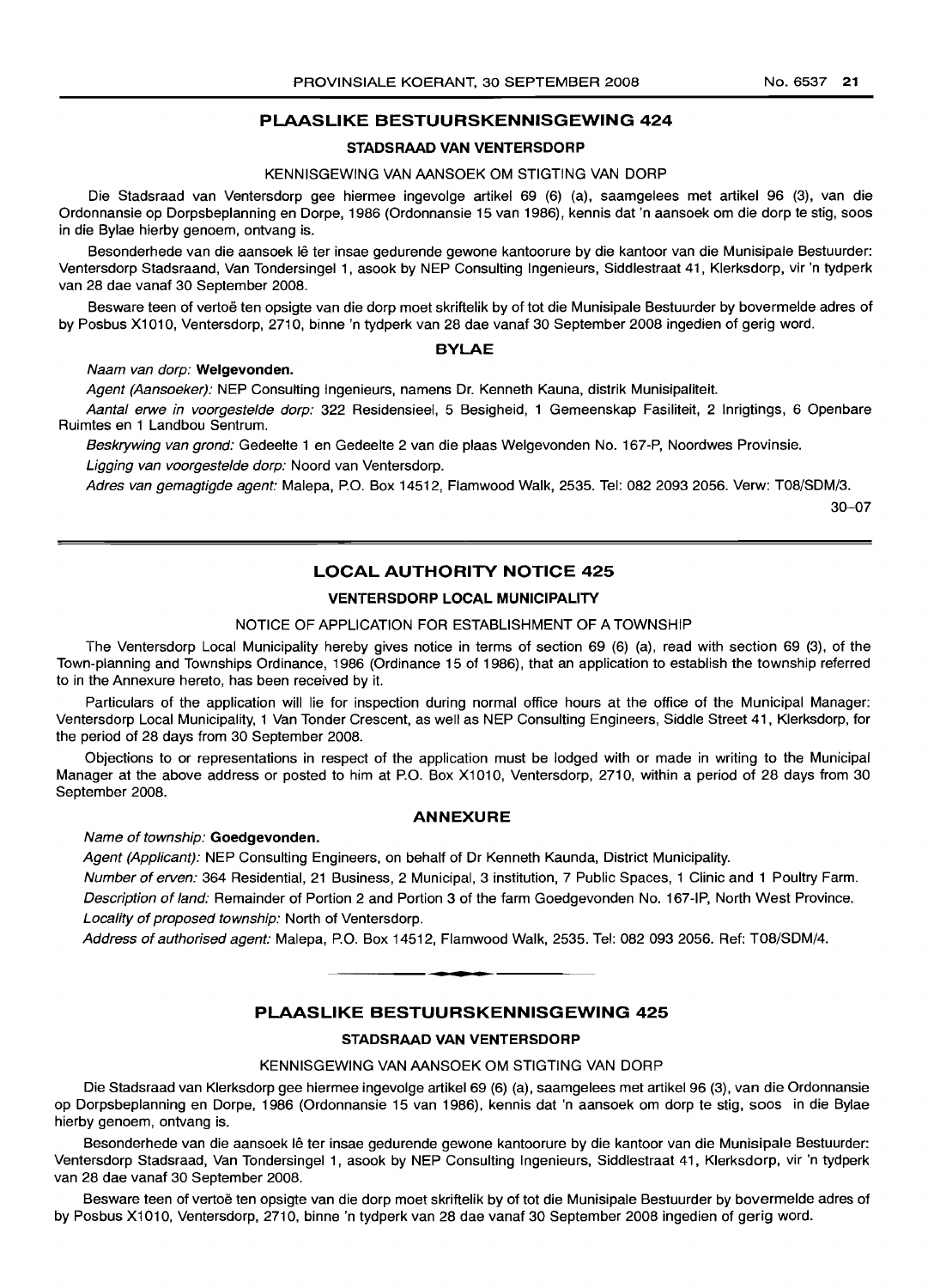### **BYLAE**

### Naam van dorp: Goedgevonden.

Agent (Aansoeker): NEP Consulting Ingenieurs, namens Dr. Kenneth Kauna, distrik Munisipaliteit.

Aantal erwe in voorgestelde dorp: 364 Residensieel, 21 Besigheid, 2 Munisipaal, 3 Inrigtings, 7 Openbare Ruimtes, 1 Kliniek en 1 Landbou Area.

Beskrywing van grond: Oorblywende Gedeelte 2 en Gedeelte 3 van die plaas Goedgevonden No. 167-P, Noordwes Provinsie.

Ligging van voorgestelde dorp: Noord van Ventersdorp.

Adres van gemagtigde agent: Malepa, P.O. Box 14512, Flamwood Walk, 2535. Tel: 082 093 2056. Verw: T08/SDM/4.

30-07

### **LOCAL AUTHORITY NOTICE 426**

### **VENTERSDORP LOCAL MUNICIPALITY**

### NOTICE OF APPLICATION FOR ESTABLISHMENT OF A TOWNSHIP

The Ventersdorp Local Municipality hereby gives notice in terms of section 69 (6) (a), read with section 96 (3), of the Town-planning and Townships Ordinance, 1986 (Ordinance 15 of 1986), that an application to establish the township referred to in the Annexure hereto, has been received by it.

Particulars of the application will lie for inspection during normal office hours at the office of the Municipal Manager: Ventersdorp Local Municipality, 1 Van Tonder Crescent, as well as NEP Consulting Engineers, Siddle Street 41, Klerksdorp, for the period of 28 days from 30 September 2008.

Objections to or representations in respect of the application must be lodged with or made in writing to the Municipal Manager at the above address or posted to him at P.O. Box X1010, Ventersdorp, 2710, within a period of 28 days from 30 September 2008.

### **ANNEXURE**

Name of township: Tsetse.

Agent (Applicant): NEP Consulting Engineers, on behalf of Dr Kenneth Kaunda, District Municipality.

Number of erven: 280 Residential, 5 Business, 1 Community Facility, 2 Institutions, 5 Public Spaces and 4 Churches.

Description of land: Portion 3 of the farm Doornkop No. 166-IP, North West Province.

Locality of proposed township: North of Ventersdorp.

Address of authorised agent: Malepa, P.O. Box 14512, Flamwood Walk, 2535. Tel: 082 093 2056. Ref: T08/SDM/5.

### **PLAASLIKE BESTUURSKENNISGEWING 426**

**• •**

### **STADSRAAD VAN VENTERSDORP**

### KENNISGEWING VAN AANSOEK OM STIGTING VAN DORP

Die Stadsraad van Klerksdorp gee hiermee ingevolge artikel 69 (6) (a), saamgelees met artikel 96 (3), van die Ordonnansie op Dorpsbeplanning en Dorpe, 1986 (Ordonnansie 15 van 1986), kennis dat 'n aansoek om dorp te stig, 5005 in die Bylae hierby genoem, ontvang is.

Besonderhede van die aansoek lê ter insae gedurende gewone kantoorure by die kantoor van die Munisipale Bestuurder: Ventersdorp Stadsraad, Van Tondersingel 1, asook by NEP Consulting Ingenieurs, Siddlestraat 41, Klerksdorp, vir 'n tydperk van 28 dae vanaf 30 September 2008.

Besware teen of vertoë ten opsigte van die dorp moet skriftelik by of tot die Munisipale Bestuurder by bovermelde adres of by Posbus X1010, Ventersdorp, 2710, binne 'n tydperk van 28 dae vanaf 30 September 2008 ingedien of gerig word.

#### **BYLAE**

### Naam van dorp: Tsetse.

Agent (Aansoeker): NEP Consulting Ingenieurs, namens Dr. Kenneth Kauna, distrik Munisipaliteit.

Aantal erwe in voorgestelde dorp: 280 Residensieel, 5 Besigheid, 1 Gemeenskap Fasiliteit, 2 Inrigtings, 5 Openbare Ruimtes en 4 Kerke.

Beskrywing van grond: Gedeelte 3 van die plaas Doornkop No. 166-IP, Noordwes Provinsie.

Ligging van voorgestelde dorp: Noord van Ventersdorp.

Adres van gemagtigde agent: Malepa, P.O. Box 14512, Flamwood Walk, 2535. Tel: 082 5093 2056. Verw: T08/SDM/5.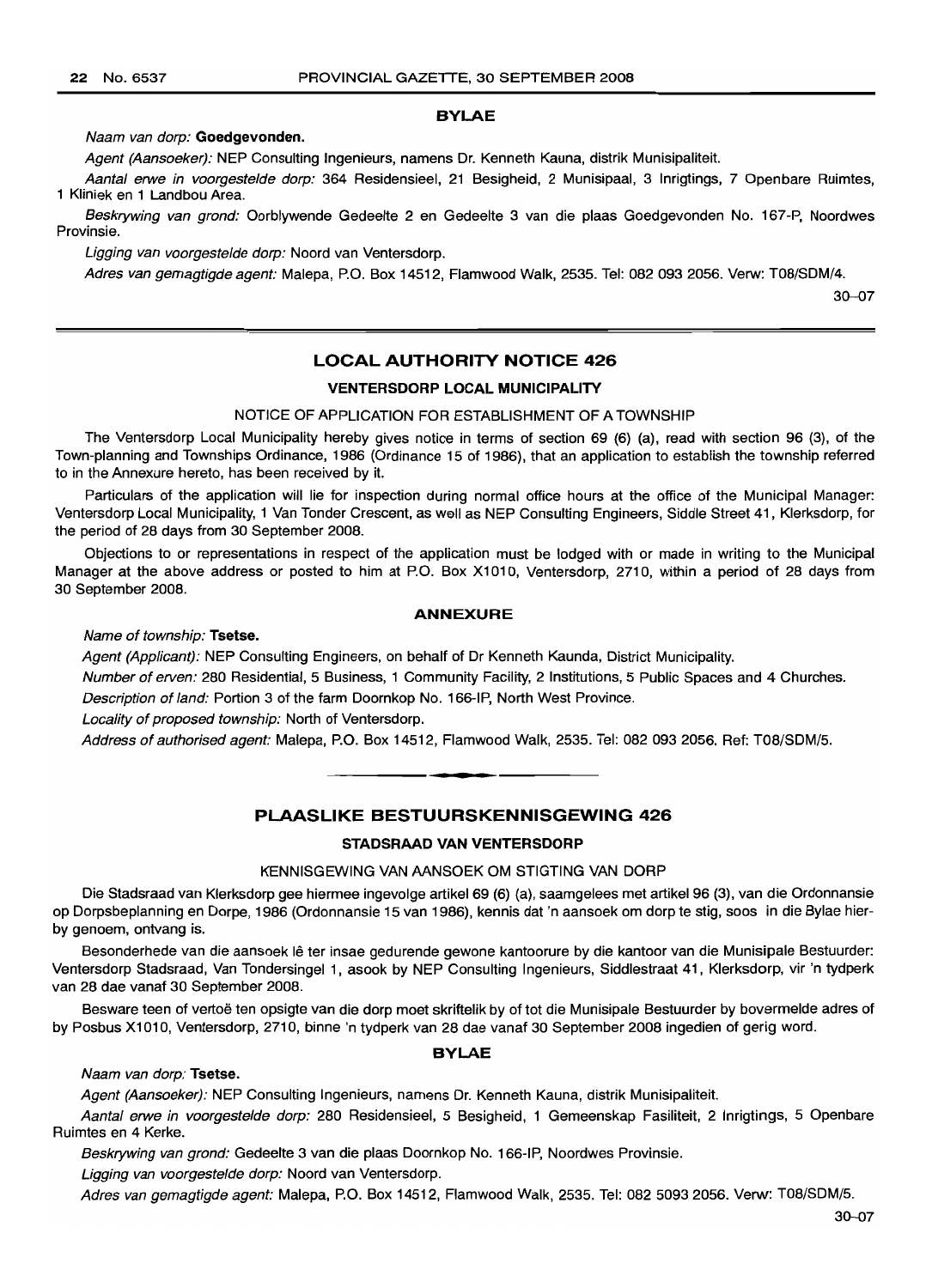### No.6537 **23**

### **LOCAL AUTHORITY NOTICE 427**

### **VENTERSDORP LOCAL MUNICIPALITY**

### NOTICE OF APPLICATION FOR ESTABLISHMENT OF ATOWNSHIP

The Ventersdorp Local Municipality hereby gives notice in terms of section 69 (6) (a), read with section 96 (3), of the Town-planning and Townships Ordinance, 1986 (Ordinance 15 of 1986), that an application to establish the township referred to in the Annexure hereto, has been received by it.

Particulars of the application will lie for inspection during normal office hours at the office of the Municipal Manager: Ventersdorp Local Municipality, 1 Van Tonder Crescent, as well as NEP Consulting Engineers, Siddle Street 41, Klerksdorp, for the period of 28 days from 30 September 2008.

Objections to or representations in respect of the application must be lodged with or made in writing to the Municipal Manager at the above address or posted to him at P.O. Box X1010, Ventersdorp, 2710, within a period of 28 days from 30 September 2008.

### **ANNEXURE**

### Name of township: **Ga-Mogopa.**

Agent (Applicant): NEP Consulting Engineers, on behalf of Or Kenneth Kaunda, District Municipality.

Number of erven: 566 Residential, 8 Business, 2 Community Facilities, 2 Institutions, 10 Public Spaces and 4 Churches.

Description of land: Farm Zwartland No. 145-IP and farm Hartbeestlaagte No. 146-IP, North West Province.

Locality of proposed township: North of Ventersdorp.

Address of authorised agent: Malepa, P.O. Box 14512, Flamwood Walk, 2535. Tel: 082 093 2056. Ref: T08/SDM/6. <sup>L</sup> **••**

# **PLAASLIKE BESTUURSKENNISGEWING 427**

### **STADSRAAD VAN VENTERSDORP**

### KENNISGEWING VAN AANSOEK OM STIGTING VAN DORP

Die Stadsraad van Klerksdorp gee hiermee ingevolge artikel 69 (6) (a), saamgelees met artikel 96 (3), van die Ordonnansie op Dorpsbeplanning en Dorpe, 1986 (Ordonnansie 15 van 1986), kennis dat 'n aansoek om die dorp te stig, soos in die Bylae hierby genoem, ontvang is.

Besonderhede van die aansoek Ie ter insae gedurende gewone kantoorure by die kantoor van die Munisipale Bestuurder: Ventersdorp Stadsraad, Van Tondersingel 1, asook by NEP Consulting Ingenieurs, Siddlestraat 41, Klerksdorp, vir 'n tydperk van 28 dae vanaf 30 September 2008.

Besware teen of vertoë ten opsigte van die aansoek moet skriftelik by of tot die Munisipale Bestuurder by bovermelde adres of by Posbus Xl 010, Ventersdorp, 2710, binne 'n tydperk van 28 dae vanaf 30 September 2008 ingedien of gerig word.

### **BYLAE**

### Naam van dorp: **Ga-Mogopa.**

Agent (Aansoeker): NEP Consulting Ingenieurs, namens Dr. Kenneth Kaunda, distrik Munisipaliteit.

Aantal erwe in voorgestelde dorp: 566 Residensieel, 8 Besigheid, 2 Gemeenskap Fasiliteite, 2 Inrigtings, 10 Openbare Ruimtes en 4 Kerke.

Beskrywing van grond: Plaas Zwartrand No. 145-IP, en plaas Hartbeestlaagte No. 146-IP, Noordwes Provinsie. Ligging van voorgestelde dorp: Noord van Ventersdorp.

Adres van gemagtigde agent: Malepa, P.O. Box 14512, Flamwood Walk, 2535. Tel: 0820932056. Verw: T08/SDM/6.

3G-07

### **LOCAL AUTHORITY NOTICE 428**

### **RUSTENBURG LOCAL MUNICIPALITY**

### DECLARATION AS APPROVED TOWNSHIP

In terms of section 103 of the Town-planning and Townships Ordinance, 1986 (Ordinance 15 of 1986), the Rustenburg Local Municipality hereby declares **Waterval East Extension 31** to be an approved township subject to the conditions set out in the Schedule hereto.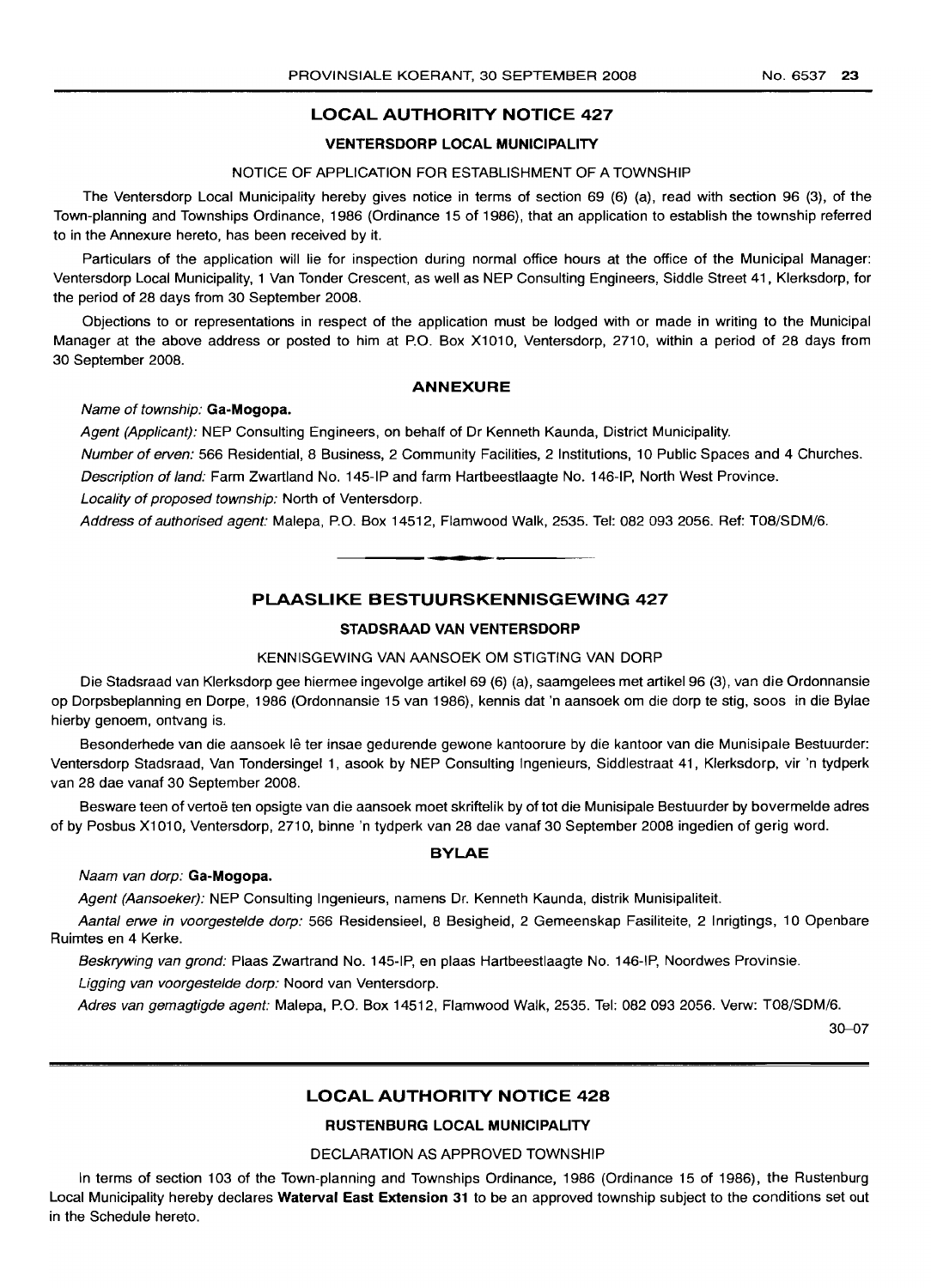### **SCHEDULE**

CONDITIONS UNDER WHICH THE APPLICATION FOR TOWNSHIP ESTABLISHMENT IN TERMS OF THE PROVISIONS OF CHAPTER III OF THE TOWN-PLANNING AND TOWNSHIPS ORDINANCE, 1986 (ORDINANCE 15 OF 1986), ON PORTION 132 (A PORTION OF PORTION 17) OF THE FARM WATERVAL No. 306-JQ, NORTH WEST PROVINCE, BY DOUBLE D G BUILDING CONTRACTORS CC (1996/039688/23) (HEREINAFTER REFERRED TO AS THE TOWNSHIP APPLICANT) AND BEING THE REGISTERED OWNER OF THE LAND, HAS BEEN APPROVED

### 1. **CONDITIONS OF ESTABLISHMENT**

(1) NAME

The name of the township shall be **Waterval East** Extension 31.

(2) LAYOUT/DESIGN

The township shall consist of erven and streets as indicated on General Plan SG No. 3385/2008.

(3) ACCESS

No ingress from Provincial Road P2-4 to the township and no egress to Provincial Road P2-4 from the township shall be allowed.

(4) ACCEPTANCE AND DISPOSAL OF STORMWATER

The township applicant shall arrange for the drainage of the township to fit in with that of Provincial Road P2-4 and for all stormwater running off or being diverted from the road to be received and disposed of.

(5) REMOVAL, REPOSITIONING, MODIFICATION OR REPLACEMENT OF EXISTING POST OFFICE/TELKOM PLANT

If, by reason of the establishment of the township, it should become necessary to remove, reposition, modify or replace any existing Post Office/Telkom plant, the cost thereof shall be borne by the township applicant.

(6) PROVISION AND ERECTION OF ROAD SIGNS, MARKINGS, STREET NAMEPLATES AND INFORMATION **SIGNS** 

The township applicant shall at its own expense arrange for the provision of road signs, markings, street nameplates and information signs to the satisfaction of the Rustenburg Local Municipality.

- (7) ENVIRONMENTAL MANAGEMENT
	- (a) The township applicant shall at its own expense ensure that an Environmental Impact Assessment is submitted and approved by the Department of Agriculture, Conservation and Environment prior on construction commencing.
	- (b) The township applicant must ensure that all conditions imposed by the Department of Agriculture, Conservation and Environment in terms of the Record-Decision (ROD) issued by the said Department on 4 June 2007 by virtue of EIA 676/2005NW are adhered to.
- (8) HOME OWNERS ASSOCIATION
	- (a) The Waterval East 31 Home Owner's Association (2008/014662/08) shall bear full responsibility for the functioning and proper maintenance of the private park (Ert 280) which ert shall be transferred to the Home Owners Association aforesaid.
	- (b) None of the erven within the township area or the subdivided portions or consolidation thereof, or any interest therein, or any unit as defined in terms of the Sectional Title Act, may be transferred to buyers prior to such buyer becoming a member of the Waterval East 31 Home Owner's Association (2008/014662/08) as mentioned in subparagraph (a) above. This is a compulsory membership and must be registered as a condition against the Title Deeds of the mentioned erven and subdivided portions or consolidation thereof.
	- (c) The owner of the ert or any subdivision or consolidation thereof, or any interest therein, or any unit as defined in terms of the Sectional Title Act, shall not be entitled to transfer the ert or any subdivision or consolidation or any interest therein or unit thereon, without a clearance certificate from the Waterval East 31 Home Owner's Association (2008/014662/08) that all monies owing to it has been paid.

### 2. **CONDITIONS TO BE COMPLIED WITH BEFORE THE ERVEN IN THE TOWNSHIP BECOME REGISTRABLE**

### INSTALLATION AND PROVISION OF SERVICES

- (a) The township applicant shall install and provide internal engineering services in the township. as provided for in the services agreement.
- (b) The local authority shall install and provide external engineering services for the township, as provided for in the services agreement.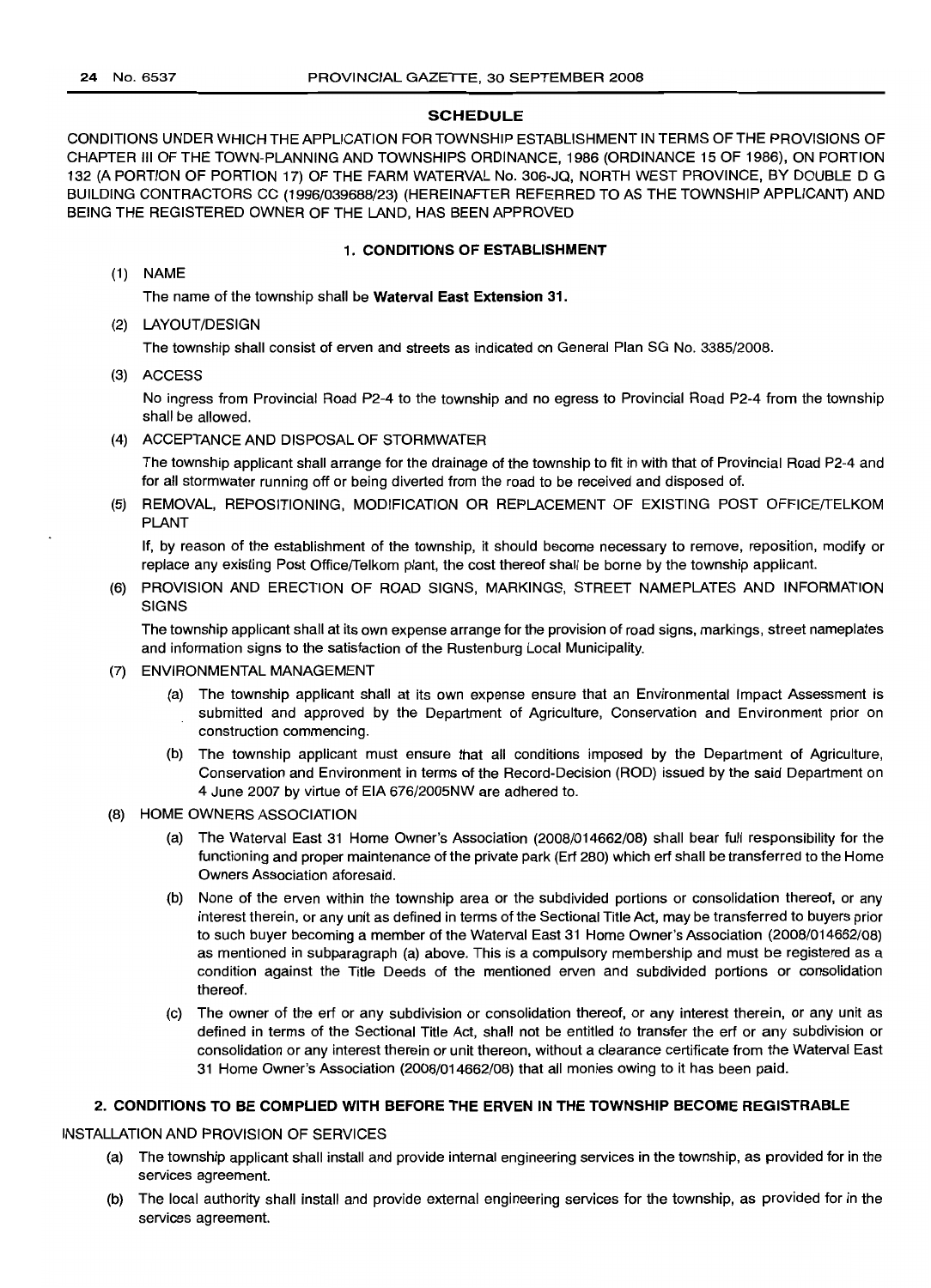### 3. CONDITIONS OF TITLE

### (1) DISPOSAL OF EXISTING CONDITIONS OF TITLE

All erven shall be made subject to existing conditions and servitudes, if any, but excluding the following servitude which affects Erf 280 in the township only:

- "A. Onderhewig aan 'n serwituut van waterleiding ten gunste van die Rand Waterraad soos aangedui deur die figuur ABCfgA op Kaart L.G. Nr. 4503/1999 geheg aan Sertifikaat van Geregistreerde Titel Nr. T51199/2000 tesame met bykomende regte en onderhewig aan die voorwaardes soos meer volledig sal blyk uit Notariële Akte van Serwituut K2439/2000S.".
- (2) CONDITIONS IMPOSED IN TERMS OF THE PROVISIONS OF THE TOWN-PLANNING AND TOWNSHIPS ORDINANCE, 1986 (ORDINANCE 15 OF 1986)
	- (a) All erven
		- (i) The erf is subject to a servitude, 2 metres wide along any two boundaries in favour of the local authority for sewerage and other municipal purposes and, in the case of a panhandle erf, an additional servitude for municipal purposes 2 metres wide across the access portion of the erf, if and when required by the local authority: Provided that the local authority may relax or grant exemption from the required servitudes.
		- (ii) No building or other structure shall be erected within the aforesaid servitude area and no large-rooted trees shall be planted within the area of such servitude or within 2 metres thereof.
		- (iii) The local authority shall be entitled to deposit temporarily on the land adjoining the aforesaid servitude such material as may be excavated by it during the course of the construction, maintenance or removal of such sewerage mains and other works as it, in its discretion, may deem necessary and shall further be entitled to reasonable access to the said land for the aforesaid purpose, subject to any damage done during the process of the construction, maintenance or removal of such sewerage mains and other works being made good by the local authority.

### (b) Erven subject to special conditions

- (i) Erf 279
	- (aa) Any owner of an erf, or any subdivision or consolidation thereof, or any interest therein, or any unit as defined in terms of the Sectional Title Act, shall automatically become and shall remain a member of the Waterval East 31 Home Owner's Association (2008/014662/08) and be subject to its memorandum and articles until it ceases to be an owner as aforesaid. No erf or any subdivision thereof, or interest therein, or any unit thereon shall be transferred to any person who has not bound itself, to the satisfaction of the Waterval East 31 Home Owner's Association (2008/014662/08), to become a member of the Association.
	- (bb) The owner of an erf or any subdivision or consolidation thereof, or any interest therein, or any unit as defined in terms of the Sectional Title Act, shall not be entitled to transfer the erf or any subdivision or any interest therein, or unit thereon, without a clearance certificate from the Waterval East 31 Home Owner's Association (2008/014662/08) that all monies owing to it has been paid.
- (ii) Erf280

The erf shall be used solely for the purposes of a private park and recreational purposes.

### A. BOSHOFF, Municipal Manager

Municipal Offices, Missionary Mpheni House, P.O. Box 16, Rustenburg, 0300 Notice No. 188/2008

### PLAASLIKE BESTUURSKENNISGEWING 428

**• •**

### RUSTENBURG PLAASLIKE MUNISIPALITEIT

### VERKLARING TOT GOEDGEKEURDE DORP

Ingevolge artikel 103 van die Ordonnansie op Dorpsbeplanning en Dorpe, 1986 (Ordonnansie 15 van 1986), verklaar die Rustenburg Plaaslike Munisipaliteit hierby die dorp Waterval East Uitbreiding 31 tot 'n goedgekeurde dorp onderworpe aan die voorwaardes uiteengesit in die bygaande Skedule.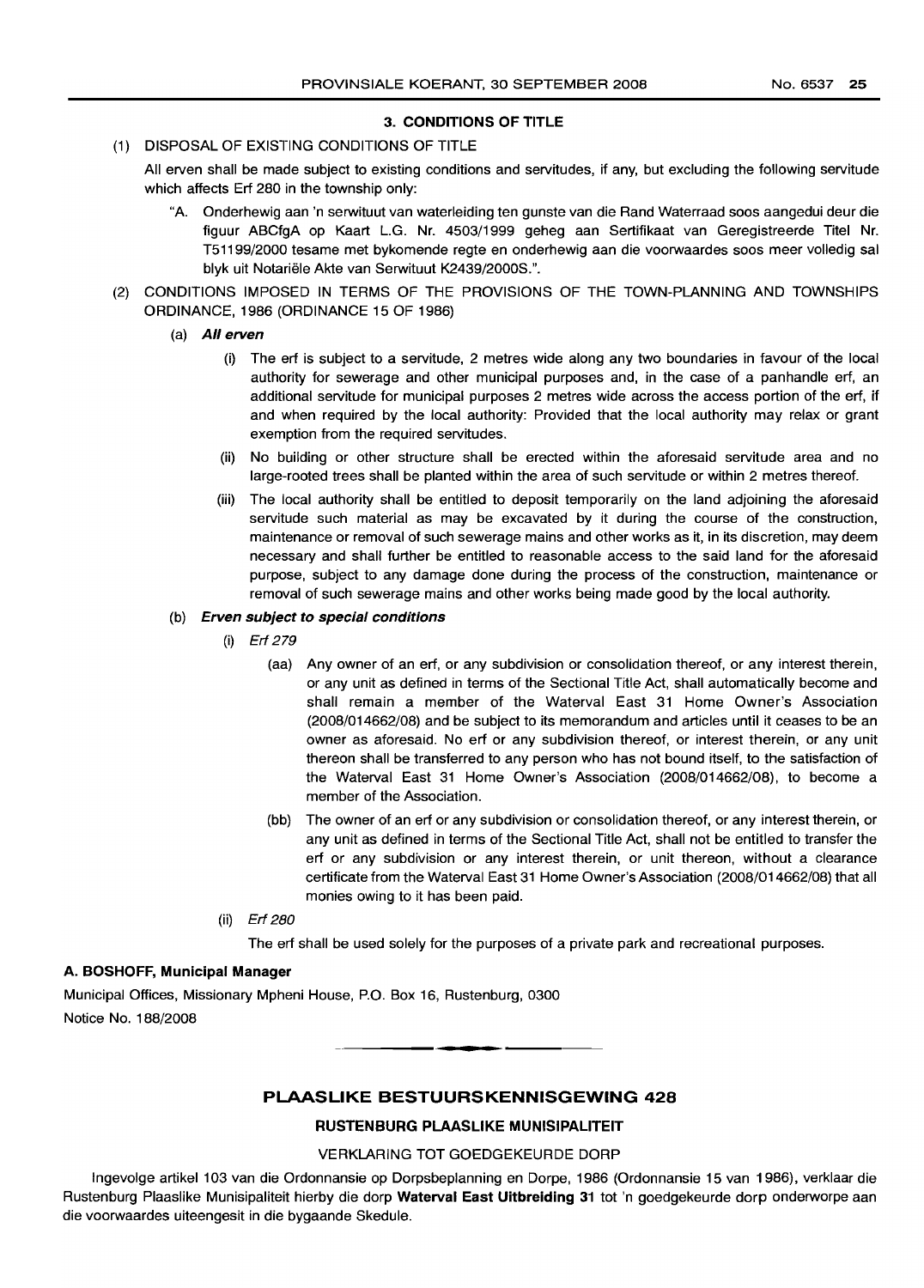### **SKEDULE**

VOORWAARDES WAARONDER DIE AANSOEK OM DORPSTIGTING INGEVOLGE DIE BEPALINGS VAN HOOFSTUK III VAN DIE ORDONNANSIE OP DORPSBEPLANNING EN DORPE, 1986 (ORDONNANSIE 15 VAN 1986), OP GEDEELTE 132 ('N GEDEELTE VAN GEDEELTE 17) VAN DIE PLAAS WATERVAL No. 306-JQ, NOORDWES PROVINSIE, DEUR DOUBLE D G BUILDING CONTRACTORS BK (1996/039688/23) (HIERNA DIE DORPSTIGTER GENOEM) EN SYNDE DIE GEREGISTREERDE EIENAAR VAN DIE GROND, GOEDGEKEUR IS

### 1. **STIGTINGSVOORWAARDES**

(1) NAAM

Die naam van die dorp is **Waterval East Uitbreiding** 31.

(2) UITLEG/ONTWERP

Die dorp sal bestaan uit erwe en strate soos aangedui op Aigemene Plan LG No. 3385/2008.

(3) TOEGANG

Geen ingang van Provinsiale Pad P2-4 tot die dorp en geen uitgang tot Provinsiale Pad P2-4 uit die dorp word toegelaat nie.

(4) ONTVANGS EN VERSORGING VAN STORMWATER

Die dorpstigter moet die stormwaterdreinering van die dorp so reel dat dit inpas by die van Provinsiale Pad P2-4 en moet die stormwater wat van die pad afloop of afgelei word, ontvang en versorg.

(5) VERWYDERING, VERPLASING, MODIFISERING OF DIE VERVANGING VAN BESTAANDE POSKANTOOR-/ TELKOM-UITRUSTING

Indien dit as gevolg van die stigting van die dorp nodig word om enige bestaande Poskantoor-lTelkom-uitrusting te verwyder, te verplaas, te modifiseer of te vervang moet die koste daarvan deur die dorpstigter gedra word.

(6) VOORSIENING EN OPRIGTING VAN PADTEKENS, PADMERKE, STRAATNAAMBORDE EN INLIGTINGSTEKENS

Die dorpstigter moet op eie koste die nodige reelings tref vir die voorsiening van padtekens, padmerke, straatname en inligtingstekens tot bevrediging van die Rustenburg Plaaslike Munisipaliteit.

- (7) OMGEWINGSBESTUUR
	- (a) Die dorpstigter moet op eie koste toesien dat 'n omgewingsimpakstudie ingedien word by die Departement van Landbou, Bewaring en Omgewingsake en goedgekeur is alvorens konstruksie 'n aanvang noem.
	- (b) Die dorpstigter moet toesien dat aile voorwaardes opqele deur die Departement van Landbou, Bewaring en Omgewingsake ingevolge die "Record-of-Decision (ROD)" uitgereik deur die voorgenoemde Departement op 4 Junie 2007 kragtens EIA 676/2005NW nagekom word.
- (8) HUISEIENAARSVERENIGING
	- (a) Die Waterval East 31 Huiseienaarsvereniging (2008/014662/08) sal volle verantwoordelikheid dra vir die funksionering en behoorlike instandhouding van die privaat park (Erf 280) welke erf oorgedra sal word aan die Huiseienaarsvereniging voormeld.
	- (b) Geen van die erwe binne die dorpsgebied of die onderverdeelde gedeeltes of konsolidasie daarvan, of enige belang daarin, of enige eenheid soos omskryf in terme van die Deeltitelwet, mag oorgedra word aan kopers alvorens sodanige koper'n lid van die Waterval East 31 Huiseienaarsvereniging (2008/014662/08) soos gemeld in subparagraaf (a) hierbo geword het. Hierdie is 'n verpligte lidmaatskap en moet geregistreer word as 'n voorwaarde teen die Titelaktes van die vermelde erwe en onderverdeelde gedeeltes of konsolidasie daarvan.
	- (c) Die eienaar van die erf of enige onderverdeling of konsolidasie daarvan, of enige belang daarin, of enige eenheid soos omskryf in terme van die Deeltitelwet, sal nie geregtig wees om die erf of enige onderverdeling of konsolidasie of enige belang daarin of eenheid daarop oor te dra sonder 'n uitklaringsertifikaat vanaf die Waterval East 31 Huiseienaarsvereniging (2008/014662/08) dat aile gelde daaraan verskuldig betaal is nie.

### 2. **VOORWAARDES WAARAAN VOLDOEN MOET WORD VOOR DIE ERWE IN DIE DORP REGISTREERBAAR WORD**

### INSTALLASIE EN VOORSIENING VAN DIENSTE

- (a) Die dorpstigter moet interne ingenieursdienste in die dorp installeer en voorsien ooreenkomstig die diensteooreenkoms.
- (b) Die plaaslike owerheid moet eksterne ingenieursdienste vir die dorp instalieer en voorsien ooreenkomstig die diensteooreenkoms.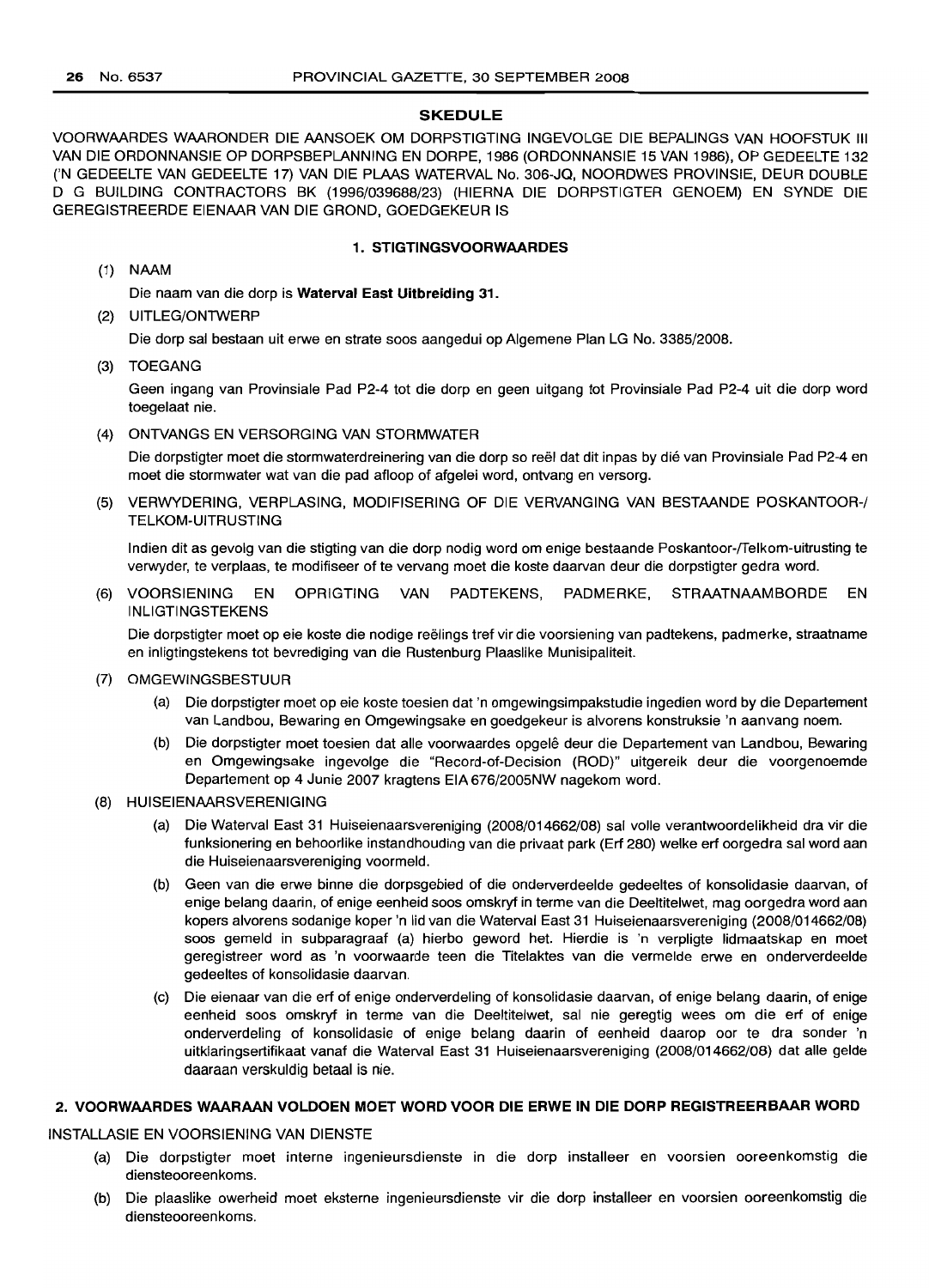### 3. TITELVOORWAARDES

#### (1) BESKIKKING OOR BESTAANDE TITELVOORWAARDES

Aile erwe sal onderworpe gestel word aan bestaande voorwaardes en serwitute, indien daar is, maar uitgesonderd die volgende serwituut wat slegs Ert 280 in die dorp raak:

- "A. Onderhewig aan 'n serwituut van waterleiding ten gunste van die Rand Waterraad 5005 aangedui deur die figuur ABCfgA op Kaart L.G. Nr. 4503/1999 geheg aan Sertifikaat van Geregistreerde Titel Nr. T51199/2000 tesame met bykomende regte en onderhewig aan die voorwaardes 5005 meer volledig sal blyk uit Notariele Akte van Serwituut K2439/2000S.".
- (2) VOORWAARDES OPGELE KRAGTENS DIE BEPALINGS VAN DIE ORDONNANSIE OP DORPSBEPLANNING EN DORPE, 1986 (ORDONNANSIE 15 VAN 1986)
	- (a) Aile erwe
		- (i) Die ert is onderworpe aan 'n serwituut, 2 meter wyd langs enige twee grense ten gunste van die plaaslike owerheid vir riool- en ander munisipale doeleindes en, in die geval van 'n pypsteelert, 'n addisionele serwituut van 2 meter wyd, vir munisipale doeleindes, oor die toegangsdeel van die ert, indien en wanneer deur die plaaslike owerheid benodig: Met dien verstande dat die plaaslike owerheid hierdie vereiste serwitute mag verslap of vrystelling daarvan verleen.
		- (ii) Geen gebou of ander struktuur mag opgerig word binne die bogenoemde serwituutgebied nie en geen grootwortelbome mag in die gebied van sodanige serwituut of binne 2 meter daarvan geplant word nie.
		- (iii) Die plaaslike owerheid is daarop geregtig om tydelik op die grond aangrensend aan die voorgenoemde serwituutgebied, sodanige materiaal te stort as wat uitgegrawe mag word in die loop van die konstruksie, onderhoud of verwydering van sodanige hoofrioolleidings of ander werk as wat hy na sy oordeel nodig ag en is voorts geregtig op redelike toegang tot genoemde grond vir bogenoemde doel, onderworpe daaraan dat enige skade aangerig tydens die proses van konstruksie, instandhouding of verwydering van sodanige hoofrioolleidings en ander werk, goed te maak deur die plaaslike owerheid.

#### (b) Erwe onderworpe aan spesiale voorwaardes

- (ii) Erf 279
	- (aa) Enige eienaar van 'n ert, of enige onderverdeling of konsolidasie daarvan, of enige belang daarin, of enige eenheid 5005 omskryf in terme van die Deeltitelwet sal automaties lid word en lid bly van die Waterval East 31 Huiseienaarsvereniging (2008/014662/08) en sal onderhewig wees aan die akte van oprigting en statute van sodanige Vereniging totdat eienaarskap soos voormeld beëindig word. Geen erf of enige onderverdeling daarvan, of belang daarin, of enige eenheid daarop, sal oorgedra word aan enige persoon wat hom/haarself nie verbind het, tot die bevrediging van die Waterval East 31 Huiseienaarsvereniging (2008/014662/08), om lid van die Vereniging te word nie.
	- (bb) Die eienaar van die ert of enige onderverdeling of konsolidasie daarvan, of enige belang daarin, of enige eenheid 5005 omskryf in terme van die Deeltitelwet, sal nie geregtig wees om die ert of enige onderverdeling of enige belang daarin of eenheid daarop oor te dra sonder 'n uitklaringsertifikaat vanaf die Waterval East 31 Huiseienaarsvereniging (2008/014662/08) dat aile gelde daaraan verskuldig betaal is nie.
- (ii) Erf 280

Die ert mag slegs aangewend word vir die doeleindes van 'n privaat park en ontspanningsdoeleindes.

### A. BOSHOFF, Munisipale Bestuurder

Munisipale Kantore, Missionary Mpheni House, Posbus 16, Rustenburg, 0300 Kennisgewingnommer 188/2008

### LOCAL AUTHORITY NOTICE 429

### RUSTENBURG LOCAL MUNICIPALITY

#### RUSTENBURG AMENDMENT SCHEME 499

The Rustenburg Local Municipality hereby in terms of the provisions of section 125 of the Town-planning and Townships Ordinance, 1986 (Ordinance 15 of 1986), declares that it has approved an amendment scheme being an amendment of the Rustenburg Land Use Management Scheme, 2005, comprising the same land as included in the Township Waterval East Extension 31.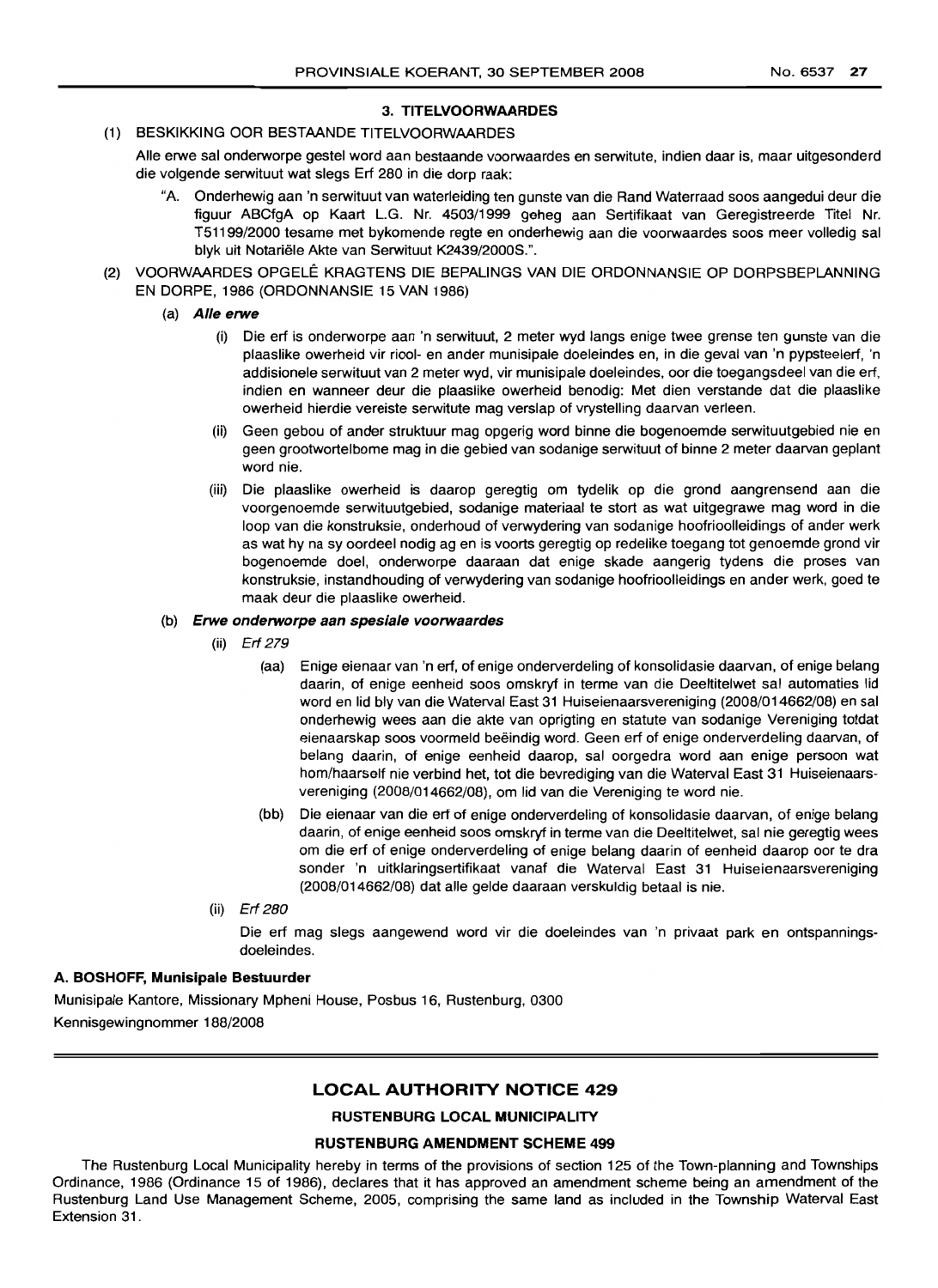Map 3 and the scheme clauses of the amendment scheme are filed with the Acting Manager: Department Developmental Local Government and Housing and the Municipal Manager, Rustenburg Local Municipality, and are open to inspection during normal office hours.

This amendment scheme is known as Amendment Scheme 499 and shall come into operation on the date of publication of this notice.

#### **A. BOSHOFF, Municipal Manager**

Municipal Offices, Missionary Mpheni House, P.O. Box 16, Rustenburg, 0300 Notice No. 189/2008

### **- PLAASLIKE BESTUURSKENNISGEWING <sup>429</sup>**

### **RUSTENBURG PLAASLIKE MUNISIPALITEIT**

#### **RUSTENBURG-WYSIGINGSKEMA 499**

Die Rustenburg Plaaslike Munisipaliteit verklaar hierby ingevolge die bepalings van artikel 125 van die Ordonnansie op Dorpsbeplanning en Dorpe, 1986 (Ordonnansie 15 van 1986), dat dit 'n wysigingskema synde 'n wysiging van die Rustenburg Grondgebruikbestuurskema, 2005, wat uit dieselfde grond as die dorp Waterval East Uitbreiding 31, bestaan, aanvaar het.

Kaart 3 en die skemaklousules van die wysigingskema word in bewaring gehou deur die Waarnemende Bestuurder, Departement Ontwikkelende Plaaslike Regering en Behuising en die Munisipale Bestuurder, Rustenburg Plaaslike Munisipaliteit en lê ter insae te alle redelike tye.

Hierdie wysiging staan bekend as Wysigingskema 499 en tree in werking op datum van publikasie van hierdie kennisgewing.

### **A. BOSHOFF, Munisipale Bestuurder**

Munisipale Kantore, Missionary Mpheni House, Posbus 16, Rustenburg, 0300 Kennisgewing No. 189/2008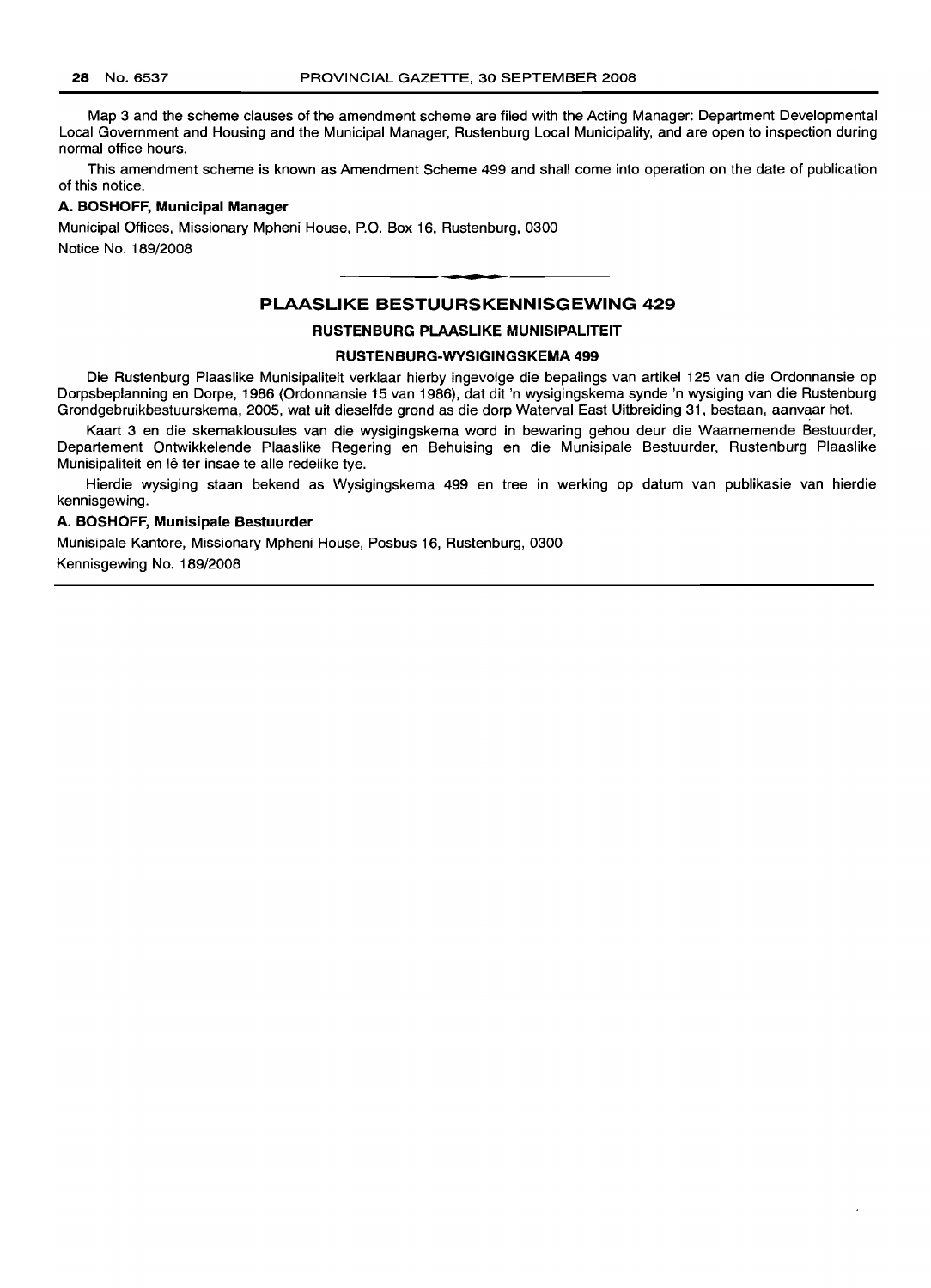### **LOCAL AUTHORITY NOTICE 430**

### **CITY OF TSHWANE**

### **NOTICE CALLING FOR OB..IECTIONS TO PROVISIONAL SUPPLEMENTARY VALUATION ROLL FOR THE 2006/2007 FINANCIAL YEAR**

(Regulation 5)

Notice is hereby given in terms of section 36 of the Local Authorities Rating Ordinance, 1977 (Ordinance 11 of 1977), that the provisional supplementary valuation roll for the financial year *2006/2007* is open for inspection at the offices of City of Tshwane from 01 October 2008 to 31 October 2008 and any owner of rateable property or other person who so desires to lodge an objection with the City Manager in respect of any matter recorded in the provisional supplementary valuation roll as contemplated in section 34 of the said Ordinance including the question whether or not such property or portion thereof is subject to the payment of rates or is exempt there from or in respect of any omission of any matter from such roll shall do so within the said period.

The form prescribed for the lodging of an objection is obtainable at the addresses indicated below and attention is specifically directed to the fact that no person is entitled to urge any objection before the valuation board unless he has timeously lodged an objection in the prescribed form.

### **MR KIBA KEKANA CITY MANAGER**

30 September 2008 (Notice No 806/2008)

Customer Care Offices where the roll can be inspected:

- 373 Pretorius Street
- (Ga-Rankuwa properties)
- 3. Winterveld Municipal Offices 8. Mabopane Revenue Offices<br>Beirut 0864 653 Unit X (Winterveld properties)
- 4. Winterveld Municipal Offices 9. 16 Dale Avenue<br>Plot number 657 **Doreg Agriculture** Bushveld Road<br>Winterveld (Winterveld properties)
- 1. BKS-Building (Room 620) 6. Crocodile River Rates Centre Pretoria Portion 99 Boekenhoutskloof<br>
(Complete valuation roll) (Crocodile River properties) (Crocodile River properties)
- 2. 9111 Setlalentoa Street 7. Annex BUilding (Room 2) Zone 5 c/o Basden Ave & Rabie Street Lyttleton, Centurion<br>(Centurion properties)
	- 1653 Unit X<br>Mabopane Winterveld Township example and the Mabopane Mabopane Mabopane (Winterveld properties)
		- Doreg Agricultural Holdings<br>Akasia (Akasia & Soshanguve properties)
- 5. Municipal Offices Temba (Temba, Hammanskraal & Pienaars River properties)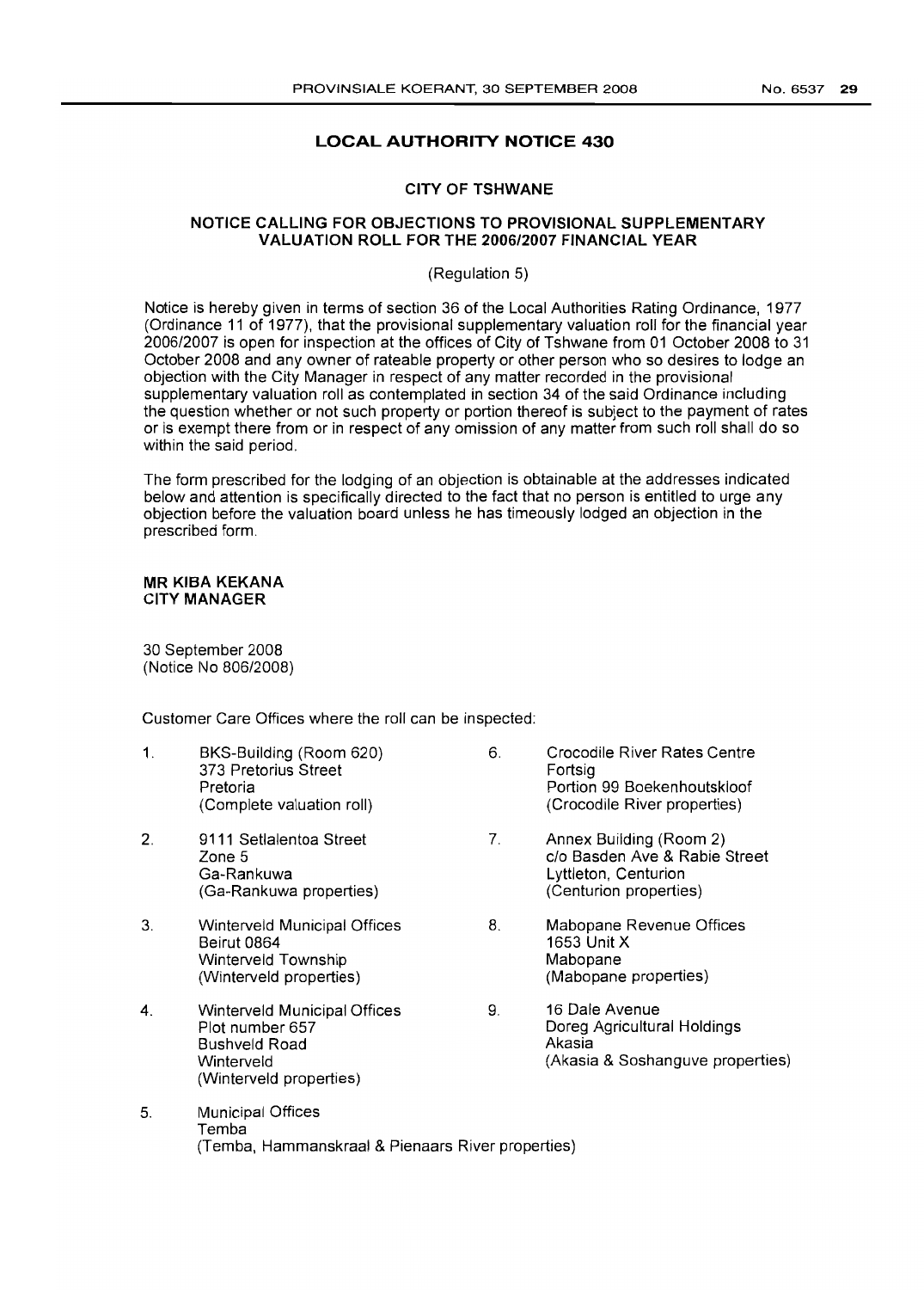# **PLAASLIKE BESTUURSKENNISGEWING 430**

### **STAD TSHWANE**

### **KENNISGEWING WAT BESWARE TEEN VOORLOPIGE AANVULLENDE WAARDASIELYS VIR DIE 2006/2007 BOEKJAAR AANVRA**

(Regulasie 5)

Kennis word hierby ingevolge artikel 36 van die Ordonnansie op Eiendomsbelasting van Plaaslike Besture, 1977 (Ordonnansie 11 van 1977), gegee dat die voorlopige aanvullende waarderingslys vir die boekjaar *2006/2007* oop is vir inspeksie by die kantore van Stad Tshwane vanaf 01 Oktober 2008 tot 31 Oktober 2008 en enige eienaar van belasbare eiendom of ander persoon wat begerig is am 'n beswaar by die Munisipale Bestuurder ten opsigte van enige aangeleentheid in die voorlopige aanvullende waarderingslys, opgeteken, 5005 in artikel 34 van die genoemde Ordonnansie beoog, in te dien, insluitende die vraag of sodanige eiendom of 'n gedeelte daarvan onderworpe is aan die betaling van eiendomsbelasting of daarvan vrygestel is, of ten opsigte van enige weglating van enige aangeleentheid uit sodanige Iys, doen so binne gemelde tydperk.

Die voorgestelde vorm vir die indiening van 'n beswaar is by die adresse hieronder aangedui beskikbaar en aandag word spesifiek gevestig op die feit dat geen persoon geregtig is am enige beswaar voor die waarderigsraad te opper tensy hy 'n beswaar op die voorgeskrewe vorm betyds ingedien het nie.

### **MNR KIBA KEKANA MUNISIPALE BESTUURDER**

30 September 2008 (Kennisgewing No 806/2008)

Klientediens kantore waar die rol besigtig kan word:

- 1. BKS-gebou (Kamer 620) Pretoriusstraat 373 Pretoria (Volledige waardasie rol)
- 2. Setlalentoastraat 9111 Sone 5 Ga-Rankuwa (Ga-Rankuwa eiendomme)
- 3. Winterveld Munisipale Kantore Beirut 0864 Winterveld Gebied (Winterveld eiendomme)
- 4. Winterveld Munisipale Kantore Plot 657 Bushveldstraat Winterveld (Winterveld Eiendomme)
- 6. Krokodilrivier Belasting Saal Fortsig Gedeelte 99 Boekenhoutskloof (Krokodilrivier eiendomme)
- 7. Annex-gebou (Kamer 2) h/v Basden-en Rabiestrate Lyttleton, Centurion (Centurion eiendomme)
- 8. Mabopane Belasting Kantore 1653 Eenheid X Mabopane (Mabopane eiendomme)
- 9. Dalestraat 16 Doreg Landbouhoewes Akasia (Akasia & Soshanguve eiendomme)
- 5. Munisipale Kantore Temba (Temba, Hammanskraal & Pienaarsrivier eiendomme)